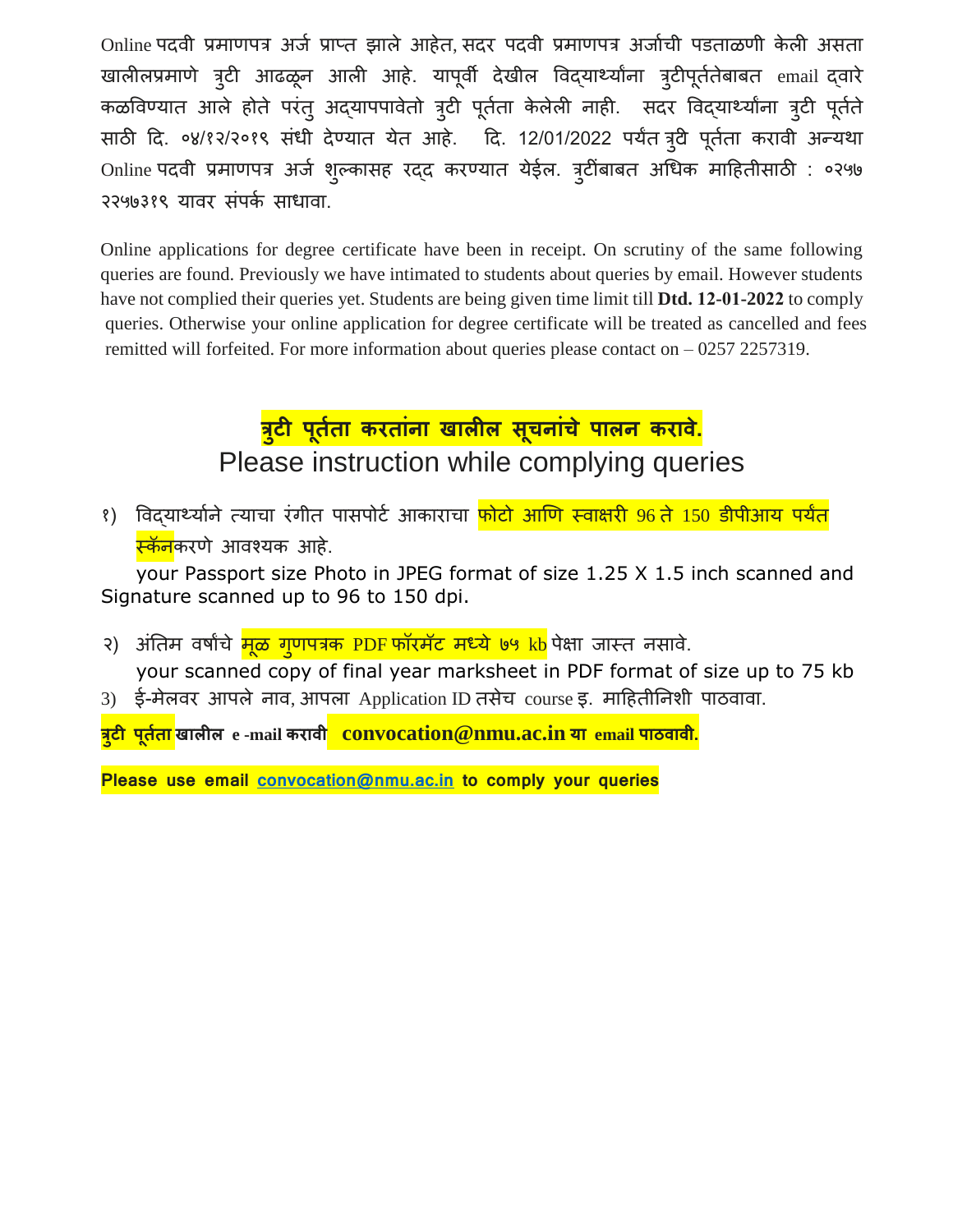| Form No | <b>Applicant_Name</b>                     | <b>QUERY</b>                                                       |
|---------|-------------------------------------------|--------------------------------------------------------------------|
|         | CONV30-10020 SAGAR SUDARSHAN JAIN         | Original marksheet not attached                                    |
|         | CONV30-10135 PATIL HARSHAL DASHRATH       | Original marksheet not attached                                    |
|         | CONV30-10166 SONAWANE ROHAN KISHOR        | Original marksheet not attached                                    |
|         | CONV30-10867 SAIFEE ABDEALI SHABBIR       | Original marksheet not attached                                    |
|         | CONV30-10427 PATIL SHUBHAM ROHIDAS        | Original marksheet not attached                                    |
|         | CONV30-10926 CHAUDHARI NIKITA DNYANESHWAR | Original marksheet not attached                                    |
|         | CONV30-15920 SHIMPI GAYATRI NARENDRA      | Original marksheet not attached                                    |
|         | CONV30-10207 PATIL SHIVAM ASHOK           | Original marksheet not attached                                    |
|         | CONV30-10353 CHAUDHARI SARIKA BANSILAL    | Original marksheet not attached                                    |
|         | CONV30-10163 BADGUJAR GEETANJALI VINOD    | Other course markssheet attached                                   |
|         | CONV30-10651 SONAWANE MOHIT GOPAL         | Original marksheet not attached                                    |
|         | CONV30-10654 PATIL HEMANT RAMDAS          | Original marksheet not attached                                    |
|         | CONV30-10382 TEJASHWINI SANTOSH JADHAV    | Original marksheet not attached                                    |
|         | CONV30-10768 GAVIT NEETA DINKAR           | Marksheet pdf not in redable format                                |
|         | CONV30-16320 PATIL PUNAM YUVARAJ          | Original marksheet not attached                                    |
|         | CONV30-11207 HIRE PARAG UMAKANT           | Original marksheet not attached                                    |
|         | CONV30-16392 MAHAJAN RINKU SUNIL          | Original marksheet not attached                                    |
|         | CONV30-10827 SANCHETI JAYESH PRAKASH      | Original marksheet not attached                                    |
|         | CONV30-10640 MISTRI CHETAN SANJAY         | Original marksheet not attached                                    |
|         | CONV30-16413   VASAVE YASHODA GOMARYA     | Original marksheet not attached                                    |
|         | CONV30-11006 VAIDYA TEJAS ANIL            | Original marksheet not attached                                    |
|         | CONV30-11029 KARLE NEHA SATISH            | Original marksheet not attached                                    |
|         | CONV30-10817 DHANGAR LAKHICHAND RAGHUNATH | Original marksheet not attached                                    |
|         | CONV30-16466 GIRASE SHRADDHA GULABSING    | Marksheet not attached (other document attached)                   |
|         | CONV30-16486 PATIL ROHINI SHIVAJI         | Original marksheet not attached                                    |
|         | CONV30-11060 VASAVE ROSHANI RAJU          | Original marksheet not attached                                    |
|         | CONV30-10853 GANGURDE SAMIDHA MADHUKAR    | Original marksheet not attached                                    |
|         | CONV30-16527 MALI GAYATRI VITTHAL         | Original marksheet not attached                                    |
|         | CONV30-16582 CHOPADE VANDANA PRASHANT     | Original marksheet not attached                                    |
|         | CONV30-11124 LOHAR SAURABH EKNATH         | Marksheet not attached (other document attached)                   |
|         | CONV30-16621 SONAWANE GAYATRI SURESH      | Original marksheet not attached                                    |
|         | CONV30-11031   PAHADE SARALA RAMESH       | Original marksheet not attached                                    |
|         | CONV30-11225 PURSNANI JAYESH JAGDISH      | Marksheet not attached (other document attached)                   |
|         | CONV30-16665 SONAR MAYURI CHANDRAKANT     | Original marksheet not attached                                    |
|         | CONV30-11119 RATHOD RUSHIKESH RAMESH      | Original marksheet not attached                                    |
|         | CONV30-16698 MALI RUPALI DILIP            | Original marksheet not attached                                    |
|         | CONV30-11373 PATIL BHAVIKA JIVAN          | Original marksheet not attached                                    |
|         | CONV30-11382 AGRAWAL PRATHAMESH SHARAD    | Original marksheet not attached                                    |
|         | CONV30-11206 JJADHAV HEMRAJ PRAKASH       | Original marksheet not attached                                    |
|         | CONV30-11423  CHAUADHARI VINAY VISHWANATH | Original marksheet not attached                                    |
|         | CONV30-11978 GHATE ASHWINI SHANTILAL      | Original marksheet not attached                                    |
|         | CONV30-11646 SHAIKH MUSA SHAIKH SHAKIL    | Original marksheet not attached                                    |
|         | CONV30-11565 KOLI PUJA NIVRUTTI           | Other course markssheet attached                                   |
|         | CONV30-12072 AGRAWAL NEEL MANISH          | Original marksheet not attached                                    |
|         | CONV30-11707 BEDMUTHA SAKSHI MANOJKUMAR   | Original marksheet not attached                                    |
|         | CONV30-11743 MARATHE DIPAK BABULAL        | Original marksheet not attached                                    |
|         | CONV30-11613 PATIL RUTUJA MADANSING       | Original marksheet not attached                                    |
|         | CONV30-12284 PUROHIT ANUKSHA SANJAY       |                                                                    |
|         | CONV30-11800 MALI SHARADA ASHOK           | Original marksheet not attached                                    |
|         | CONV30-12091 CHAUDHARI SAYALI RAVINDRA    | Original marksheet not attached<br>Original marksheet not attached |
|         | CONV30-17211 KHARATMAL NAMRATA SUBHASH    |                                                                    |
|         | CONV30-12110 THAKRE PADMA DEVIDAS         | Original marksheet not attached                                    |
|         |                                           | Marksheet not in proper size (top/bottom not visible)              |
|         | CONV30-17227 SONAWANE BHAGYASHRI JITENDRA | Original marksheet not attached                                    |
|         | CONV30-12120 KHACHANE TEJASWINI VIJAY     | Original marksheet not attached                                    |
|         | CONV30-12169   DESALE SWAPNIL RAMKRISHNA  | Original marksheet not attached                                    |
|         | CONV30-11893 JAIN MANOJ RAJENDRA          | Original marksheet not attached                                    |
|         | CONV30-12502 PATIL ASHWINI SUNIL          | Other course markssheet attached                                   |
|         | CONV30-11999 SOMANI PALASH NARESH         | Original marksheet not attached                                    |
|         | CONV30-12025 SURYAWANSHI ROHINI ARUN      | Marksheet not in proper size (top/bottom not visible)              |
|         | CONV30-12551 JJADHAV CHAITALI DATTATRAY   | Original marksheet not attached                                    |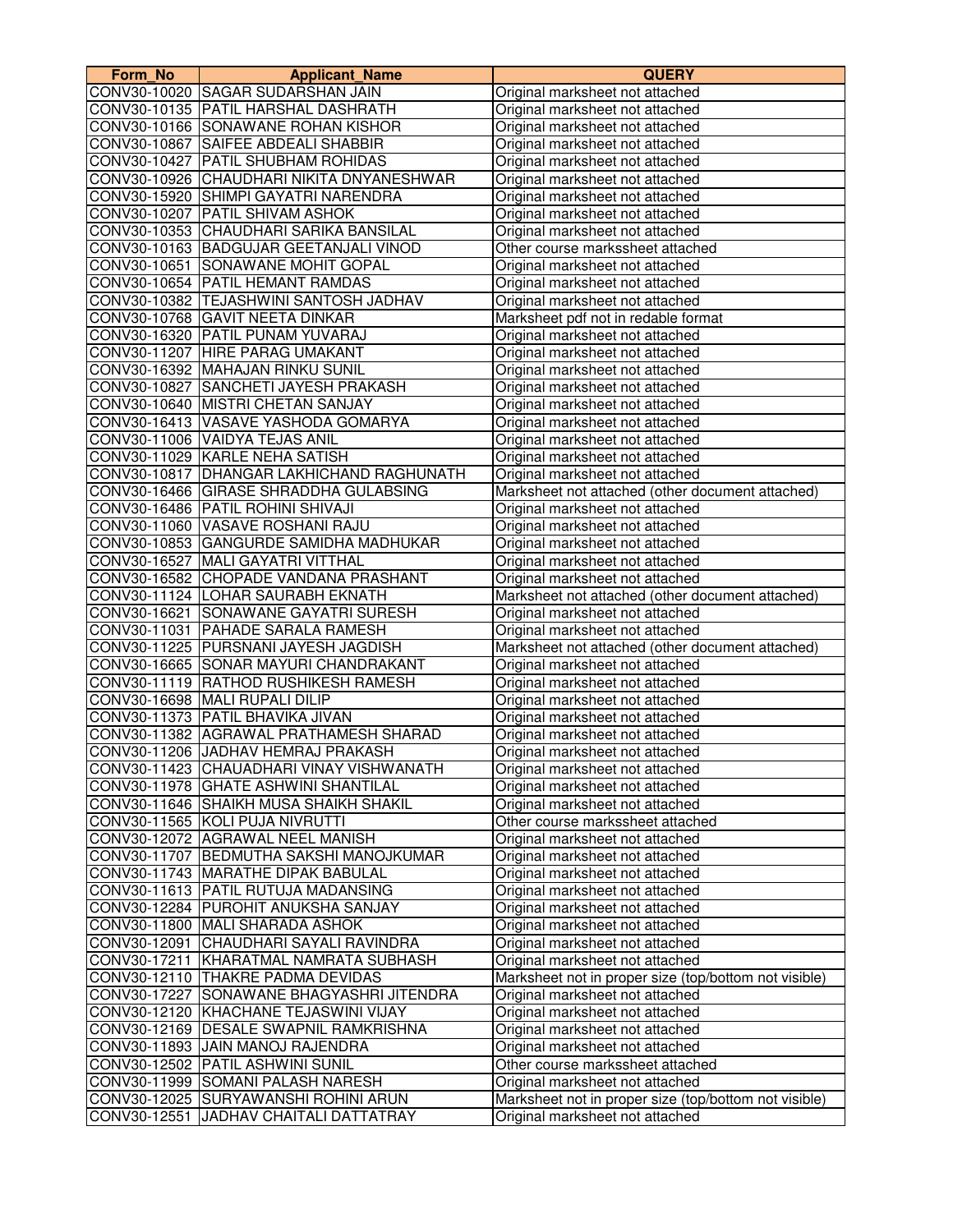| CONV30-12625 BASAIYE PRIYANKA GAJANAN                                         | Marksheet not in proper size (top/bottom not visible)              |
|-------------------------------------------------------------------------------|--------------------------------------------------------------------|
| CONV30-12638 MANISH ASHOK SUPE                                                | Marksheet not in proper size (top/bottom not visible)              |
| CONV30-12060 AGRAWAL VINAY SANJAY                                             | Original marksheet not attached                                    |
| CONV30-12074 PATIL JAYESH NARAYAN                                             | Original marksheet not attached                                    |
| CONV30-17307 SURDAS RAJASHRI SIDDHARTHA                                       | Other course markssheet attached                                   |
| CONV30-12126 VALVI DINESH TORMA                                               | Original marksheet not attached                                    |
| CONV30-12133 MALCHE SANGITA GAVARLAL                                          | Original marksheet not attached                                    |
| CONV30-12829 VIMAL BHIKAN PAWARA                                              | Other student marksheet attached                                   |
| CONV30-12527 SURYAWANSHI SAKSHI RAJENDRA                                      | Original marksheet not attached                                    |
| CONV30-12548 AHIRE DEEPAK RAVINDRA                                            | Original marksheet not attached                                    |
| CONV30-12554 KOLI AMOL SANJAY                                                 | Marksheet not in proper size (top/bottom not visible)              |
| CONV30-12229 PANZADE SHUBHAM RAMKRUSHNA                                       | Original marksheet not attached                                    |
| CONV30-12248 SHIRSATH BHUSHAN JIJABRAO                                        | Original marksheet not attached                                    |
| CONV30-12249 KAPURE VAISHNAVI BALKRISHNA                                      | Original marksheet not attached                                    |
| CONV30-12263 PATIL VIVEK VIJAYSING                                            | Original marksheet not attached                                    |
| CONV30-12277 VARSHA KUMARI F/N RAKESH KUMAR                                   | Marksheet pdf not in redable format                                |
| CONV30-12279 BONDE VARSHA CHANDRAKANT                                         | Original marksheet not attached                                    |
| CONV30-12292 BAGADE RAHUL MANOJ                                               | Original marksheet not attached                                    |
| CONV30-12777 JAIN UJJWAL ASHOK                                                | Original marksheet not attached                                    |
| CONV30-12792 PATIL BHANUPRASAD BHAGWAT                                        | Original marksheet not attached                                    |
| CONV30-12491 NERPAGARE NARENDRA SHIVAJI                                       | Original marksheet not attached                                    |
| CONV30-12523 WAMAN CHAVDAS KAVATHE                                            | Marksheet not in proper size (top/bottom not visible)              |
| CONV30-12576 BORSE POOJA RAJENDRA                                             | Original marksheet not attached                                    |
| CONV30-12402 KOLI AISHWARY ASHOK                                              | Marksheet not in proper size (top/bottom not visible)              |
| CONV30-13188 SHINDE GAUREE RAGHUNATH                                          | Original marksheet not attached                                    |
| CONV30-12559 DHANGAR RAKESH ANKUSH                                            | Original marksheet not attached                                    |
| CONV30-12957 PATIL RAHUL DAGA                                                 | Original marksheet not attached                                    |
| CONV30-13211 CHAUDHARI VEDANT KAILAS                                          | Original marksheet not attached                                    |
| CONV30-12976 SHIMPI RUPALI SANJAY                                             | Original marksheet not attached                                    |
| CONV30-12993 SHINDE PRAJAKTA SANJAY                                           | Original marksheet not attached                                    |
| CONV30-12840 CHAVAN PRATIK DHARMA                                             | Original marksheet not attached                                    |
| CONV30-12725 ANSARI MD. RAFIQUE MD. YAHIYA                                    | Ph.D. notification not attached                                    |
| CONV30-12737 MARATHE ANAND RAVINDRA                                           | Other course markssheet attached                                   |
| CONV30-12888 KABRA LOKESH MANOJ                                               | Original marksheet not attached                                    |
| CONV30-13198 SHAIKH TAUFEEQUE SHAIKH FAROOQUE Original marksheet not attached |                                                                    |
| CONV30-12960 JADHAV NAMRATA BHOMRAJ                                           | Original marksheet not attached                                    |
| CONV30-12963 KULKARNI VAISHNAVI YOGESH                                        | Marksheet not in proper size (top/bottom not visible)              |
| CONV30-12987 GARHATE NIKITA BHARATRAO                                         | Original marksheet not attached                                    |
| CONV30-13037 PRANAV DNYANESHWAR THAKARE                                       | Original marksheet not attached                                    |
| CONV30-12918 SAYYAD SAYEMA JAVID ALI                                          | Original marksheet not attached                                    |
| CONV30-12940  NEVE PRAJAKTA SANJAY                                            | Original marksheet not attached                                    |
| CONV30-13566  TEKALE SAGAR GAJANAN                                            | Original marksheet not attached                                    |
| CONV30-13587   PARDESHI MANOJ SUDHAKAR                                        | Original marksheet not attached                                    |
| CONV30-13064 SHE LATIFODDIN RAHIMODDIN                                        | Original marksheet not attached                                    |
| CONV30-13070 BASAIYE KIRAN SHANTARAM                                          | Original marksheet not attached                                    |
| CONV30-13195 WAGH PRATIKSHA VIJAY                                             | Original marksheet not attached                                    |
| CONV30-13414 CHAVHAN SHUBHAM RAVINDRA                                         | Original marksheet not attached                                    |
| CONV30-12634 PATIL SNEHAL SHAILESH                                            |                                                                    |
| CONV30-13459 SALUNKHE PAWAN RAJENDRA                                          | Original marksheet not attached<br>Original marksheet not attached |
| CONV30-13489 SHIRSAT ASHVINI GAUTAM                                           |                                                                    |
| CONV30-13122 BHATIA MONA KAILASH                                              | Original marksheet not attached<br>Original marksheet not attached |
| CONV30-13124 SINGH RITU RANI KAMLESH                                          | Original marksheet not attached                                    |
| CONV30-13140 NAIK DINESH GIMBLYA                                              | Original marksheet not attached                                    |
| CONV30-13756 ZAMARE SIDDHARTH ASHOK                                           | Other student marksheet attached                                   |
| CONV30-13260 BHAMARE NILESH BHIKANRAO                                         | Original marksheet not attached                                    |
| CONV30-13273 JADHAV SUPRIYA SUNIL                                             |                                                                    |
|                                                                               | Original marksheet not attached                                    |
| CONV30-13695 PAWARA REKHA VIJAYSING<br>CONV30-13305 AGALE VISHAL PRAMOD       | Original marksheet not attached                                    |
|                                                                               | Original marksheet not attached                                    |
| CONV30-13909 BORASE MADHAVI HIRALAL                                           | Other student marksheet attached                                   |
| CONV30-13322 KOLI PAPPU BHOJU                                                 | Original marksheet not attached                                    |
| CONV30-13328 PINNAM SANTOSH                                                   | Marksheet pdf not in redable format                                |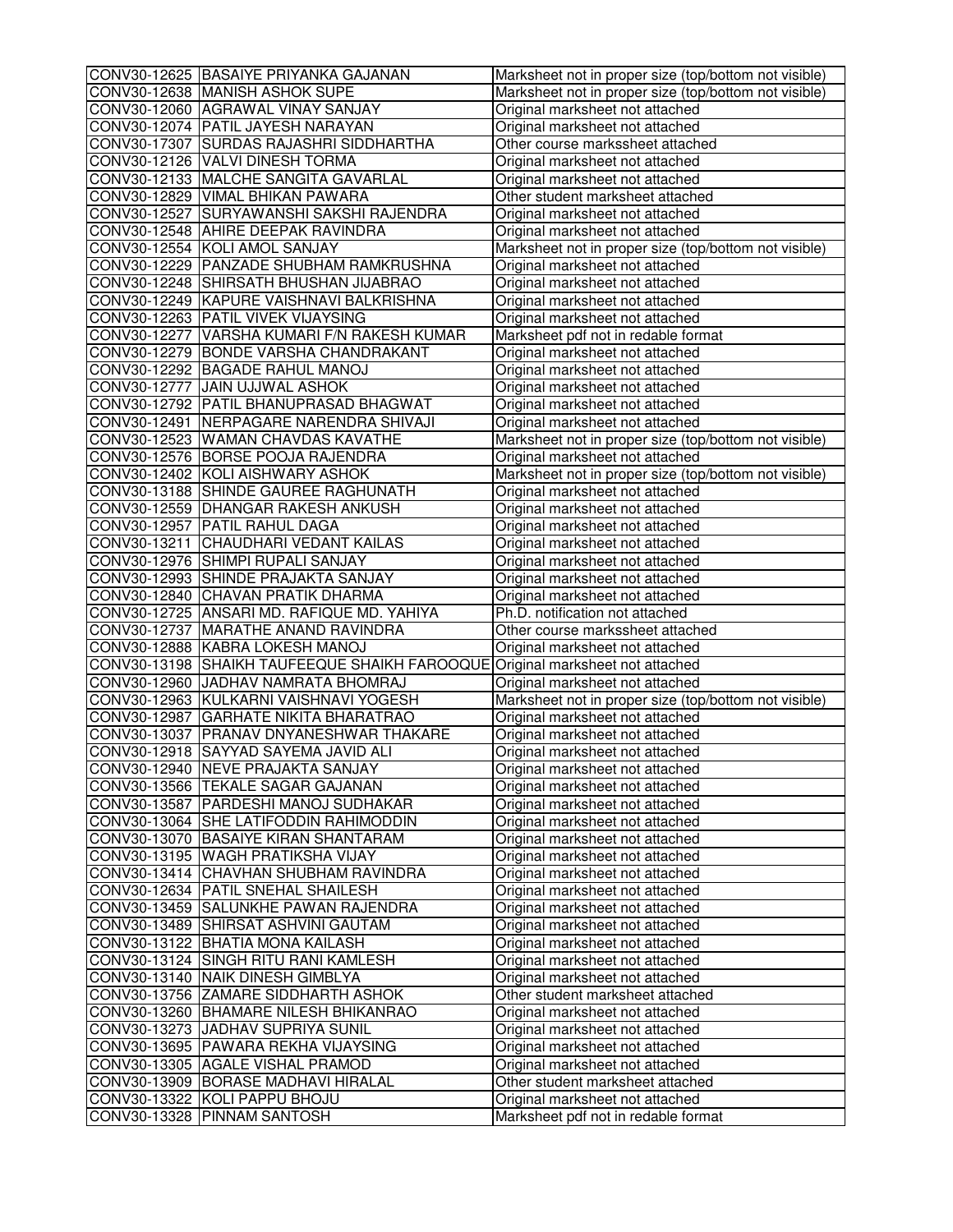| CONV30-13766 PATIL VIKAS GOPICHAND             | Original marksheet not attached                       |
|------------------------------------------------|-------------------------------------------------------|
| CONV30-13936 PAWARA PUNAM SAHEBRAO             | Other student marksheet attached                      |
| CONV30-13770 VAISHALI SINGH                    | Marksheet not attached (other document attached)      |
| CONV30-13385 PADVI ANTARSING KAGDA             | Other student marksheet attached                      |
| CONV30-13810 SURYAWANSHI RUCHIKA RAMNATH       | Original marksheet not attached                       |
| CONV30-13398 PATIL DAMINI VIJAYSING            | Other course markssheet attached                      |
| CONV30-13812 VALVI CHUNILAL TIJYA              | Original marksheet not attached                       |
| CONV30-13416 BHAGWAN MAHAJAN S/O BHIKA MAHAJAN | Original marksheet not attached                       |
| CONV30-13469 BARHATE HITAL MORESHWAR           | Original marksheet not attached                       |
| CONV30-14109 CHAUDHARI MITALI VINOD            | Original marksheet not attached                       |
| CONV30-18770 PAWARA SANGITA BHAVSING           | Original marksheet not attached                       |
| CONV30-13986 NAIK ROHIT BHAVADU                | Original marksheet not attached                       |
| CONV30-13631 RAJPUT APURVA BANDUSING           | Original marksheet not attached                       |
| CONV30-14002 GAYAKWAD RANI CHHOTU              | Original marksheet not attached                       |
| CONV30-14175 RATHOD BHAGWAT RADHESHYAM         | Original marksheet not attached                       |
| CONV30-14024 KHATIK KAMIL MUKHTAR              | Original marksheet not attached                       |
| CONV30-14046 GAVIT SMITA DEEWANJI              | Marksheet pdf not in redable format                   |
| CONV30-13773 MAHALE RUTIK RAMAN                | Other course markssheet attached                      |
| CONV30-14073 BORASE JIDNYASA VIJAY             | Original marksheet not attached                       |
| CONV30-14077 TAYADE DHAMMPAL PRAKASH           | Original marksheet not attached                       |
| CONV30-14084 SWATI RAMAKANT LADHE              | Other course markssheet attached                      |
| CONV30-14090 GAVIT PRIYESHA VINOD              | Marksheet pdf not in redable format                   |
| CONV30-14098 PATIL NEHA BHATU                  | Original marksheet not attached                       |
| CONV30-14327 DANDGE PRIYANKA SUDHAKAR          | Marksheet pdf not in redable format                   |
| CONV30-13795 KUWAR SAMADHAN NILKANTH           | Marksheet pdf not in redable format                   |
| CONV30-13801 WAGH KUNAL MANOHAR                | Original marksheet not attached                       |
| CONV30-13809 MOHAN MANOJ SURESH                | Original marksheet not attached                       |
| CONV30-14358 CHAUDHARI CHETAN SUNIL            | Original marksheet not attached                       |
| CONV30-14011 BACHHAV RAKESH RAMAKANT           | Marksheet not in proper size (top/bottom not visible) |
| CONV30-14186 TAYADE PRITI RAMALAL              | Original marksheet not attached                       |
| CONV30-14188 WAGH NIKITA SANTOSH               | Original marksheet not attached                       |
| CONV30-13828 PATIL JAYESH AMBALAL              | Original marksheet not attached                       |
| CONV30-13835 AHEMADUDDIN AZIZUDDIN PEERZADE    | Original marksheet not attached                       |
| CONV30-13838 RANE NIRAL SANJAY                 | Original marksheet not attached                       |
| CONV30-14214 NIKAM LALITA BAJIRAO              | Original marksheet not attached                       |
| CONV30-14107 KHEDKAR ANKITA KAILAS             | Marksheet not attached (other document attached)      |
| CONV30-14115   THORAT GAYATRI MADHUKAR         | Original marksheet not attached                       |
| CONV30-14366 SHRIKHANDE NEHA KISHOR            | Original marksheet not attached                       |
| CONV30-13945 DAVE ASHWINI HARILAL              | Original marksheet not attached                       |
| CONV30-14374 KHAMBAYAT DIGVIJAY NATTHU         | Marksheet not in proper size (top/bottom not visible) |
| CONV30-14399  PATIL ARCHANA KAILAS             | Marksheet not in proper size (top/bottom not visible) |
| CONV30-13973 WAGH DIPAK DATTATRAY              | Original marksheet not attached                       |
| CONV30-14452 TANWANI SHREYA MULCHAND           | Original marksheet not attached                       |
| CONV30-14667 TAMBAT ANKIT MANOJ                | Original marksheet not attached                       |
| CONV30-13999 PADVI MANGALA KESHAV              | Other student marksheet attached                      |
| CONV30-14517 SEJAL SANTOSH SHARMA              | Marksheet not in proper size (top/bottom not visible) |
| CONV30-14521 WARADE MILIND PURUSHOTTAM         | Original marksheet not attached                       |
| CONV30-14527 VANJARI SANJU SARICHAND           | Marksheet not in proper size (top/bottom not visible) |
| CONV30-14528 SHINDE ASHWINI RAVINDRA           | Original marksheet not attached                       |
| CONV30-14717 PANDIT RUTUJA JAGDISH             | Original marksheet not attached                       |
| CONV30-12641 CHAMBHAR KAJAL PRAKASH            | Other course markssheet attached                      |
| CONV30-14114   DESHMUKH MAYURI RAVINDRA        | Original marksheet not attached                       |
| CONV30-14589 KARWANDKAR GOPAL SURESH           | Original marksheet not attached                       |
| CONV30-14801 PAWAR BHAVESH VILAS               |                                                       |
| CONV30-14651 ATOLE SNEHAL SUNIL                | Other course markssheet attached                      |
|                                                | Marksheet not attached (other document attached)      |
| CONV30-14206 SONAWANE KRANTI SAHEBRAO          | Original marksheet not attached                       |
| CONV30-14674 SHINDE BHUSHAN SANJAY             | Original marksheet not attached                       |
| CONV30-14219 MAGARE BHAVESH MANOJ              | Original marksheet not attached                       |
| CONV30-14688 BACHHAO GAYATRI UTTAMRAO          | Marksheet pdf not in redable format                   |
| CONV30-14702 KOTHAWADE VINITA PRAVIN           | Original marksheet not attached                       |
| CONV30-14233 PAWARA DEVIDAS THUMALA            | Marksheet pdf not in redable format                   |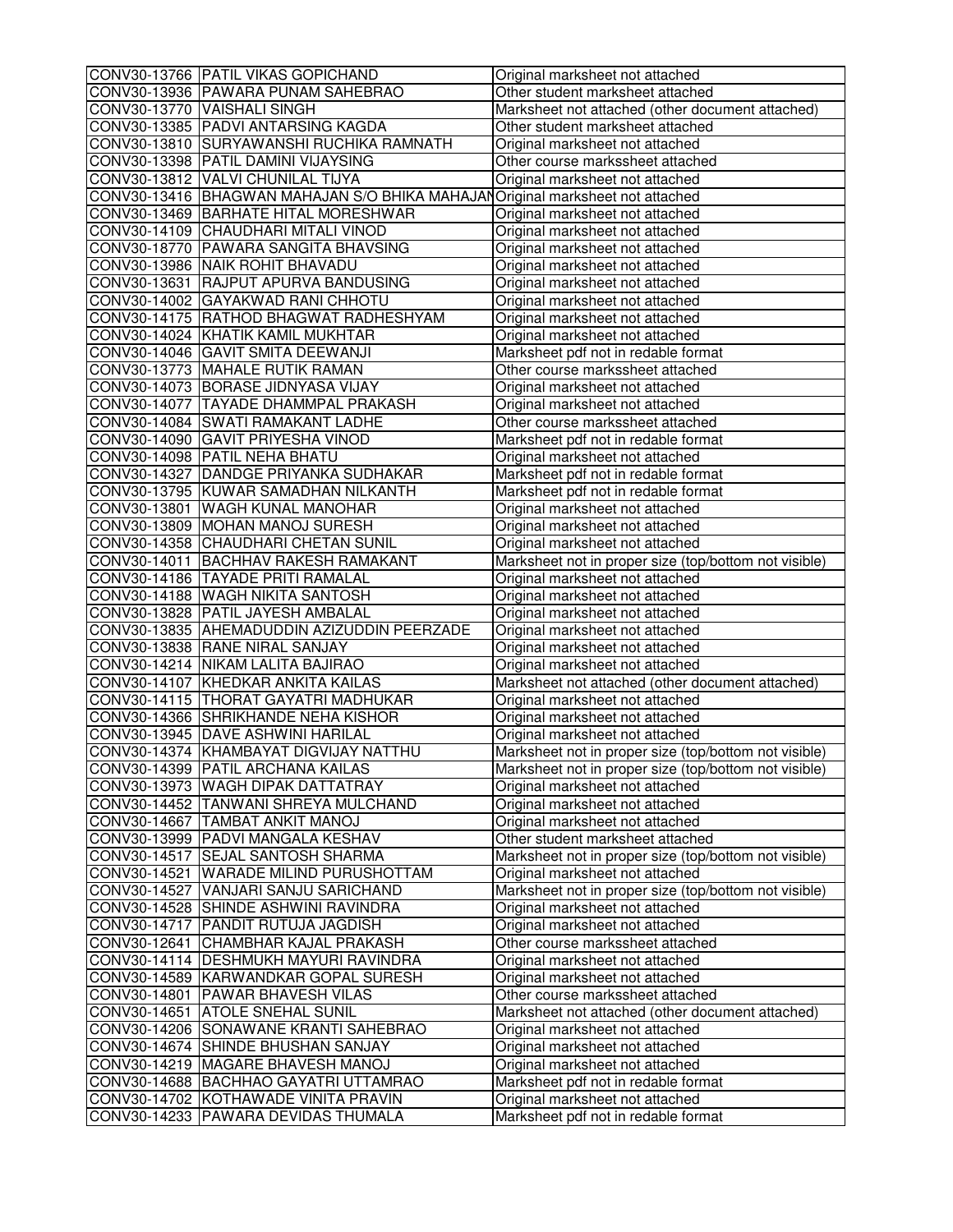| CONV30-14705 MATE AADITYA HIRAMAN           | Original marksheet not attached                       |
|---------------------------------------------|-------------------------------------------------------|
| CONV30-14731 KAPASE RUPALI RAJU             | Original marksheet not attached                       |
| CONV30-14996 DHOTE ASHISH MADHUKAR          | Original marksheet not attached                       |
| CONV30-14771 PATIL HRUSHIKESH ANIL          | Original marksheet not attached                       |
| CONV30-14289 PATIL SAGAR MANILAL            | Marksheet pdf not in redable format                   |
| CONV30-14810 RATHI PRANJAL PRASHANT         | Original marksheet not attached                       |
| CONV30-14811 PATIL NIKITA SANJAY            | Original marksheet not attached                       |
| CONV30-14339 MAHAJAN DINESH NARENDRA        | Original marksheet not attached                       |
| CONV30-15104 KAPURE ASHUTOSH MADHUKAR       | Original marksheet not attached                       |
| CONV30-14350 PATIL MAHESH RAMESH            | Original marksheet not attached                       |
| CONV30-15137 PATIL KAVITA SHITARAM          | Original marksheet not attached                       |
| CONV30-19710 SHARMA SHRUTI RAJESH           | Original marksheet not attached                       |
| CONV30-14869 BHAMARE KAPIL DILIP            | Other course markssheet attached                      |
| CONV30-19764   PADVI DHARAMDAS DIPAK        | Original marksheet not attached                       |
| CONV30-14904 CHAUDHARI GAYATRI SANJAY       | Original marksheet not attached                       |
| CONV30-14201 KHANDEBHARAD KUNAL PRADEEP     | Original marksheet not attached                       |
| CONV30-14384 SONAR YASH RAJENDRA            | Original marksheet not attached                       |
| CONV30-14413 PATIL MADHURI SUKALAL          | Original marksheet not attached                       |
| CONV30-14983 CHANDWANI GAURAV ANIL          | Original marksheet not attached                       |
| CONV30-14465 WANI LOKESH ARVIND             | Original marksheet not attached                       |
| CONV30-14608 BARAD KUNAL KAILAS             | Original marksheet not attached                       |
| CONV30-14645 JAWALE RUPAM SATISH            | Original marksheet not attached                       |
| CONV30-15085 KAMADE MANGAL HIRAMAN          | Original marksheet not attached                       |
| CONV30-14518 VALVI ANIL UBDYA               | Original marksheet not attached                       |
| CONV30-19852 PARDESHI KAMINI RAMESHSINH     | Original marksheet not attached                       |
| CONV30-19845 NIKUMBH SHRADDHA VAMAN         | Original marksheet not attached                       |
| CONV30-14786 DESHMUKH SURYAKANT RAMCHANDRA  | Original marksheet not attached                       |
| CONV30-15210 KUWAR SACHIN VINAYAK           | Original marksheet not attached                       |
| CONV30-14637 PAWARA KISAN JETHYA            | Original marksheet not attached                       |
| CONV30-14977 KHAN SABIHA ASLAM              | Original marksheet not attached                       |
| CONV30-14657 VALVI MANGESH BIRAMYA          | Original marksheet not attached                       |
| CONV30-15248 SAYYED ARSHIYA RIZWAN          | Marksheet not attached (other document attached)      |
| CONV30-15433 FEGADE HEMANGI TRIBHUVAN       | Original marksheet not attached                       |
| CONV30-15516 PENDHARKAR KUNDA SUBHASH       | Other course markssheet attached                      |
| CONV30-15526 PATIL MINAL ANIL               | Original marksheet not attached                       |
| CONV30-15304 MALI MEGHA ASHOK               | Original marksheet not attached                       |
| CONV30-15578 BHOI GOPAL JAGANNATH           | Original marksheet not attached                       |
| CONV30-15340 PATIL MANISHA SHANTARAM        | Marksheet pdf not in redable format                   |
| CONV30-15635 JAIN PRANAV NARESH             | Original marksheet not attached                       |
| CONV30-15393 MASULE NILESH RAMPRASAD        | Original marksheet not attached                       |
| CONV30-15413  NARWADE VINOD SHIVAJI         | Marksheet not in proper size (top/bottom not visible) |
| CONV30-19968 CHAUDHARY SHWETA MURLIDHAR     | Original marksheet not attached                       |
| CONV30-15830 NIKAM MAYURI CHHAGAN           | Original marksheet not attached                       |
| CONV30-20071 AHIRE LEENA PRALHAD            | Original marksheet not attached                       |
| CONV30-15538 PATIL SAGAR DILIP              | Original marksheet not attached                       |
| CONV30-15209 JJALA TUSHAR ISHWARLAL         | Original marksheet not attached                       |
| CONV30-15575 TOKE LALIT SUNIL               | Original marksheet not attached                       |
| CONV30-15243 GIRASE RAVINDRA DADABHAI       | Original marksheet not attached                       |
| CONV30-15628 PARDESHI BHARATSING RAMKRISHNA | Marksheet pdf not in redable format                   |
| CONV30-15699 CHAUDHARI KALPESH PRADIP       | Original marksheet not attached                       |
| CONV30-15708 PATIL SNEHA VINOD              | Marksheet not in proper size (top/bottom not visible) |
| CONV30-15719 BARI DIPALEE PUNDALIK          | Original marksheet not attached                       |
| CONV30-15268 BHOGE NILIMA POPAT             | Original marksheet not attached                       |
| CONV30-15325 PAWAR BHUVANESH RAJESH         | Original marksheet not attached                       |
| CONV30-15764 GURAV AKSHAY UDAY              | Original marksheet not attached                       |
| CONV30-15971 KHAN TABAREJ KHAN ZAKIR        | Marksheet not in proper size (top/bottom not visible) |
| CONV30-16005 AHIRE URMILA MOHAN             | Original marksheet not attached                       |
| CONV30-15798 SHRAVAGI ANUPKUMAR AMARCHAND   | Original marksheet not attached                       |
| CONV30-15335 MAVCHI TEJAL DEVLYA            | Marksheet pdf not in redable format                   |
| CONV30-15469 SHAKTI ASHOKKUMAR NAHAR        |                                                       |
|                                             | Original marksheet not attached                       |
| CONV30-16184 WARKE PURVA DILIP              | Original marksheet not attached                       |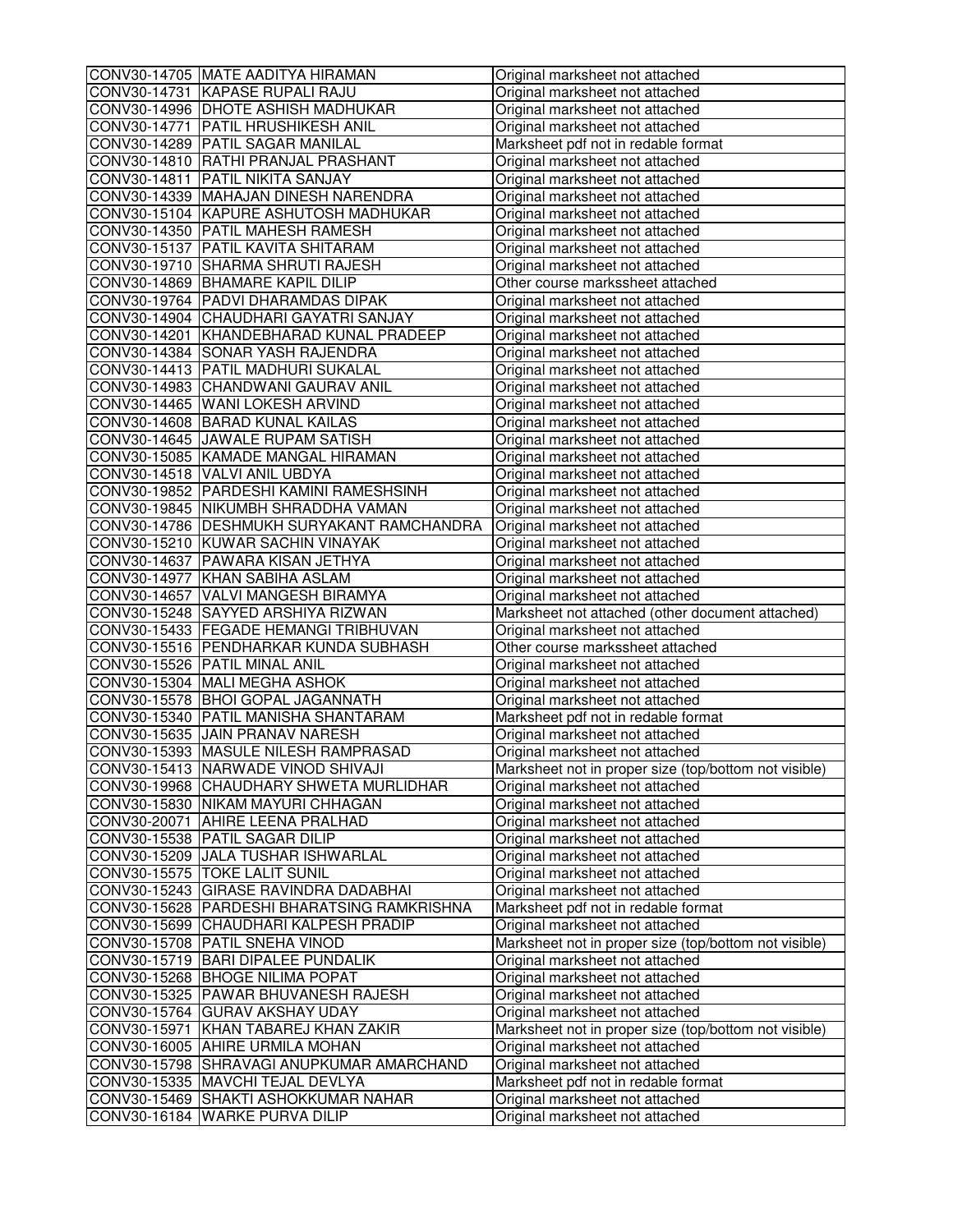| CONV30-13407 SHAIKH AHMER AZIZ UR RAHMAN     | Original marksheet not attached                                    |
|----------------------------------------------|--------------------------------------------------------------------|
| CONV30-15684 JJAIN SHUBHAMKUMAR DILIP        | Original marksheet not attached                                    |
| CONV30-20478 DANDAGE AARATI HIRALAL          | Other course markssheet attached                                   |
| CONV30-16041 THAKUR TUSHAR KISHOR            | Original marksheet not attached                                    |
| CONV30-16073 YOGESH PRAKASH NERPAGAR         | Marksheet not in proper size (top/bottom not visible)              |
| CONV30-16139 AJNADKAR SAYALI GANESH          | Original marksheet not attached                                    |
| CONV30-16151 BAVISKAR NILESH VILAS           | Marksheet pdf not in redable format                                |
| CONV30-15696 JJOSHI HEMANT ANIL              | Ph.D. notification not in readable format                          |
| CONV30-16181 VARADE MANGESH RAVINDRA         | Original marksheet not attached                                    |
| CONV30-16200 BHAT JAYSH SANJAY               | Original marksheet not attached                                    |
| CONV30-16208 CHAUDHARI SONALI NARENDRA       | Original marksheet not attached                                    |
| CONV30-20591 PATIL KALPANA DILIP             | Other course markssheet attached                                   |
| CONV30-15961 CHAUDHARI SOMANATH CHHOTU       | Marksheet pdf not in redable format                                |
| CONV30-16368 PATIL HARASHALA DIPAK           | Original marksheet not attached                                    |
| CONV30-15888 PATIL ANKUSH DAMODAR            | Original marksheet not attached                                    |
| CONV30-16400 KSHIRSAGAR VARSHA MOHAN         | Marksheet pdf not in redable format                                |
| CONV30-16179 UZMA BANO SHAIKH KALIM          | Original marksheet not attached                                    |
| CONV30-16624 GINDODIA MEDHAVI AJAY           | Original marksheet not attached                                    |
| CONV30-16452 PATIL SANDIP RAJENDRA           | Original marksheet not attached                                    |
| CONV30-16012 SAINDANE SATISH ROHIDAS         | Other course markssheet attached                                   |
| CONV30-16456 NARKHEDE HITESH ARJUN           | Marksheet not in proper size (top/bottom not visible)              |
| CONV30-20663 KHAIRNAR GITANJALI RAVINDRA     | Original marksheet not attached                                    |
| CONV30-16256 PATIL KHUSHBU GIRISH            | Original marksheet not attached                                    |
| CONV30-16243 WADHWANI ROSHANI DILIP          | Original marksheet not attached                                    |
| CONV30-16277 DUBEY DARPAN RAJENDRA           | Original marksheet not attached                                    |
| CONV30-16420 SABALE VAIJAYANTA MADHUKAR      | Original marksheet not attached                                    |
| CONV30-20141   PATIL VIJAY SHANTARAM         | Ph.D. notification not attached                                    |
| CONV30-16450 BAGUL DHARMENDRA GAJU           | Marksheet not in proper size (top/bottom not visible)              |
| CONV30-16463 AHIRRAO YASH SACHIN             | Original marksheet not attached                                    |
| CONV30-16867 CHAUDHARI SWATI SANJAY          | Original marksheet not attached                                    |
| CONV30-16468 DHIVARE SWAPNIL DEVIDAS         | Original marksheet not attached                                    |
| CONV30-16496 KAMBLE SAGAR RAMESH             | Original marksheet not attached                                    |
| CONV30-16928 PAWAR AKSHADA KISHOR            | Other course markssheet attached                                   |
| CONV30-20861 CHAURE YOGITA TANAJI            | Original marksheet not attached                                    |
| CONV30-16939 GAIKWAD HARSHAL RAMESH          |                                                                    |
| CONV30-17002 PATIL VISHAL EKNATH             | Original marksheet not attached<br>Original marksheet not attached |
| CONV30-17018 SANDECHA RAHUL JITENDRA         | Other course markssheet attached                                   |
| CONV30-21142 AHIRRAO YOGESH BHIMRAO          |                                                                    |
| CONV30-16618 EZHUVA DEEKSHITHA RADHAKRISHNAN | Original marksheet not attached                                    |
| CONV30-16631 KHAN HEENAKAUSAR WIQUAR         | Original marksheet not attached                                    |
|                                              | Original marksheet not attached                                    |
| CONV30-16700  CHITRAKATHI GORAKH RAJU        | Original marksheet not attached                                    |
| CONV30-16610 TADAVI ANJUM DALSHER            | Marksheet not in proper size (top/bottom not visible)              |
| CONV30-16813 NAFADE DIPTI PUNDALIK           | Original marksheet not attached                                    |
| CONV30-16635 MAHALE RAHUL SANJAY             | Original marksheet not attached                                    |
| CONV30-16853 KARANDA SURESH LAHANU           | Original marksheet not attached                                    |
| CONV30-16907 MALI PURUSHOTTAM SAMBHAJI       | Original marksheet not attached                                    |
| CONV30-17237 WANI HARSHA CHANDRAKANT         | Original marksheet not attached                                    |
| CONV30-15667 LONDHE YOGESH HANMANT           | Original marksheet not attached                                    |
| CONV30-16991 YADAV SONALI UMESHCHAND         | Original marksheet not attached                                    |
| CONV30-15714 LYNY JOSE TV JOSE               | Original marksheet not attached                                    |
| CONV30-16936 PATIL RAKESH DAGA               | Original marksheet not attached                                    |
| CONV30-17106 MALI KEDAR RAJENDRA             | Original marksheet not attached                                    |
| CONV30-17111   PAWARA ANIL RAJARAM           | Original marksheet not attached                                    |
| CONV30-17386 JOSHI TEJSHREE KAILAS           | Marksheet pdf not in redable format                                |
| CONV30-16492 KHEDKAR KRUSHNA MADHUKAR        | Original marksheet not attached                                    |
| CONV30-17423 KAPADNE AKSHAY ANIL             | Original marksheet not attached                                    |
| CONV30-17438   PAL POONAM SHIVPRAKASH        | Original marksheet not attached                                    |
| CONV30-21431 BHOI PRIYANKA RAVINDRA          | Original marksheet not attached                                    |
| CONV30-17501 DESHPANDE ATHARV DEEPAK         | Original marksheet not attached                                    |
| CONV30-17520 FULPAGARE UMESH SATISH          | Original marksheet not attached                                    |
| CONV30-21474 SHAIKH SHOHEL SHAIKH SHARIF     | Original marksheet not attached                                    |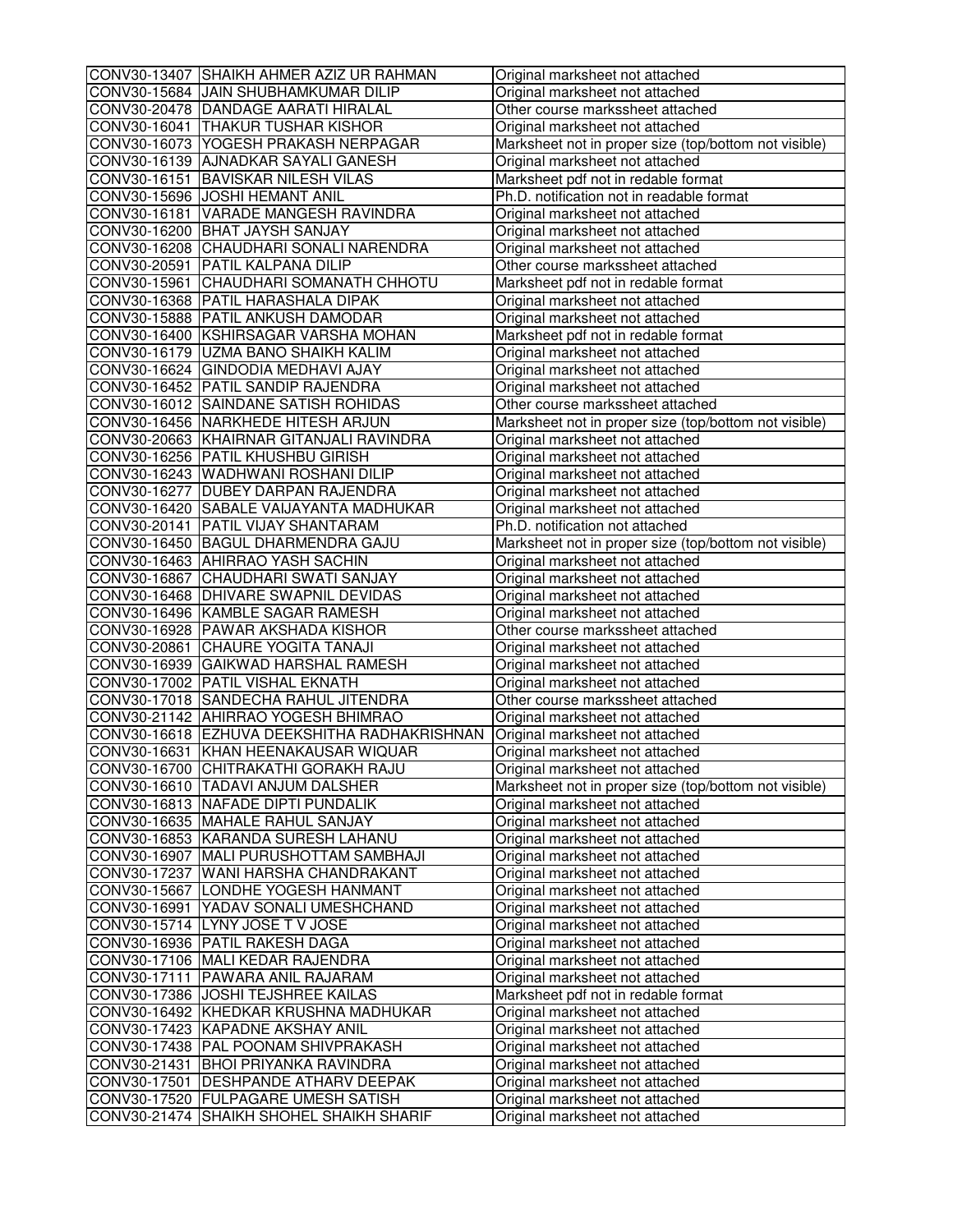|                           | CONV30-17566 RAJPUT JAYSHREE DAGESING        | Original marksheet not attached                       |
|---------------------------|----------------------------------------------|-------------------------------------------------------|
|                           | CONV30-17404 PATIL APEKSHA KANTILAL          | Original marksheet not attached                       |
|                           | CONV30-17856 SALI POOJA DILIP                | Original marksheet not attached                       |
|                           | CONV30-21479 PATIL NAYANA KANTILAL           | Other course markssheet attached                      |
|                           | CONV30-17659 RAJPAL SHIVANI SURESH           | Original marksheet not attached                       |
|                           | CONV30-17446 BHAMRE RUCHIKA SUNIL            | Original marksheet not attached                       |
|                           | CONV30-17450 BARI SUVARNA SUNIL              | Original marksheet not attached                       |
|                           | CONV30-17482 PATIL NARESH SURESH             | Other course markssheet attached                      |
|                           | CONV30-17402 KOTHAWADE DINESH SHARAD         | Original marksheet not attached                       |
|                           | CONV30-17422 DEORE SMITA JITENDRA            | Marksheet pdf not in redable format                   |
|                           | CONV30-21516 PATIL SUMEDHA ANIL              |                                                       |
|                           |                                              | Original marksheet not attached                       |
|                           | CONV30-17463 PATIL JITENDRA DILIP            | Original marksheet not attached                       |
|                           | CONV30-21541 MAHAJAN PRACHI RAJU             | Original marksheet not attached                       |
|                           | CONV30-17983 MUSSARAT JAHAN SHAIKH ALIMODDIN | Original marksheet not attached                       |
|                           | CONV30-17986 SHIMPI DISHA CHANDRASHEKHAR     | Original marksheet not attached                       |
|                           | CONV30-17508 MOHAMMAD ASLAM MOHAMMAD AEJAZ   | Original marksheet not attached                       |
|                           | CONV30-17992 CHITRAKATHE POONAM CHHOTU       | Original marksheet not attached                       |
|                           | CONV30-17720 PAGARE AISHWARYA NITIN          | Original marksheet not attached                       |
|                           | CONV30-11513 PATIL SANDIP DASHARATH          | Original marksheet not attached                       |
|                           | CONV30-17746 PATIL DURGA ANANDA              | Original marksheet not attached                       |
|                           | CONV30-18010 TAYADE HARSHAL SHANTARAM        | Original marksheet not attached                       |
|                           | CONV30-17388 JADHAV KAMLESH BHILA            | Original marksheet not attached                       |
|                           | CONV30-17533 CHAUDHARI VAIBHAV CHUDAMAN      | Original marksheet not attached                       |
|                           | CONV30-17917 PATIL JAYWANT MADHUKAR          | Original marksheet not attached                       |
|                           | CONV30-18091 SURYAWANSHI MANDARANI MUKESH    | Original marksheet not attached                       |
|                           | CONV30-22029 WAGH HARSHADA VINAYAK           | Original marksheet not attached                       |
|                           | CONV30-22035 CHAVAN SARITA PUNDLIK           | Original marksheet not attached                       |
|                           | CONV30-17709 BHARAMBE DIKSHA NANDRAJ         | Original marksheet not attached                       |
|                           | CONV30-17603 KHARSAKAR SHAMBALA PANDIT       | Other course markssheet attached                      |
|                           | CONV30-17634 SARVESH RAM WARADE              | Original marksheet not attached                       |
|                           | CONV30-18190 KADAM YOGESH HARIBHAU           | Other course markssheet attached                      |
|                           | CONV30-22074 NHALDE JANHAVI DNYANESHWAR      | Original marksheet not attached                       |
|                           | CONV30-18202 MAHAJAN ASHISH SUNIL            | Original marksheet not attached                       |
|                           | CONV30-18249  TAYWADE SAMEER UPASHA          |                                                       |
|                           |                                              | Original marksheet not attached                       |
|                           | CONV30-18276 SONAWANE JAGRUTI YUVRAJ         | Original marksheet not attached                       |
|                           | CONV30-18119 MANE PRIYA VIJAY                | Original marksheet not attached                       |
|                           | CONV30-18296 PANDHARE VISHAL VIJAY           | Original marksheet not attached                       |
|                           | CONV30-18128 BARELA PITAMBAR KHUMANSING      | Other course markssheet attached                      |
|                           | CONV30-17861 PATIL NISHA GANGARAM            | Original marksheet not attached                       |
|                           | CONV30-17863 CHAUDHARI MANISHA PRABHAKAR     | Marksheet not in proper size (top/bottom not visible) |
|                           | CONV30-17868  PAWAR AMOL ARUN                | Original marksheet not attached                       |
|                           | CONV30-18143 AHIRE SHUBHAM VIKRAM            | Original marksheet not attached                       |
|                           | CONV30-18149 PATIL HARSHADA RAJENDRA         | Original marksheet not attached                       |
|                           | CONV30-18174 WAGH DHIRAJ DAGADU              | Original marksheet not attached                       |
|                           | CONV30-18175 THAKUR SHRIKANT KISHOR          | Original marksheet not attached                       |
|                           | CONV30-18402 KOTECHA ANUJA SANJAYKUMAR       | Original marksheet not attached                       |
|                           | CONV30-17980 KUTE PRIYA CHAMPALAL            | Original marksheet not attached                       |
|                           | CONV30-17991 DARSHANA SURESH SONAWANE        | Marksheet not in proper size (top/bottom not visible) |
| CONV30-18227  IMRAN IRFAN |                                              | Original marksheet not attached                       |
|                           | CONV30-18482 CHAUDHARI JAGRUTI ANIL          | Original marksheet not attached                       |
|                           | CONV30-18925 MAHAJAN NEHA RAJENDRA           | Original marksheet not attached                       |
|                           | CONV30-18554 PATIL NARAYAN DNYANESHWAR       | Original marksheet not attached                       |
|                           | CONV30-18060 BORSE LINA RAJENDRA             | Original marksheet not attached                       |
|                           | CONV30-19056 PATIL BHAGYASHREE DILIP         | Original marksheet not attached                       |
|                           | CONV30-18351 PATIL AISHWARYA ISHWAR          | Other course markssheet attached                      |
|                           |                                              |                                                       |
|                           | CONV30-18373 MARATHE DNYANESHWAR CHATUR      | Original marksheet not attached                       |
|                           | CONV30-18142   PATEL PRIYANKABEN BHARATBHAI  | Original marksheet not attached                       |
|                           | CONV30-18444   PATIL SONALI JAGANNATH        | Original marksheet not attached                       |
|                           | CONV30-19146   PANDE PRAGATI KANTILAL        | Marksheet not in proper size (top/bottom not visible) |
|                           | CONV30-18134 RAHUL MANDE                     | Original marksheet not attached                       |
|                           | CONV30-18139 PATIL SAGAR BHIMSING            | Original marksheet not attached                       |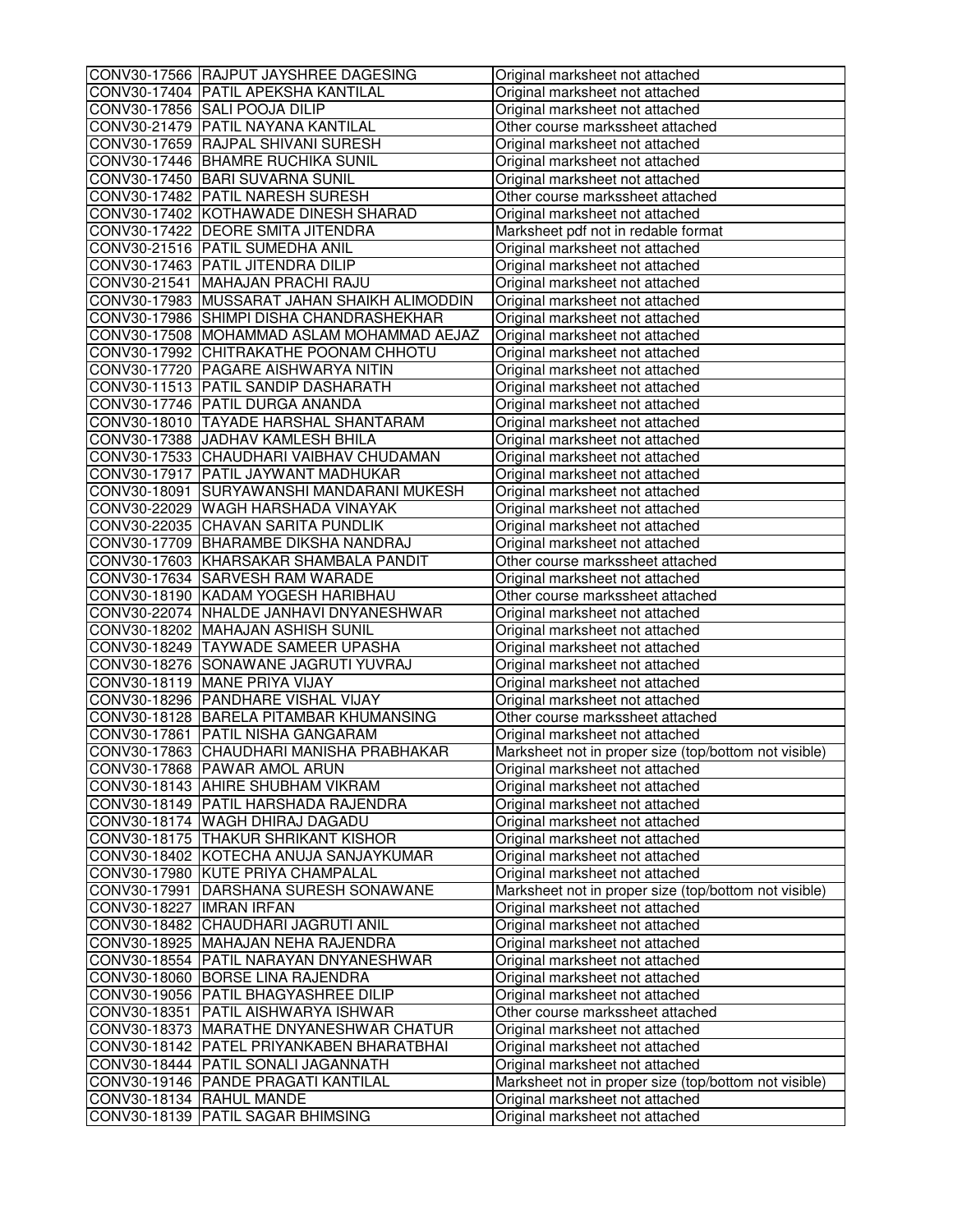| CONV30-18742 PAWARA SANTOSH MOCHADA                                               | Original marksheet not attached                                    |
|-----------------------------------------------------------------------------------|--------------------------------------------------------------------|
| CONV30-18097 BINIT KUMAR SINGH F/N RANA PRATAP SO ther course markssheet attached |                                                                    |
| CONV30-18232 NIKAM PRAVIN MOHAN                                                   | Original marksheet not attached                                    |
| CONV30-18403 MAHAJAN DARSHAN DATTATRY                                             | Original marksheet not attached                                    |
| CONV30-18417 KOTWAL HARSHALI ANIL                                                 | Marksheet pdf not in redable format                                |
| CONV30-11231 WANKHEDE LALIT AJAY                                                  | Original marksheet not attached                                    |
| CONV30-18480 VASAVE ANITA RAVLYA                                                  | Original marksheet not attached                                    |
| CONV30-18511 PATIL SHUBHAM SUDHAKAR                                               | Original marksheet not attached                                    |
| CONV30-12464 SHAIKH IRFAN SHAIKH KABEER                                           | Original marksheet not attached                                    |
| CONV30-19428 TIWARI HARSHADA SUNIL                                                | Original marksheet not attached                                    |
| CONV30-12648 QURESHI TANVEER AHEMAD AKHLAQUE                                      | Original marksheet not attached                                    |
| CONV30-18566 PATIL ANAND KAUTIK                                                   | Original marksheet not attached                                    |
| CONV30-13701 PAWAR VEDANT MADHUKAR                                                | Original marksheet not attached                                    |
| CONV30-18640 MARNAR YOGESH JIBHAU                                                 | Original marksheet not attached                                    |
| CONV30-18675 PAWARA RAKESH DAGA                                                   | Original marksheet not attached                                    |
| CONV30-16677 JADHAV VIKAS DNYANESHWAR                                             | Original marksheet not attached                                    |
| CONV30-18688 RAJPUT MONIKA JAGDISHSING                                            | Original marksheet not attached                                    |
| CONV30-17437 BHOI RADHIKA SANDU                                                   | Original marksheet not attached                                    |
| CONV30-19505 GOSAVI SHUBHANGI BHARAT                                              | Marksheet pdf not in redable format                                |
| CONV30-17445 AHIRE KUNAL ASHOK                                                    | Ph.D. notification not attached                                    |
| CONV30-11738 NAROTE SAMADHAN BABURAO                                              | Ph.D. notification not attached                                    |
| CONV30-19510 SHARMA ANKITA KAILASHNATH                                            | Other student marksheet attached                                   |
| CONV30-18729 WAGH ASHISHKUMAR HIRAMAN                                             | Original marksheet not attached                                    |
| CONV30-19530 RATHOD DIMPAL SURESHSING                                             | Original marksheet not attached                                    |
| CONV30-19545 NANKAR TEJAL SANJAY                                                  | Original marksheet not attached                                    |
| CONV30-18827 PATIL MAYUR SANTOSH                                                  | Original marksheet not attached                                    |
| CONV30-18847 GAIKWAD SNEHA NANA                                                   | Original marksheet not attached                                    |
| CONV30-19567   PARDESHI SNEHAL SANTOSH                                            | Original marksheet not attached                                    |
| CONV30-18915 WANI PRACHI HEMANT                                                   | Original marksheet not attached                                    |
| CONV30-19579 SURYAWANSHI MAYURI BHARAT                                            | Original marksheet not attached                                    |
| CONV30-18930 PATIL BHUVNESHWARI BALU                                              | Original marksheet not attached                                    |
| CONV30-18939 PATIL DIPALEE GANESH                                                 |                                                                    |
| CONV30-18414 KHIVASARA PAYAL INDERCHAND                                           | Other course markssheet attached                                   |
| CONV30-18443 JJOSHI POOJA GOPAL                                                   | Original marksheet not attached<br>Original marksheet not attached |
| CONV30-19008 KHARATE SHALEENEE RAVINDRA                                           | Original marksheet not attached                                    |
| CONV30-19009 KOLI VAIBHAV DIGAMBAR                                                | Original marksheet not attached                                    |
| CONV30-19631 JADHAV ARUNA ONKARSING                                               | Original marksheet not attached                                    |
| CONV30-18592 BAVISKAR CHETAN SANJAY                                               | Original marksheet not attached                                    |
|                                                                                   |                                                                    |
| CONV30-19693 JJOSHI SHUBHANGI MAHESH<br>CONV30-19702 DHARMANI MUSKAN DHANRAJ      | Original marksheet not attached                                    |
|                                                                                   | Original marksheet not attached                                    |
| CONV30-19241  ANSARI GHAZALA PARVEEN NIHAL AHMA Original marksheet not attached   |                                                                    |
| CONV30-19249 PATIL HARSHADA NITIN                                                 | Original marksheet not attached                                    |
| CONV30-19725   BIRADE TRUPTI ANIL                                                 | Original marksheet not attached                                    |
| CONV30-19113 CHAVAN PUNAM MAHESH                                                  | Original marksheet not attached                                    |
| CONV30-19272 MAGAR SAGAR RAMESH                                                   | Original marksheet not attached                                    |
| CONV30-19741 PATIL JYOTI BHARAT                                                   | Original marksheet not attached                                    |
| CONV30-18867 PAWARA BHADABAI DEBA                                                 | Other student marksheet attached                                   |
| CONV30-18889 GAVIT PALLAVI JEKAMSING                                              | Original marksheet not attached                                    |
| CONV30-18653  TADAVI SANJANA ARMAN                                                | Original marksheet not attached                                    |
| CONV30-19726 SAWANT VIVEKANAND VILAS                                              | Original marksheet not attached                                    |
| CONV30-19792 BHOLE SHARDA AJAY                                                    | Original marksheet not attached                                    |
| CONV30-19442 RATHOD RAJESH RAMESH                                                 | Original marksheet not attached                                    |
| CONV30-19472 HATKAR AJAY MADHUKAR                                                 | Original marksheet not attached                                    |
| CONV30-24307 BHAMARE KRUSHNA SANJIV                                               | Other course markssheet attached                                   |
| CONV30-24304   PATIL PUJA PRAKASH                                                 | Original marksheet not attached                                    |
| CONV30-19193 SONAWANE KHUSHAL SHARAD                                              | Marksheet pdf not in redable format                                |
| CONV30-19927 CHAUDHARI AKASH HIRALAL                                              | Original marksheet not attached                                    |
| CONV30-19642 MAHALE HARSHAL RAVSAHEB                                              | Original marksheet not attached                                    |
| CONV30-19239 BADAMI HAMZA JUZAR                                                   | Original marksheet not attached                                    |
| CONV30-19240 BACHHAV NAYANA RAJARAM                                               | Original marksheet not attached                                    |
| CONV30-19998 PATIL TRUNAL PARMESHWAR                                              | Original marksheet not attached                                    |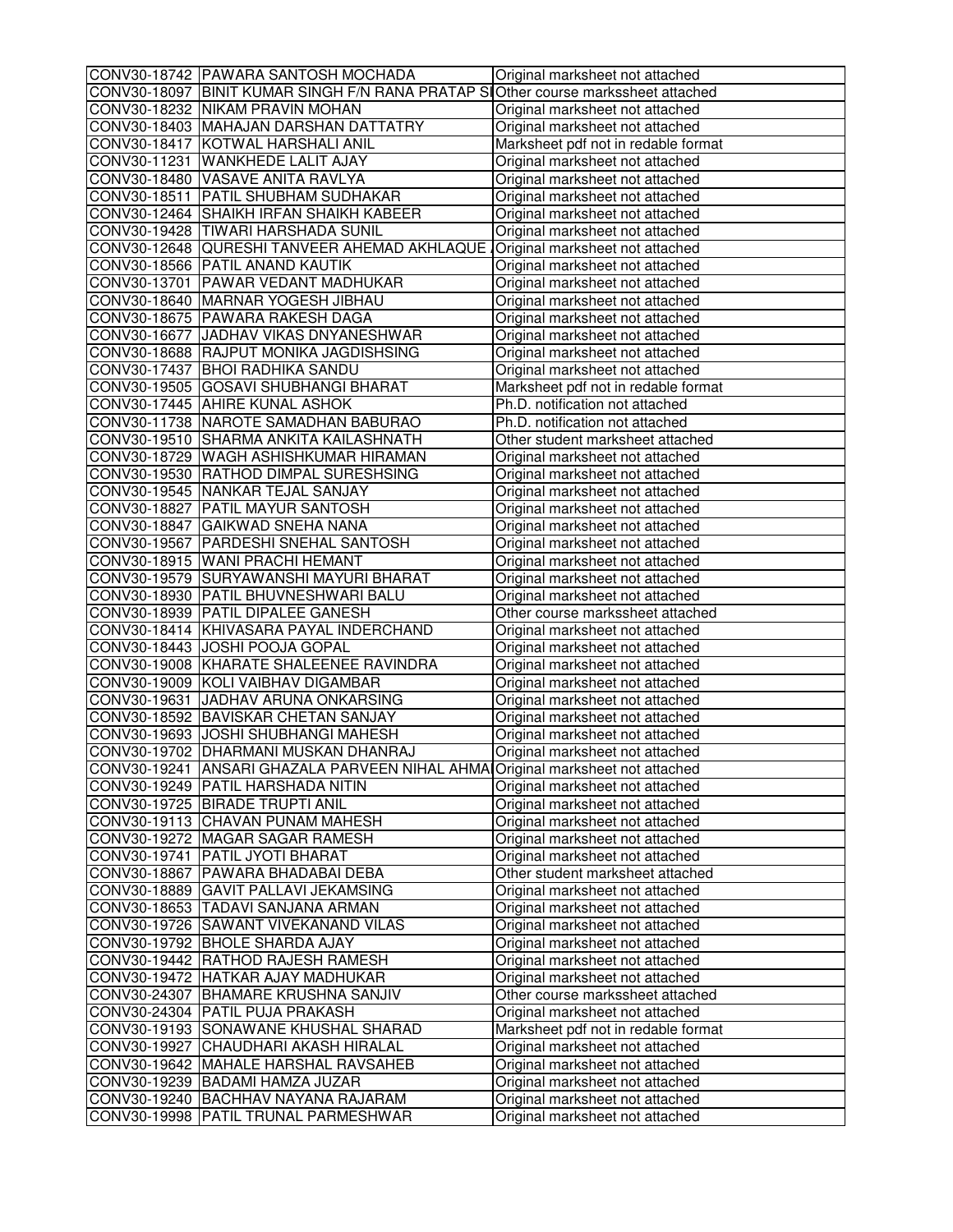| CONV30-19779 CHAUDHARI KIRAN GAJENDRA      | Original marksheet not attached                       |
|--------------------------------------------|-------------------------------------------------------|
| CONV30-20039 GAVIT NILIMA GEMJI            | Marksheet pdf not in redable format                   |
| CONV30-24412 SHINDE ANITA SHIVDAS          | Original marksheet not attached                       |
| CONV30-19821 PATIL KIRAN BHAGWAN           | Original marksheet not attached                       |
| CONV30-20075 HARSHAL KASHINATH CHAUDHARI   | Original marksheet not attached                       |
| CONV30-19339 KHARATE AJAY SURESH           | Original marksheet not attached                       |
| CONV30-20153 PATIL VILAS DHONDU            | Original marksheet not attached                       |
| CONV30-19912 PATEL SONAL RAJARAMBHAI       | Other student marksheet attached                      |
| CONV30-19356 PATIL DIPALI VANAJI           | Original marksheet not attached                       |
| CONV30-19389 PADVI DIPAK POHALYA           |                                                       |
| CONV30-20220 GUJARATHI SAKSHI SUNIL        | Original marksheet not attached                       |
|                                            | Original marksheet not attached                       |
| CONV30-19400 CHAVAN MAHENDRA ANIL          | Original marksheet not attached                       |
| CONV30-20229 MARATHE AMBALAL NARAYAN       | Original marksheet not attached                       |
| CONV30-24454 BARI POOJA JAGDISH            | Original marksheet not attached                       |
| CONV30-24466 PINJARI RIJWANA REHAMAN       | Original marksheet not attached                       |
| CONV30-20256 RAJPUT NIKITA NAWALSING       | Other student marksheet attached                      |
| CONV30-19453 RATHOD HIMMATSING JAGANNATH   | Original marksheet not attached                       |
| CONV30-20285 JJADHAV ANJALI SAKARCHAND     | Original marksheet not attached                       |
| CONV30-19489 MALI MAYUR RAVINDRA           | Original marksheet not attached                       |
| CONV30-20349 PATIL PRIYANKA SAKHARAM       | Marksheet pdf not in redable format                   |
| CONV30-20360 BORASE JAGRUTI VISHWANATH     | Marksheet pdf not in redable format                   |
| CONV30-20142 LALWANI RASHMI TULSIDAS       | Original marksheet not attached                       |
| CONV30-20438 PATIL KOMAL ASHOK             | Original marksheet not attached                       |
| CONV30-24504 PATIL MAYURI RAJENDRA         | Original marksheet not attached                       |
| CONV30-20445 PATALE UGRAVANYA NAGYA        | Original marksheet not attached                       |
| CONV30-20202 GIRASE JAYPALSING NAGOSING    | Original marksheet not attached                       |
| CONV30-20222 KOLI ANKITA KAILAS            | Original marksheet not attached                       |
| CONV30-24664 PAGARE NIKHIL KRISHNA         | Original marksheet not attached                       |
| CONV30-14087 NANKAR VIJAY RAMCHANDRA       | Original marksheet not attached                       |
| CONV30-20504 AHIRE DIPALI JAYWANT          | Original marksheet not attached                       |
| CONV30-24623 PAGARE GITANJALI SUNIL        | Original marksheet not attached                       |
| CONV30-20269 MAHALPURE NIKITA GOVIND       | Original marksheet not attached                       |
| CONV30-20578 AKHADE BHARGAV SANJAYBHAI     | Original marksheet not attached                       |
| CONV30-20302 CHAUDHARI AKASH ANIL          |                                                       |
|                                            | Original marksheet not attached                       |
| CONV30-20636 BIRLA DHIRAJ SUNIL            | Original marksheet not attached                       |
| CONV30-20356 SURYAWANSHI TEJAS PRADIP      | Original marksheet not attached                       |
| CONV30-20367 JJAIN TANESH SURESHCHAND      | Marksheet not in proper size (top/bottom not visible) |
| CONV30-19869 KOLHE SAYALI KISHOR           | Original marksheet not attached                       |
| CONV30-20436 PATEL YASH PRAVINBHAI         | Original marksheet not attached                       |
| CONV30-20709 SHELAR RINKU BARKU            | Marksheet pdf not in redable format                   |
| CONV30-20735 GIRASE NAINABAI KEVALSING     | Original marksheet not attached                       |
| CONV30-18985 NIKUM SHUBHAM MANOJ           | Original marksheet not attached                       |
| CONV30-20888 PATIL KOMAL DNYANESHWAR       | Original marksheet not attached                       |
| CONV30-20915 PATIL VIVEK MOHAN             | Original marksheet not attached                       |
| CONV30-20927 DHANGAR GAURAV RAVINDRA       | Original marksheet not attached                       |
| CONV30-20633 AMRUTE SAYALI VILAS           | Original marksheet not attached                       |
| CONV30-20955 GIRASE RAMPAL SURESH          | Original marksheet not attached                       |
| CONV30-20667 GAUD ANKUR ARUN               | Original marksheet not attached                       |
| CONV30-19081   PATIL DIKSHA UTTAMBHAI      | Original marksheet not attached                       |
| CONV30-20961 VASAVE PRITI JAGDISH          | Original marksheet not attached                       |
| CONV30-20696 BAGUL PRAVIN RAJENDRA         | Original marksheet not attached                       |
| CONV30-20983 PAWAR SHEELA MILIND           | Original marksheet not attached                       |
| CONV30-20990 CHAVAN DIMPAL EKNATH          | Original marksheet not attached                       |
| CONV30-20128 PATIL AKASH PANDHARI          | Original marksheet not attached                       |
| CONV30-20708 GIRASE MANISHABAI NARAYANSING | Original marksheet not attached                       |
| CONV30-20996 SONAWANE DHANASHRI BHAGAWAT   | Original marksheet not attached                       |
| CONV30-20193 GORADKAR JANHAVI PRAKASH      | Original marksheet not attached                       |
| CONV30-20218   MARATHE AMBALAL NARAYAN     |                                                       |
|                                            | Original marksheet not attached                       |
| CONV30-21039 PATIL NIKHIL RAJENDRA         | Original marksheet not attached                       |
| CONV30-21043 PATIL TEJASWINI PRAMOD        | Original marksheet not attached                       |
| CONV30-20241 BADGUJAR AISHWARYA NITEEN     | Marksheet pdf not in redable format                   |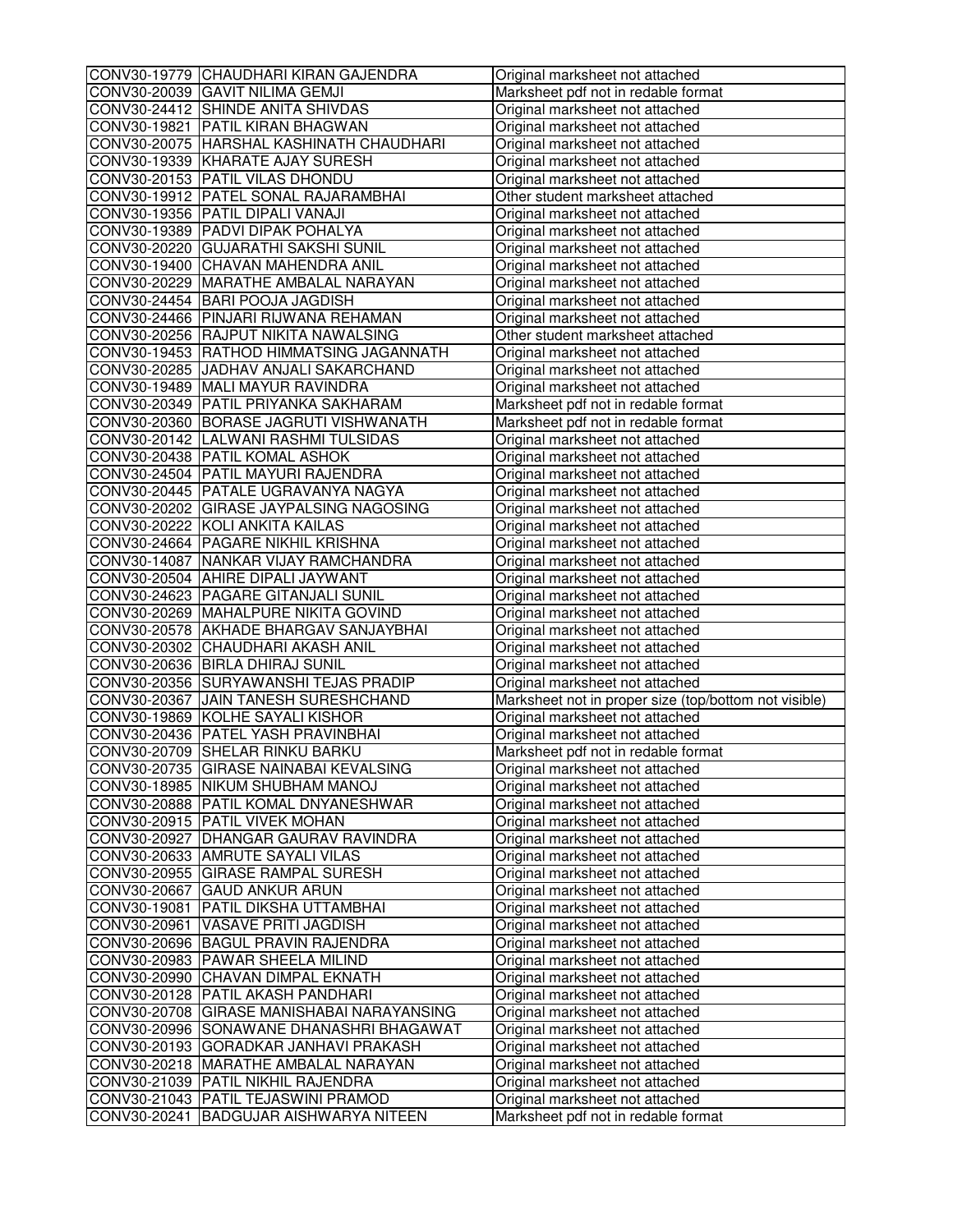| CONV30-20301 PATIL DANASHREE MAHENDE          | Original marksheet not attached                       |
|-----------------------------------------------|-------------------------------------------------------|
| CONV30-20389 MADAN ASHWINI DILIP              | Original marksheet not attached                       |
| CONV30-20411 AGONE ANIL GULABRAO              | Marksheet pdf not in redable format                   |
| CONV30-20986 SONAWANE KALPESH SAMBHAJI        | Original marksheet not attached                       |
| CONV30-20439 PATIL KALLYANI ARVIND            | Original marksheet not attached                       |
| CONV30-21224 ZALTE AKSHAY SUNIL               | Original marksheet not attached                       |
| CONV30-24886 KOLI SHITAL SUDAM                | Original marksheet not attached                       |
| CONV30-24880 PATIL PANKAJ CHATUR              | Original marksheet not attached                       |
| CONV30-21014   PATIL JAYSHREE DNYANESHWAR     | Original marksheet not attached                       |
| CONV30-21036 JADHAV SNEHAL NAMDEV             | Original marksheet not attached                       |
| CONV30-21057 BHADANE MAHENDRA LAXMAN          | Original marksheet not attached                       |
| CONV30-20485   DESALE GAURAV KRISHNA          | Original marksheet not attached                       |
| CONV30-21076 MALI TEJAL RAVINDRA              | Original marksheet not attached                       |
| CONV30-20522 ANSARI ASHRAF RAZA ABDUL MUSTAFA | Other course markssheet attached                      |
| CONV30-21081 JADHAV JITENDRA POONAM           | Original marksheet not attached                       |
| CONV30-21131 SONAWANE NITISH PRATAPRAO        | Original marksheet not attached                       |
| CONV30-21371 SAVALE SNEHA VASUDEV             | Marksheet not attached (other document attached)      |
| CONV30-21156 BHIRUD MOKSHADA RAVINDRA         | Other course markssheet attached                      |
| CONV30-21192 KUMBHAR NEHA DAGADU              | Marksheet pdf not in redable format                   |
| CONV30-20697 SHELAR RINKU BARKU               | Marksheet not in proper size (top/bottom not visible) |
| CONV30-21456 PATIL ANJALI PARAS               | Original marksheet not attached                       |
| CONV30-21467 PADAVI ANJANA SONU               | Original marksheet not attached                       |
| CONV30-21485 PATIL MAYUR LILACHAND            | Original marksheet not attached                       |
| CONV30-20732 JADHAV GAURAV TUKARAM            | Original marksheet not attached                       |
| CONV30-25247 PATIL BHAVIKA BHAGWAN            | Other student marksheet attached                      |
| CONV30-13363 SHAIKH SAMIR SHAIKH RAFIYODDIN   | Original marksheet not attached                       |
| CONV30-17304 JOSHI ANANT PRAMOD               | Original marksheet not attached                       |
| CONV30-18257 NARAYAN PRITI SANTOSHKUMAR       | Original marksheet not attached                       |
| CONV30-21560 HINGE AARATI BHASKAR             | Original marksheet not attached                       |
| CONV30-21284 JJAT SONAL SHIVASING             | Original marksheet not attached                       |
| CONV30-20746 BAGUL GOKUL WALMIK               | Other student marksheet attached                      |
| CONV30-20757 PATIL LUKESHA PURUSHOTTAM        | Original marksheet not attached                       |
| CONV30-20760 CHAUDHARI SWAPNIL SAHEBRAO       | Original marksheet not attached                       |
| CONV30-21292 SURYAWANSHI YASHASHRI SAMBHAJI   | Original marksheet not attached                       |
| CONV30-21329 SONAWANE RAJESHRI JAYNENDRA      | Original marksheet not attached                       |
| CONV30-21619 BHADANGE AJAY DAGADU             | Original marksheet not attached                       |
| CONV30-21083 JJOSHI LEENA VASANTKUMAR         | Original marksheet not attached                       |
| CONV30-21366 PATIL GANESH SUDHAKARRAO         | Marksheet not in proper size (top/bottom not visible) |
| CONV30-21651 MORE DIPAK TUKARAM               | Original marksheet not attached                       |
| CONV30-20886 PATIL PRASHANT VITHOBA           | Original marksheet not attached                       |
| CONV30-21373  MESTRY RAJESH RAMAKANT          | Original marksheet not attached                       |
| CONV30-20909 AHER ASHWINI SHIVAJI             | Original marksheet not attached                       |
| CONV30-21721 PARDESHI JAYASHREE SANJAY        | Original marksheet not attached                       |
| CONV30-21262 DEORE BHUSHAN GHANSHAM           | Marksheet not attached (other document attached)      |
| CONV30-20956 DHANORE POPAT UTTAM              | Original marksheet not attached                       |
| CONV30-21340 RAYSING SAVITA BHAIDAS           | Original marksheet not attached                       |
| CONV30-20977 RAJPUT PALLAVI JIVANSING         | Original marksheet not attached                       |
| CONV30-21561 MORE DIPALI BHAUSAHEB            |                                                       |
|                                               | Original marksheet not attached                       |
| CONV30-21585 SONAWANE DIPALI SANTOSH          | Original marksheet not attached                       |
| CONV30-21012 KALYANKAR ANKITA UTTAM           | Other course markssheet attached                      |
| CONV30-21871 THAKARE ROHINI ARUN              | Marksheet pdf not in redable format                   |
| CONV30-21895 YASHASHREE GANPULE               | Original marksheet not attached                       |
| CONV30-21421 ADHIKARI DIVYATA PRAFULLA        | Original marksheet not attached                       |
| CONV30-21068 PATIL SUBHASH SURESH             | Marksheet pdf not in redable format                   |
| CONV30-21683 MANORE MOHINI PANDURANG          | Original marksheet not attached                       |
| CONV30-21909 TADAVI SHAHRUKH AHMAD            | Original marksheet not attached                       |
| CONV30-21077 KADAM JAYESH SURESH              | Marksheet pdf not in redable format                   |
| CONV30-25289 SONAWANE PRASAD BHALCHANDRA      | Original marksheet not attached                       |
| CONV30-21529 JJAIN RASHMI PREMCHAND           | Marksheet pdf not in redable format                   |
| CONV30-25290  INGALE UTKARSHA MANOJ           | Marksheet pdf not in redable format                   |
| CONV30-25294 BHAGAT VRUSHALI VISHVAS          | Original marksheet not attached                       |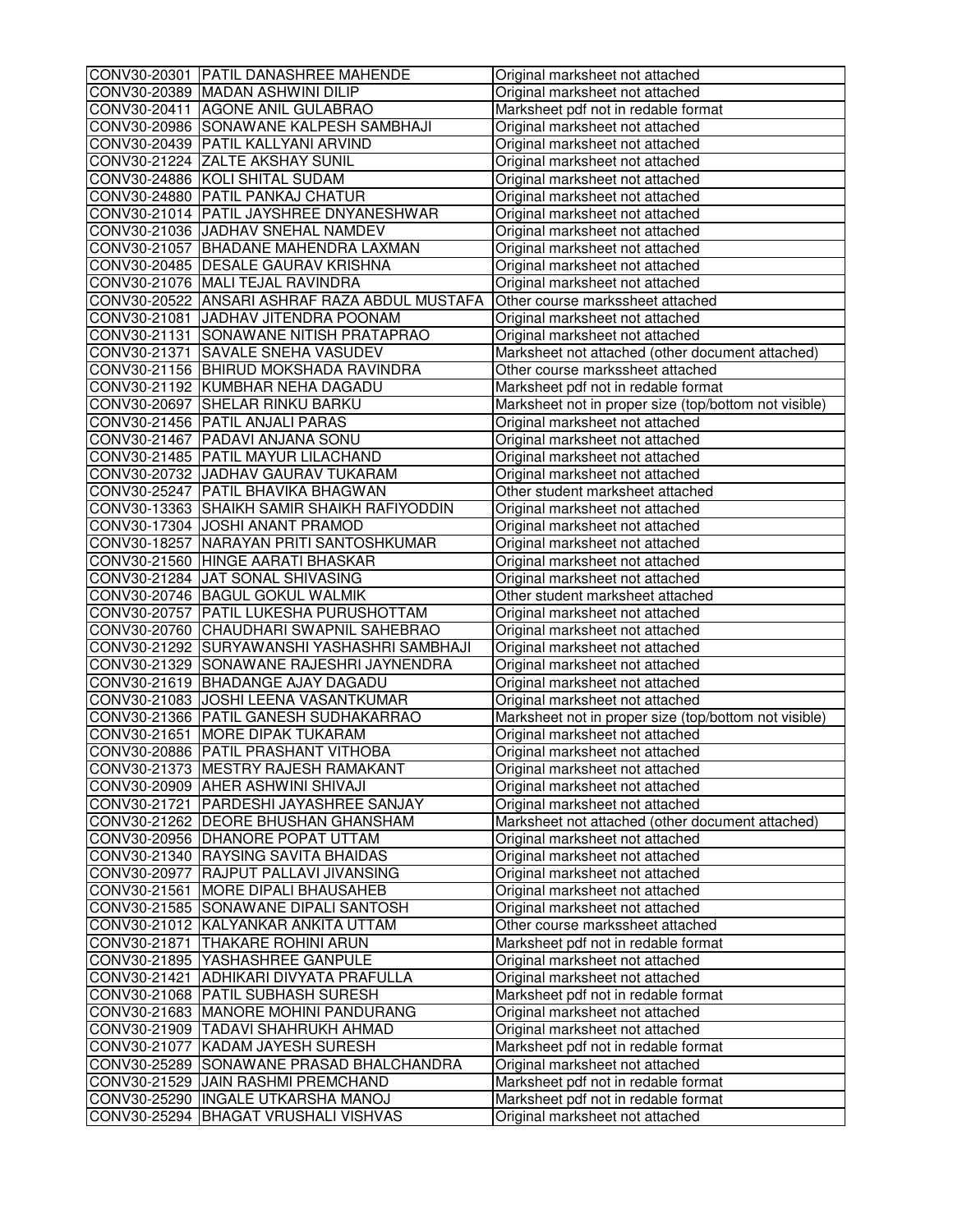| CONV30-25299 TAYADE TILOTTAMA SHANTARAM                                   | Original marksheet not attached                                                          |
|---------------------------------------------------------------------------|------------------------------------------------------------------------------------------|
| CONV30-21752 PAWAR ROSHANI YASHVANT                                       | Original marksheet not attached                                                          |
| CONV30-21766 NHAVI POONAM SAHEBRAO                                        | Original marksheet not attached                                                          |
| CONV30-21777 BHOI PRAVIN GOVINDA                                          | Other student marksheet attached                                                         |
| CONV30-21191 PATIL NIKITA ABHIMAN                                         | Original marksheet not attached                                                          |
| CONV30-21806 PATIL NEHA LIMBA                                             | Original marksheet not attached                                                          |
| CONV30-21370 SHAIKH AAMIR AZIZURREHMAN                                    | Original marksheet not attached                                                          |
| CONV30-21913 BORASE SAGAR ONKAR                                           | Original marksheet not attached                                                          |
| CONV30-21565 INGLE SWATI DNYANDEO                                         | Original marksheet not attached                                                          |
| CONV30-21566 NEWARE ANIKET SHRAWAN                                        | Original marksheet not attached                                                          |
| CONV30-25354 KHAIRNAR GAYATRI KIRAN                                       | Original marksheet not attached                                                          |
| CONV30-21596 PAWARA SUBHASH VASANT                                        | Original marksheet not attached                                                          |
| CONV30-22217 PRADHAN RAJESHWARI KALUSING                                  | Original marksheet not attached                                                          |
| CONV30-25379 PATIL ANIL DEVIDAS                                           | Marksheet pdf not in redable format                                                      |
| CONV30-14879 MALI SAGAR SANJAY                                            | Original marksheet not attached                                                          |
| CONV30-22056 PATIL SHUBHAM SHANTARAM                                      | Original marksheet not attached                                                          |
| CONV30-22079 WANI KUNAL SHIVDAS                                           | Original marksheet not attached                                                          |
| CONV30-17710 TALREJA CHANDANI SURESHKUMAR                                 | Original marksheet not attached                                                          |
| CONV30-22280 ROKADE PRERANA VIJAY                                         | Original marksheet not attached                                                          |
| CONV30-19324 SURYAWANSHI KIRTI DILIP                                      | Original marksheet not attached                                                          |
| CONV30-25412 HIWALE VRUSHALI PANDURANG                                    | Original marksheet not attached                                                          |
| CONV30-21946 SATHE ATUL ASHOK                                             | Original marksheet not attached                                                          |
| CONV30-21966 MARATHE LALIT DATTATRAY                                      | Original marksheet not attached                                                          |
| CONV30-25413 GIRASE PRAJAKTA SUNILSING                                    | Other student marksheet attached                                                         |
| CONV30-25416 SALUNKE DIVYA ARUN                                           | Original marksheet not attached                                                          |
| CONV30-22005 GAWALI KABIR KASAM                                           | Original marksheet not attached                                                          |
| CONV30-25418 RAJPUT PRAFUL RAVINDRA                                       | Original marksheet not attached                                                          |
| CONV30-22020 PATIL VAISHNAVI NIVRUTTI                                     | Original marksheet not attached                                                          |
| CONV30-22401 KOLI KIRAN VASANT                                            | Original marksheet not attached                                                          |
| CONV30-22109 PATIL NILESH SHANTARAM                                       | Original marksheet not attached                                                          |
| CONV30-22494 GIRASE RAKESH MAKESING                                       | Marksheet pdf not in redable format                                                      |
| CONV30-22499 MAHAJAN CHETAN GHANSHYAM                                     | Original marksheet not attached                                                          |
| CONV30-21900 WARKE VINITA SANJAY                                          | Marksheet not in proper size (top/bottom not visible)                                    |
| CONV30-22381 VASAVE SUHAS DHARAMSING                                      | Original marksheet not attached                                                          |
|                                                                           |                                                                                          |
|                                                                           |                                                                                          |
| CONV30-22577 CHAUDHARI SHUBHAM PRABHAKAR                                  | Original marksheet not attached                                                          |
| CONV30-21985 SONAWANE CHETAN SUBHASH                                      | Original marksheet not attached                                                          |
| CONV30-22599 BHALERAO KALYANI UDAYKANT                                    | Other course markssheet attached                                                         |
| CONV30-25464 PATIL JYOTI MOHAN                                            | Original marksheet not attached                                                          |
| CONV30-22031 CHAUDHARI NIKITA KIRAN                                       | Original marksheet not attached                                                          |
| CONV30-16687 DESHMUKH RAJASHRI PRAKASH                                    | Original marksheet not attached                                                          |
| CONV30-22450  PATIL PRANAV DHANRAJ                                        | Original marksheet not attached                                                          |
| CONV30-22457 PATIL BHAGYASHREE SUBHASH                                    | Original marksheet not attached                                                          |
| CONV30-25476 VIVEK SATISH WANI                                            | Marksheet pdf not in redable format                                                      |
| CONV30-22659 VASAVE JITENDRA VADYA                                        | Original marksheet not attached                                                          |
| CONV30-22328 JADHAV JAYSHRI BAPU                                          | Original marksheet not attached                                                          |
| CONV30-22327 GABHANE CHAITALI VIJAY                                       | Original marksheet not attached                                                          |
| CONV30-22141   PATIL HARSHADA SURESH                                      | Original marksheet not attached                                                          |
| CONV30-22586 MALI DIPALI SHARAD                                           | Original marksheet not attached                                                          |
| CONV30-22166 WADILE VAISHALI DNYANESHWAR                                  | Original marksheet not attached                                                          |
| CONV30-22178 BHAVASAR PRATIKSHA VITTHAL                                   | Original marksheet not attached                                                          |
| CONV30-22184 MHASANGE VASANTI PRAMOD                                      | Original marksheet not attached                                                          |
| CONV30-22622 PADVI NAINA KRUSHNA                                          | Original marksheet not attached                                                          |
| CONV30-22657 PETKAR YOGESH VEDU                                           | Original marksheet not attached                                                          |
| CONV30-22859 METKAR ABHAY SHARAD                                          | Marksheet pdf not in redable format                                                      |
| CONV30-25510 BARI ISHIKA NARESH                                           | Original marksheet not attached                                                          |
| CONV30-22707 VARULE AKASH PRAKASH                                         | Marksheet pdf not in redable format                                                      |
| CONV30-22903 CHAUDHARI VINAY SUNIL                                        | Marksheet pdf not in redable format                                                      |
| CONV30-10849 AHIRRAO TEJAL ARUN                                           | Other course markssheet attached                                                         |
| CONV30-22556 RATHOD RAHUL RAMESH                                          | Marksheet not in proper size (top/bottom not visible)                                    |
| CONV30-20282 SHAH FAHIM QAYYUM SHAH<br>CONV30-22573 PATIL PRACHI MADHUKAR | Original marksheet not attached<br>Marksheet not in proper size (top/bottom not visible) |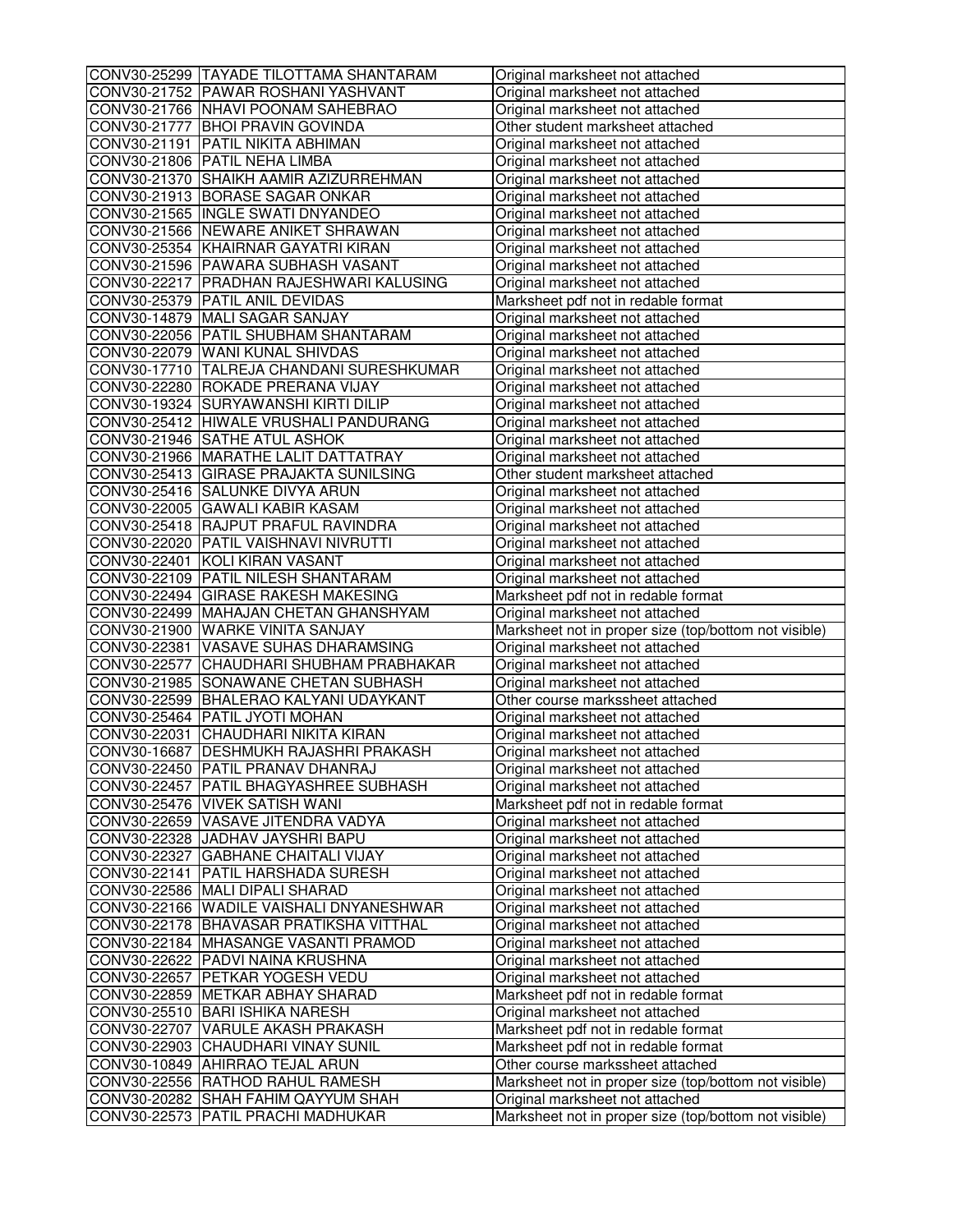| CONV30-22787 GAVIT RAVI YASHWANT             | Marksheet pdf not in redable format                                |
|----------------------------------------------|--------------------------------------------------------------------|
| CONV30-22632 JADHAV YOGESH BABULAL           | Original marksheet not attached                                    |
| CONV30-22824 SANER KIRAN PRAKASH             | Original marksheet not attached                                    |
| CONV30-22749 JADHAV RAHUL SUDAM              | Original marksheet not attached                                    |
| CONV30-22764 SANDANSHIV SIDDHARTH DEVIDAS    | Original marksheet not attached                                    |
| CONV30-22915 SHAIKH SAMEENA SHAIKH SHAKEEL   | Original marksheet not attached                                    |
| CONV30-22791  TADAVI SAINAJ SULTAN           | Original marksheet not attached                                    |
| CONV30-22926 FOUZIYA FATEMA RAEES AHMED QAZI | Original marksheet not attached                                    |
| CONV30-23095 PATIL JEJESH MAHARU             | Original marksheet not attached                                    |
| CONV30-22379 HARALE SAINATH VILAS            | Other course markssheet attached                                   |
| CONV30-22387 PATIL KOMAL RAVINDRA            | Original marksheet not attached                                    |
| CONV30-22946 GAVIT PRIYANKA RANJIT           | Original marksheet not attached                                    |
| CONV30-22995 PATIL BHAVANA LAXMAN            | Original marksheet not attached                                    |
| CONV30-22574 CHAVHAN ARUN SHIVAJI            | Other course markssheet attached                                   |
| CONV30-23179 DHANGAR RAKESH RAMKRISHNA       | Original marksheet not attached                                    |
| CONV30-22661 PAWARA SAYSING TUKARAM          | Original marksheet not attached                                    |
| CONV30-23219 PATIL PUNAM ROHIDAS             | Original marksheet not attached                                    |
| CONV30-22675   DHANGAR SAMADHAN DHANRAJ      | Marksheet pdf not in redable format                                |
| CONV30-23056 KAMBLE MOHINI VIJAY             | Original marksheet not attached                                    |
| CONV30-22692 NIKUM KALPESH SUBHASH           | Original marksheet not attached                                    |
| CONV30-22738 ATTARDE GAYATRI RAJESH          | Original marksheet not attached                                    |
| CONV30-22776 GAVIT RAVI YASHWANT             | Marksheet pdf not in redable format                                |
| CONV30-22894 BHADANE SAYALI VASUDEO          | Original marksheet not attached                                    |
| CONV30-22899 MAGARE MOHAN BABULAL            | Original marksheet not attached                                    |
| CONV30-22910 MARATHE SHUBHANGI RAJENDRA      | Original marksheet not attached                                    |
| CONV30-23013 PATIL UMESH VIJAY               | Original marksheet not attached                                    |
| CONV30-22814 BAVISKAR SHIRISH GULAB          | Original marksheet not attached                                    |
| CONV30-22818 MANDE BALU SANJAY               | Marksheet pdf not in redable format                                |
| CONV30-23066 BADGUJAR GIRISH DINESH          | Original marksheet not attached                                    |
| CONV30-23078 GOSAVI ATUL SUBHASH             | Marksheet pdf not in redable format                                |
| CONV30-22853 PATIL NEHA SHRIKRUSHNA          | Original marksheet not attached                                    |
| CONV30-23096 SONAVANE VANDIKA RAVIKANT       | Original marksheet not attached                                    |
| CONV30-23124 SURWADE SATYAM RAMESH           | Original marksheet not attached                                    |
| CONV30-22885 BHADANE DINESH KAILAS           | Original marksheet not attached                                    |
| CONV30-22906 BAMHANDE HEMAL RAVINDRA         | Original marksheet not attached                                    |
| CONV30-23167 DRAKSHE MAHESHWARI GOKUL        | Original marksheet not attached                                    |
| CONV30-15897 KOKANI PRAMOD BAPU              | Ph.D. notification not attached                                    |
| CONV30-23168 POTDAR SHASHIKANT VASANT        | Original marksheet not attached                                    |
| CONV30-23347 PAWAR JAYESH RAVSAHEB           | Original marksheet not attached                                    |
| CONV30-23413 PATIL ASHWINI ANIL              | Original marksheet not attached                                    |
| CONV30-23260  SONAWANE ROSHANI RAVIKANT      |                                                                    |
| CONV30-23263 PATIL VAISHNAVI SANTOSH         | Original marksheet not attached<br>Original marksheet not attached |
| CONV30-23277 PATIL GAYATRI MOHAN             | Original marksheet not attached                                    |
| CONV30-22756 MARATHE HEMRAJ RAJENDRA         | Other course markssheet attached                                   |
| CONV30-23289 DHANGAR RAVINDRA NAMDEV         |                                                                    |
| CONV30-23293 BHONDEKAR MANGESH VISHNU        | Original marksheet not attached<br>Original marksheet not attached |
|                                              |                                                                    |
| CONV30-23301 UPADHYAY SHWETA RAMESHWAR       | Marksheet pdf not in redable format                                |
| CONV30-23180 RAJPUT VAISHNAVI PUNAMSING      | Original marksheet not attached                                    |
| CONV30-23191 BAJAJ SIMRAN SHAMLAL            | Original marksheet not attached                                    |
| CONV30-23194 BOHARI MURTAJA HABIBBHAI        | Original marksheet not attached                                    |
| CONV30-23362 VALVI MANESH MOHAN              | Original marksheet not attached                                    |
| CONV30-23399 BHARAMBE SAKSHI SARJUKUMAR      | Original marksheet not attached                                    |
| CONV30-23106 DHORAN RINA MANOHAR             | Original marksheet not attached                                    |
| CONV30-23422 PATIL MAYURI KARBHARI           | Original marksheet not attached                                    |
| CONV30-23434 SURYAVANSHI KALYANI UDESING     | Original marksheet not attached                                    |
| CONV30-23590 PATIL KAMLESH SHAMRAO           | Original marksheet not attached                                    |
| CONV30-23461 RAJPUT MAHESH SANJAYSING        | Original marksheet not attached                                    |
| CONV30-23151   PATIL PRASHANT SANJAY         | Original marksheet not attached                                    |
| CONV30-23493 RAHASE HEMA OLYA                | Marksheet not in proper size (top/bottom not visible)              |
| CONV30-23495 KACHAVE BHUPESH RAMESHWAR       | Original marksheet not attached                                    |
| CONV30-23205 GOPAL PRASHANT EKANATH          | Marksheet pdf not in redable format                                |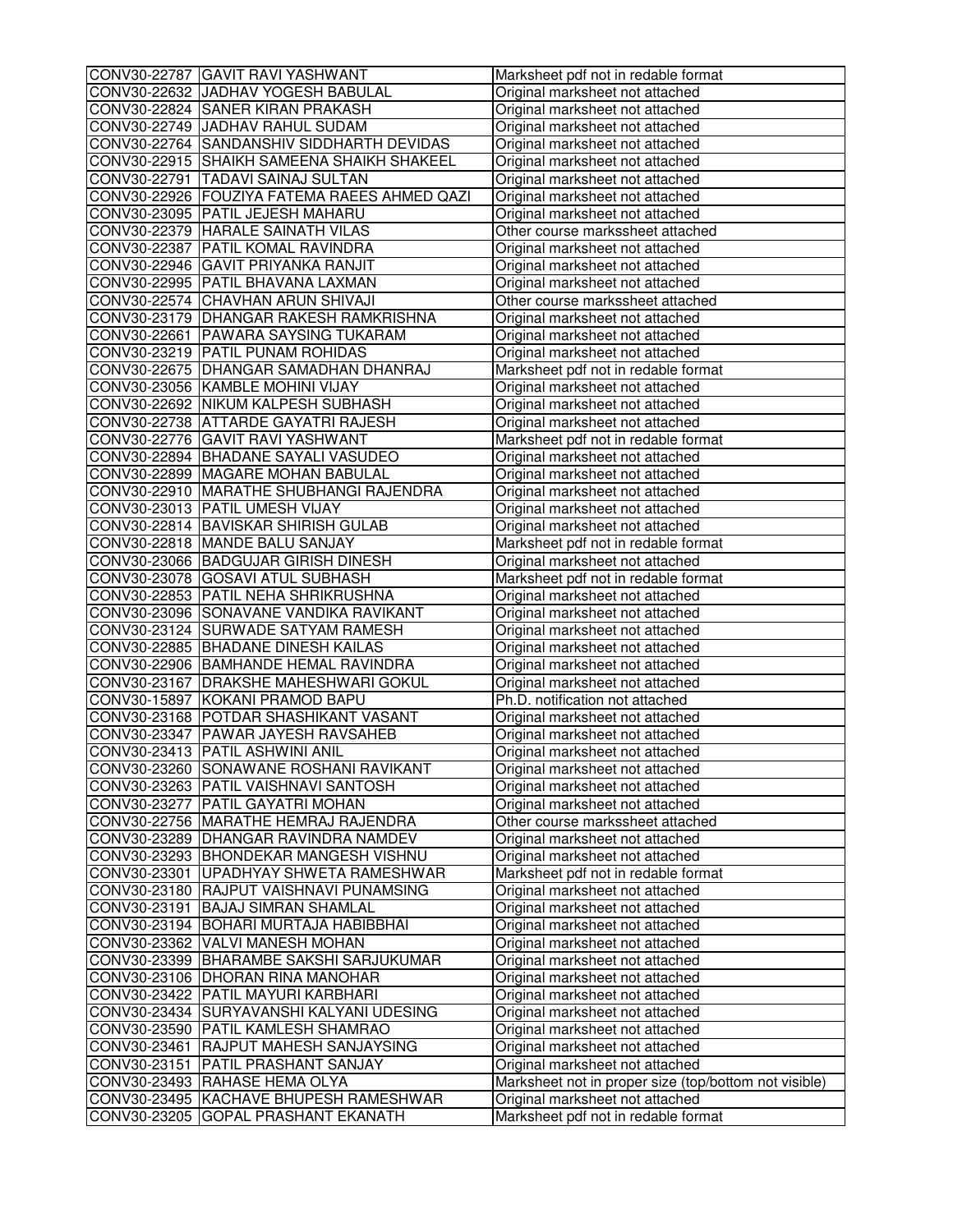| CONV30-23210 MAHAJAN DIPAK NATHU                                             | Original marksheet not attached                                    |
|------------------------------------------------------------------------------|--------------------------------------------------------------------|
| CONV30-23211 PATIL GANESH KAILAS                                             | Original marksheet not attached                                    |
| CONV30-23504 MARATHE DIPALI SANJAY                                           | Original marksheet not attached                                    |
| CONV30-23238 PINJANI SHUMBAM KAMAL                                           | Original marksheet not attached                                    |
| CONV30-23699 THAKARE ASHVINI SANJAY                                          | Original marksheet not attached                                    |
| CONV30-22685   PANKAJ SURESH KARHALE                                         | Original marksheet not attached                                    |
| CONV30-23730 KANKARIYA SHRADHA RAJENDRA                                      | Original marksheet not attached                                    |
| CONV30-23256 TADAVI SANJAY KURBAN                                            | Original marksheet not attached                                    |
| CONV30-23588 DIMPLE NANDKISHOR BHOLE                                         | Marksheet pdf not in redable format                                |
| CONV30-23607 SANDANSHIV PRASHIK RAJENDRA                                     | Original marksheet not attached                                    |
| CONV30-23618 PATIL POOJA SANJAY                                              | Other student marksheet attached                                   |
| CONV30-23826 MOHAMMAD AKHLAAQUE SHAIKH SHARE Original marksheet not attached |                                                                    |
| CONV30-23844 JJAGTAP PURUSHOTTAM RAJENDRA                                    | Original marksheet not attached                                    |
| CONV30-23351   PARDESHI DHIRAJ PRAKASHSING                                   | Original marksheet not attached                                    |
| CONV30-23875 MAHAJAN DAMINI NIMBA                                            | Original marksheet not attached                                    |
| CONV30-23352 KOLI MANOJ BHAIDAS                                              | Original marksheet not attached                                    |
| CONV30-27461 PARDESHI MADHURI SUNIL                                          | Other student marksheet attached                                   |
| CONV30-12661 SONAWANE BHARATI CHHOTU                                         | Original marksheet not attached                                    |
| CONV30-23391 CHAVHAN TEJASVINI BALU                                          | Original marksheet not attached                                    |
| CONV30-12151 PATIL YOGESH DNYANESHWAR                                        | Original marksheet not attached                                    |
| CONV30-23400 PADVI KISAN MAGAN                                               | Original marksheet not attached                                    |
| CONV30-23963 PATIL MADHURI ANIL                                              | Marksheet pdf not in redable format                                |
| CONV30-23762 GAIKWAD SURESH SUBHASH                                          | Original marksheet not attached                                    |
| CONV30-23420 KUMANDE SAGAR NARSING                                           | Original marksheet not attached                                    |
| CONV30-23432 PARAKHE JYOTI JIVANRAO                                          | Original marksheet not attached                                    |
| CONV30-23810 BHOMBE YOGESH UTTAM                                             | Marksheet not in proper size (top/bottom not visible)              |
| CONV30-23631 RATHOD SALONI KAMLESH                                           | Original marksheet not attached                                    |
| CONV30-23833 THAKARE PUNAM SARVARSING                                        | Original marksheet not attached                                    |
| CONV30-22429 KHEDKAR SUVARNA SANTOSH                                         | Original marksheet not attached                                    |
| CONV30-23473 PAWAR YASHODIP LAXMAN                                           | Marksheet pdf not in redable format                                |
| CONV30-23689 TAYADE TEJASHREE VILAS                                          | Original marksheet not attached                                    |
| CONV30-23948 MAHAJAN VINAY VIVEK                                             | Original marksheet not attached                                    |
| CONV30-24113 CHAUDHARI MILIND SUNIL                                          | Original marksheet not attached                                    |
| CONV30-24137 WADHE KALYANI SANJAY                                            | Original marksheet not attached                                    |
| CONV30-24011 PATIL ABOLI SHANTARAM                                           | Marksheet pdf not in redable format                                |
| CONV30-27836 KULKARNI YASHSHREE SANTOSH                                      | Marksheet not in proper size (top/bottom not visible)              |
| CONV30-27865 SHAIKH RIZWAN SHAIKH RAUF                                       | Original marksheet not attached                                    |
| CONV30-24305 PATIL TUSHAR JAYWANT                                            | Original marksheet not attached                                    |
| CONV30-27943 BHAMARE MAHALAXMI RAJENDRA                                      | Other student marksheet attached                                   |
| CONV30-23928 PATIL SAPANA CHUDAMAN                                           | Original marksheet not attached                                    |
| CONV30-23909 BORSE RAVINA BHIMRAO                                            | Original marksheet not attached                                    |
| CONV30-24483 BHERDE HARISH TULSHIRAM                                         | Original marksheet not attached                                    |
| CONV30-23973 PATIL POONAM DHARMA                                             | Marksheet pdf not in redable format                                |
| CONV30-24321 NERKAR JAYSHRI PRADIP                                           | Original marksheet not attached                                    |
| CONV30-24179 PATIL NAMRATA SHYAM                                             | Marksheet pdf not in redable format                                |
| CONV30-24716 PATIL RAKESH PREMRAJ                                            |                                                                    |
| CONV30-24752 NARVADE RINKU NARENDRA                                          | Original marksheet not attached<br>Original marksheet not attached |
|                                                                              |                                                                    |
| CONV30-24039   PATIL MUKESH PREMRAJ                                          | Original marksheet not attached                                    |
| CONV30-24498 KHODAPE RAHUL PRAKASH                                           | Original marksheet not attached                                    |
| CONV30-24070 PATIL CHETAN KAILAS                                             | Original marksheet not attached                                    |
| CONV30-24823 PATIL HEMANT MALJI                                              | Original marksheet not attached                                    |
| CONV30-24834 FULPAGARE PRIYANKA TUKARAM                                      | Original marksheet not attached                                    |
| CONV30-24542  INGALE SAGAR ARJUN                                             | Original marksheet not attached                                    |
| CONV30-24140 PATIL PRALHAD SHIVAJI                                           | Other course markssheet attached                                   |
| CONV30-10188 DEORE KUNDAN HEMANT                                             | Original marksheet not attached                                    |
| CONV30-24371  TAMBOLI VISHAL YOGENDRA                                        | Original marksheet not attached                                    |
| CONV30-17356 CHAVAN LALIT SURESH                                             | Original marksheet not attached                                    |
| CONV30-29275 GIRASE DIPALI TAKHATSING                                        | Original marksheet not attached                                    |
| CONV30-29281 THAKARE RENUKA HIMMAT                                           | Marksheet not in proper size (top/bottom not visible)              |
| CONV30-20576 PATIL DEEPAK BHAIDAS                                            | Marksheet not in proper size (top/bottom not visible)              |
| CONV30-24575 RAJPUT KRANTI MANGESHSING                                       | Original marksheet not attached                                    |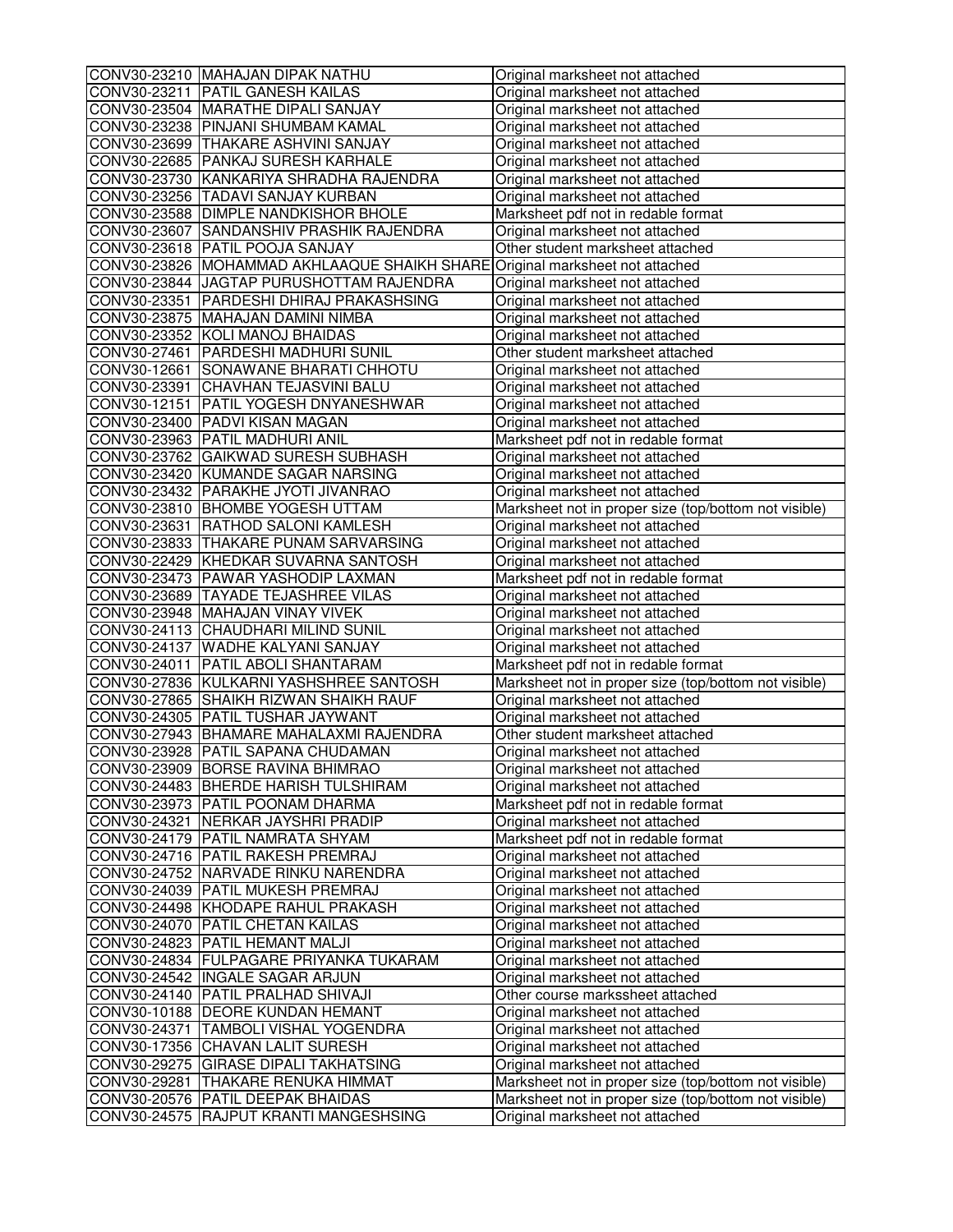| CONV30-24488 ABHISHEK DEOMAN TAYADE                                   | Marksheet not in proper size (top/bottom not visible)              |
|-----------------------------------------------------------------------|--------------------------------------------------------------------|
| CONV30-21273 NANDRE HARDIK ANIL                                       | Original marksheet not attached                                    |
| CONV30-24249 VALVI PRITAM JALMSING                                    | Original marksheet not attached                                    |
| CONV30-24568 MORE AAKASH NANDAKUMAR                                   | Marksheet not attached (other document attached)                   |
| CONV30-14369 KOLI BHUSHAN VINOD                                       | Original marksheet not attached                                    |
| CONV30-14738 MALI RAHUL DNYANESHWAR                                   | Original marksheet not attached                                    |
| CONV30-24665 PATIL PRATIK GOPAL                                       | Original marksheet not attached                                    |
| CONV30-14896 BORSE SWAPNIL PRALHAD                                    | Marksheet pdf not in redable format                                |
| CONV30-25004 PATIL BHUSHAN DAMODAR                                    | Original marksheet not attached                                    |
| CONV30-29376 DEORE MANISHA SANJAY                                     | Other student marksheet attached                                   |
| CONV30-18398 WANKHEDE GAURAV VISHNU                                   | Marksheet not in proper size (top/bottom not visible)              |
| CONV30-22488 KHATIK SAID YAKUB                                        | Original marksheet not attached                                    |
| CONV30-24923 PANPATIL ROHAN MANOHAR                                   | Marksheet pdf not in redable format                                |
| CONV30-24967 DESHMUKH TEJAS PRAKASH                                   | Original marksheet not attached                                    |
| CONV30-24971 RATHOD RANI TUKARAM                                      | Original marksheet not attached                                    |
| CONV30-24977 PATEL BHAGYASHRI SUDAM                                   | Original marksheet not attached                                    |
| CONV30-24068 GIRASE VIJAY HIMMATSING                                  | Original marksheet not attached                                    |
| CONV30-25484 PATIL SHUBHANGI NANA                                     | Original marksheet not attached                                    |
| CONV30-24163 GARDE PRAVIN PRAKASH                                     | Original marksheet not attached                                    |
| CONV30-25003 WANI SHIVANI SHRIRAM                                     | Original marksheet not attached                                    |
| CONV30-25028 SABE ANAMIKA GOPAL                                       | Original marksheet not attached                                    |
| CONV30-24233 SHARMA CHETAN HARISH                                     | Marksheet not in proper size (top/bottom not visible)              |
| CONV30-25523 PATIL LAXMI GULABRAO                                     | Original marksheet not attached                                    |
| CONV30-25053 MAHAJAN VRUSHALI NARAYAN                                 | Original marksheet not attached                                    |
| CONV30-10372 SHAILESH RAGHUNATH CHAUDHARI                             | Original marksheet not attached                                    |
| CONV30-24262 KOLTE YASH VASANT                                        | Original marksheet not attached                                    |
| CONV30-25111 JANGID SUSHMITA LAXMAN                                   | Original marksheet not attached                                    |
| CONV30-25563 PATIL GAYATRI MAHENDRA                                   | Marksheet pdf not in redable format                                |
| CONV30-25157 WANI ABHISHEK CHANDRAKANT                                | Original marksheet not attached                                    |
| CONV30-25171 MALI NILAM SURESH                                        | Marksheet pdf not in redable format                                |
| CONV30-25590 PATIL AMRUTA YOGESH                                      | Original marksheet not attached                                    |
| CONV30-17957 ROHIDAS KISHOR BHOGE                                     | Other student marksheet attached                                   |
| CONV30-13476 PATIL NEHA SARJERAO                                      | Original marksheet not attached                                    |
| CONV30-25686 BHAVSAR PRANIL MAHENDRA                                  | Original marksheet not attached                                    |
| CONV30-25555 SAVALE HEMANT ANANT                                      | Other course markssheet attached                                   |
| CONV30-24769 PATIL SHUBHAM PRADIP                                     | Original marksheet not attached                                    |
| CONV30-24899 PADVI VISHAL DAMODAR                                     | Original marksheet not attached                                    |
| CONV30-25630 PATIL HEMAKSHI KAILAS                                    | Original marksheet not attached                                    |
| CONV30-25114 BHALERAO UJWALA LAXMAN                                   | Other course markssheet attached                                   |
| CONV30-25530 MARATHE PRANITI PRASHANT                                 | Original marksheet not attached                                    |
| CONV30-25578  MALI RATNA CHUDAMAN                                     | Original marksheet not attached                                    |
| CONV30-25942 KUMBHAR DIPALI RAVINDRA                                  | Original marksheet not attached                                    |
| CONV30-25948 SALUNKHE KAJAL RAJENDRA                                  |                                                                    |
| CONV30-25806 PATIL KALPESH BHASKAR                                    | Original marksheet not attached<br>Original marksheet not attached |
| CONV30-25996 PATIL VISHAL SHIVAJI                                     | Original marksheet not attached                                    |
| CONV30-25154 KATKAR SUDHIR ATMARAM                                    |                                                                    |
| CONV30-25160 MAHAJAN SAMARPAN RAJENDRA                                | Original marksheet not attached                                    |
|                                                                       | Original marksheet not attached                                    |
| CONV30-25827 ATTARDE VEENA PRAMOD<br>CONV30-25170 PATIL PRAVIN PUNDIK | Original marksheet not attached                                    |
|                                                                       | Marksheet pdf not in redable format                                |
| CONV30-25562 AHIRE LALIT MANOJ<br>CONV30-25687 KOLI NIKEETA ISHWAR    | Marksheet not in proper size (top/bottom not visible)              |
|                                                                       | Original marksheet not attached                                    |
| CONV30-25690 CHAVHAN TEJASVINI BALU                                   | Marksheet not attached (other document attached)                   |
| CONV30-25740 PATIL SHUBHANGI NARAYAN                                  | Original marksheet not attached                                    |
| CONV30-25990 NANKAR BHUSHAN DHARMRAJ                                  | Original marksheet not attached                                    |
| CONV30-25656 SONAWANE KIRAN BALU                                      | Original marksheet not attached                                    |
| CONV30-26233 SONAWANE AMOL RAJENDRA                                   | Original marksheet not attached                                    |
| CONV30-26029 BHARAMBE NAMRATA DILIP                                   | Original marksheet not attached                                    |
| CONV30-25855 PATIL HARSHA BAJIRAO                                     | Original marksheet not attached                                    |
| CONV30-25678 SAPKALE POOJA RAJU                                       | Original marksheet not attached                                    |
| CONV30-25859 GUND YOGITA ANIL                                         | Original marksheet not attached                                    |
| CONV30-25863 JJADHAV VAISHALI NANA                                    | Original marksheet not attached                                    |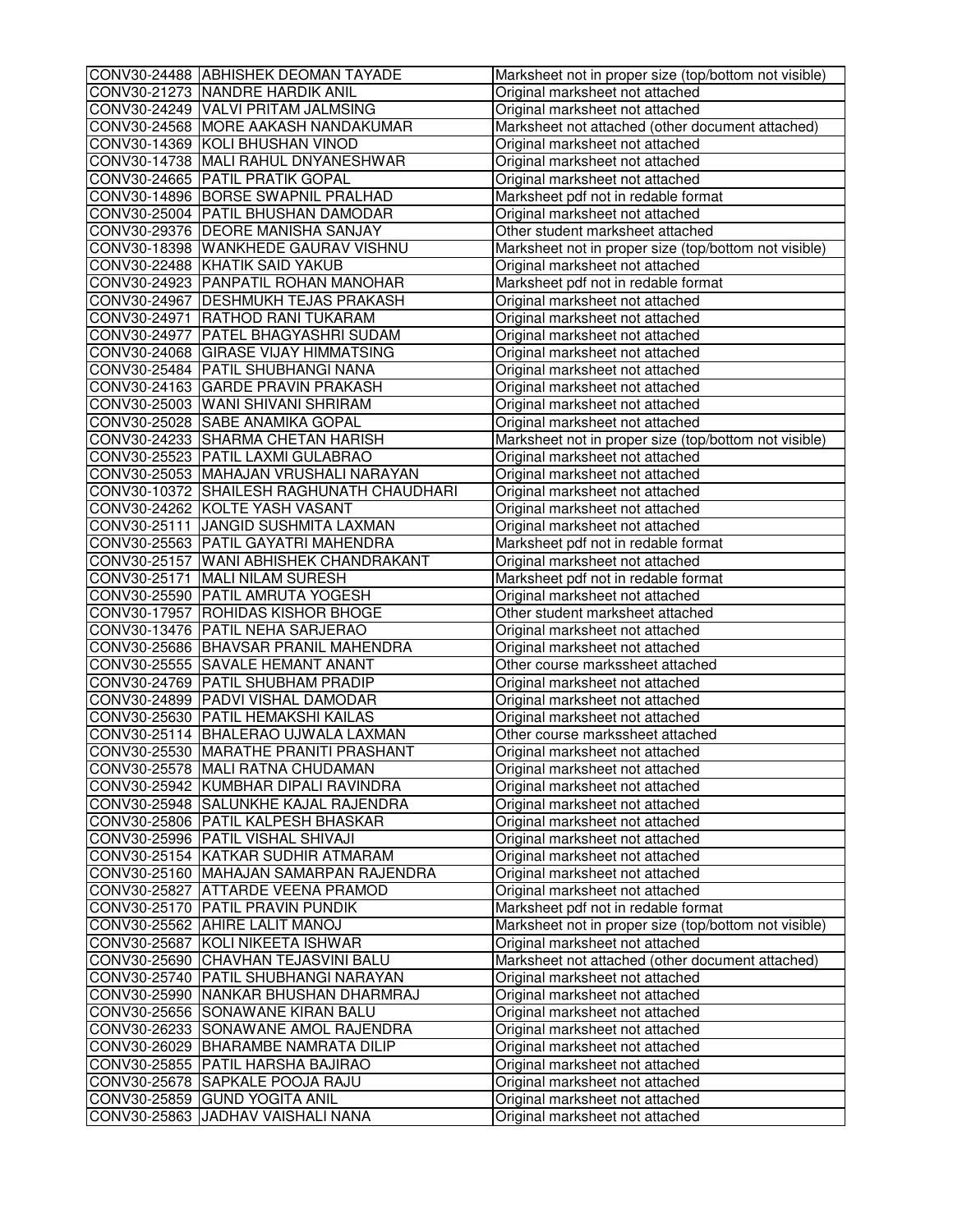|                          | CONV30-25980 GIRASE KAVITA SHAMSING       | Original marksheet not attached                                                                                |
|--------------------------|-------------------------------------------|----------------------------------------------------------------------------------------------------------------|
|                          | CONV30-14429 PATIL NIKHIL SANJAY          | Marksheet not in proper size (top/bottom not visible)                                                          |
|                          | CONV30-26344 PATIL SANJOG RAJENDRA        | Original marksheet not attached                                                                                |
|                          | CONV30-26193   DHONI VAIBHAV SHIWAJI      | Other course markssheet attached                                                                               |
|                          | CONV30-25785 RAJPUT BHUSHAN DILVARSING    | Other course markssheet attached                                                                               |
|                          | CONV30-25799 SONAWANE PRAFULLA SUNIL      | Original marksheet not attached                                                                                |
|                          | CONV30-25830 PATEL HRITHIK GULAB          | Original marksheet not attached                                                                                |
|                          | CONV30-26400 PATIL ATUL ANIL              | Marksheet pdf not in redable format                                                                            |
|                          | CONV30-26409 KOLAMBE VARSHA KIRAN         | Marksheet pdf not in redable format                                                                            |
|                          | CONV30-25865 AAQIB AHMAD SHAIKH AMEEN     | Other course markssheet attached                                                                               |
|                          | CONV30-26292 PATEL NEHA DILIP             | Original marksheet not attached                                                                                |
| CONV30-26135 APARNA RANI |                                           | Original marksheet not attached                                                                                |
|                          | CONV30-26156 JOSHI BHAGYASHRI DILIP       | Original marksheet not attached                                                                                |
|                          | CONV30-26347 MORE ASHVINEE RAJENDRA       | Original marksheet not attached                                                                                |
|                          | CONV30-26215 PAWAR VAISHALI ARUN          | Original marksheet not attached                                                                                |
|                          | CONV30-26414 SONAWANE DHANSHRI PRADIP     | Original marksheet not attached                                                                                |
|                          | CONV30-25964 WADEKAR PRAVIN DHARMARAJ     | Original marksheet not attached                                                                                |
|                          | CONV30-26446 PATIL NITIN SHALIGRAM        | Original marksheet not attached                                                                                |
|                          | CONV30-26449 PATIL VIDYA DAGADU           | Original marksheet not attached                                                                                |
|                          | CONV30-26611 HINGANKAR JAYASHRI RAMESH    | Original marksheet not attached                                                                                |
|                          | CONV30-26026 GAVALE PANKAJ RATAN          | Original marksheet not attached                                                                                |
|                          | CONV30-26048 GAVALE NARENDRA RATAN        | Original marksheet not attached                                                                                |
|                          | CONV30-26165 PATIL SHUBHAM BHATU          | Marksheet not in proper size (top/bottom not visible)                                                          |
|                          | CONV30-26309 RATHOD PAYAL BHARAT          | Original marksheet not attached                                                                                |
|                          | CONV30-26333 MALI HARSHA RAJENDRA         | Original marksheet not attached                                                                                |
|                          | CONV30-26364 GHULE SHITAL RAJU            | Original marksheet not attached                                                                                |
|                          | CONV30-26339 TISA SARANG PRAKASH          | Marksheet not in proper size (top/bottom not visible)                                                          |
|                          | CONV30-26665 DESAI YOGESH PRAKASH         | Marksheet pdf not in redable format                                                                            |
|                          | CONV30-26439 KOL NANDANI SANTOSH KUMAR    | Other course markssheet attached                                                                               |
|                          | CONV30-26666 VASAVE SUNEKSHA SUBHASH      | Other course markssheet attached                                                                               |
|                          | CONV30-30837 DIPAKE NIKITA SUNIL          | Original marksheet not attached                                                                                |
|                          | CONV30-26487 BORSE RAGINI SUNIL           | Original marksheet not attached                                                                                |
|                          | CONV30-26498 SHINDE DAMINI BHAGWAN        | Original marksheet not attached                                                                                |
|                          | CONV30-26512 BHOSLE VANDANA BHAVLAL       | Marksheet not in proper size (top/bottom not visible)                                                          |
|                          | CONV30-12771 BHAVRE NILESH DEVJYA         | Other course markssheet attached                                                                               |
|                          | CONV30-26772 PATIL VISHAL PRALHAD         | Other course markssheet attached                                                                               |
|                          | CONV30-14036 GAWANDE OM SANTOSH           | Original marksheet not attached                                                                                |
|                          | CONV30-30992 DEORE NITIKESH PURUSHOTTAM   | Marksheet not attached (other document attached)                                                               |
|                          | CONV30-22233 MAHAJAN ANKITA VISHWANATH    | Original marksheet not attached                                                                                |
|                          | CONV30-22316 ATIQUE KHAN NISAR KHAN       | Original marksheet not attached                                                                                |
|                          | CONV30-26553  GOLANDE PRATIKSHA BALU      |                                                                                                                |
|                          | CONV30-26578 PATIL MANASI VILAS           | Original marksheet not attached<br>Original marksheet not attached                                             |
|                          | CONV30-26582 GOSAVI MANISHA DASHRATH      | Original marksheet not attached                                                                                |
|                          | CONV30-26673 MAHAJAN MAYURI RAJENDRA      |                                                                                                                |
|                          | CONV30-27062 PATIL VIDYA PRAKASH          | Marksheet not in proper size (top/bottom not visible)<br>Marksheet not in proper size (top/bottom not visible) |
|                          | CONV30-26587 GADIT IRSAD ISMAILBHAI       | Original marksheet not attached                                                                                |
|                          |                                           |                                                                                                                |
|                          | CONV30-26594 FUSE SAMADHAN PRAKASH        | Other course markssheet attached                                                                               |
|                          | CONV30-27136 KASTURE SATYAM DEVIDAS       | Other course markssheet attached                                                                               |
|                          | CONV30-27164 SHARMA DHANASHREE SANTOSH    | Original marksheet not attached                                                                                |
|                          | CONV30-27197   PATIL HITESH RAMLAL        | Other course markssheet attached                                                                               |
|                          | CONV30-27206 MAHAJAN HARSHADA SATISH      | Original marksheet not attached                                                                                |
|                          | CONV30-27217 PADVI RAJENDRA RAYSING       | Other course markssheet attached                                                                               |
|                          | CONV30-26782 GULSABA AJMAL SHAH           | Original marksheet not attached                                                                                |
|                          | CONV30-27063 CHAUDHARI MADHURI SHANKAR    | Original marksheet not attached                                                                                |
|                          | CONV30-27079 PATIL VIDYA PRAKASH          | Marksheet not in proper size (top/bottom not visible)                                                          |
|                          | CONV30-27083 SAUNDANE MAYURI TULSHIRAM    | Original marksheet not attached                                                                                |
|                          | CONV30-31585 PATIL SNEHAL SANJAY          | Original marksheet not attached                                                                                |
|                          | CONV30-27122 KHAN AVES KHAN ATEEQUE ULLAH | Original marksheet not attached                                                                                |
|                          | CONV30-27126 PATIL VANSHIKA DYANESHWAR    | Original marksheet not attached                                                                                |
|                          | CONV30-27137 DESAI YOGESH PRAKASH         | Marksheet pdf not in redable format                                                                            |
|                          | CONV30-27388 CHAUDHARI NILEEMA GAMBHIR    | Other course markssheet attached                                                                               |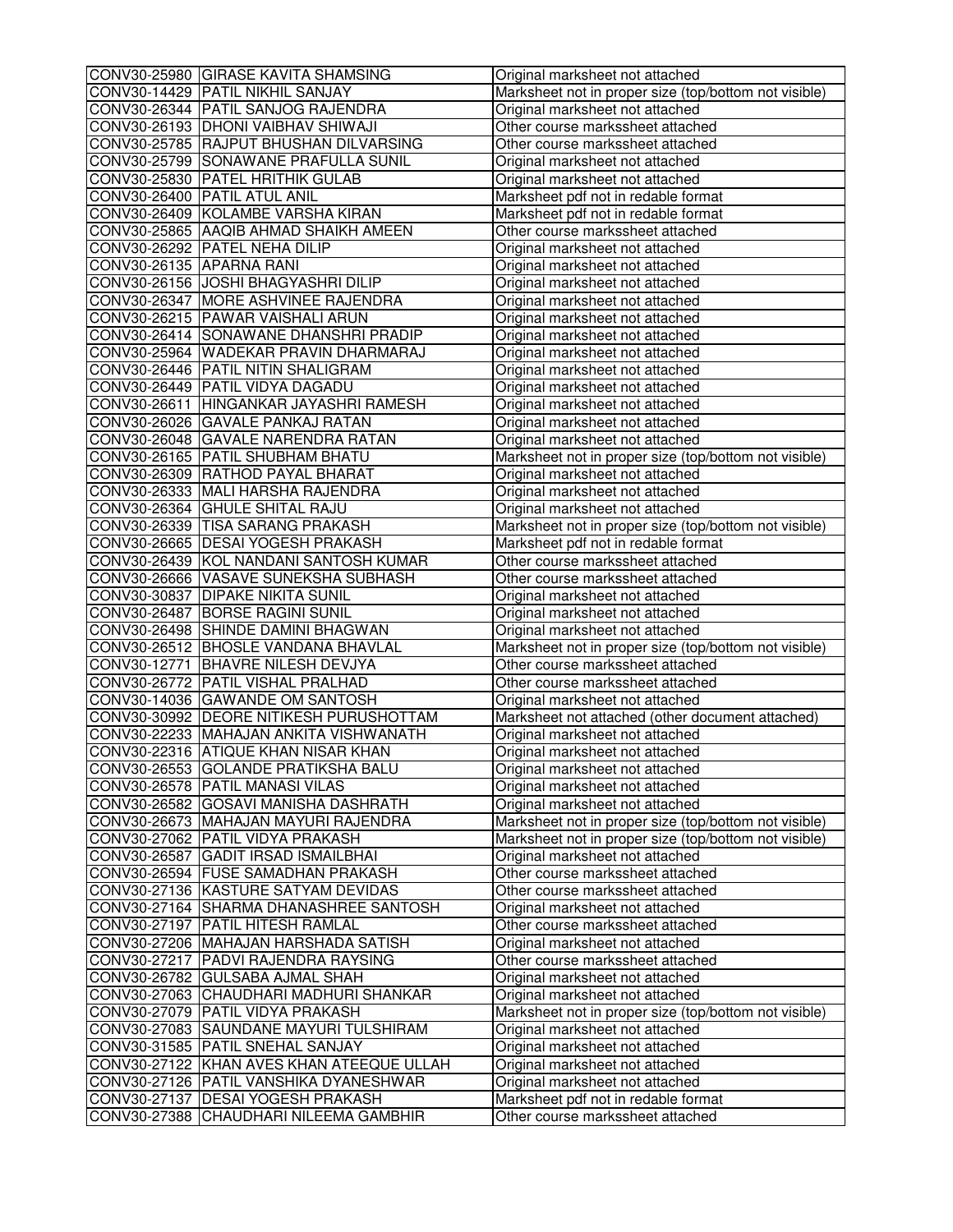| CONV30-27406 SOLANKI GEETABEN MANILALBHAI                                      | Original marksheet not attached                       |
|--------------------------------------------------------------------------------|-------------------------------------------------------|
| CONV30-26870 SONAR PRANJALEE PRADIP                                            | Original marksheet not attached                       |
| CONV30-26906 SHAIKH REHAN AHEMD MOHAMMAD MUS Original marksheet not attached   |                                                       |
| CONV30-27273 PATEL YUNUS JAHUR                                                 | Original marksheet not attached                       |
| CONV30-27274 AADHAINGE DIPAK GOVIND                                            | Marksheet not in proper size (top/bottom not visible) |
| CONV30-27305 SHINGANESANJAYBAURAO                                              | Marksheet not attached (other document attached)      |
| CONV30-26952 BAYAS TEJAL SHIRISHSINGH                                          | Other course markssheet attached                      |
| CONV30-26959 PATIL MOHIT JIBHAU                                                | Original marksheet not attached                       |
| CONV30-27590 SHIRSATHE LALIT RAJENDRA                                          | Original marksheet not attached                       |
| CONV30-26980 NAIK NIKITA ARJUN                                                 | Original marksheet not attached                       |
| CONV30-26986 WAGH SHITAL PRADIP                                                | Original marksheet not attached                       |
| CONV30-18181   PATIL BHAGYASHRI SANJAY                                         | Original marksheet not attached                       |
| CONV30-27633 ZOPE DIGAMBER RAVINDRA                                            | Original marksheet not attached                       |
| CONV30-27648 SHAIKH SHOEB SHAIKH SIKANDAR                                      | Original marksheet not attached                       |
| CONV30-27663 SINGH NITIN PAWAN                                                 | Marksheet pdf not in redable format                   |
| CONV30-18590 JAIN SAKSHI DNYANPRAKASH                                          | Original marksheet not attached                       |
| CONV30-27061 WAGH HRITIK PAWANSINGH                                            | Original marksheet not attached                       |
| CONV30-27075 CHAUDHARI VIVEK SUNIL                                             | Marksheet pdf not in redable format                   |
| CONV30-27510 NEWADKAR GAYATRI ARAVIND                                          | Original marksheet not attached                       |
| CONV30-27534 SALUNKE DIPALI SUBHASH                                            | Marksheet not in proper size (top/bottom not visible) |
| CONV30-27765 PATEL KHUSHAL NAGIN                                               | Original marksheet not attached                       |
| CONV30-27141 SONAWANE DNYANESHWAR RAJENDRA                                     | Original marksheet not attached                       |
| CONV30-27150 HIWARKHEDE SAMADHAN SANTOSH                                       | Original marksheet not attached                       |
| CONV30-27159 NAWANI VISHAKHA RAJESH                                            | Original marksheet not attached                       |
| CONV30-27684 PATIL ASHWINI MOHAN                                               | Original marksheet not attached                       |
| CONV30-27688 CHAVAN AISHWARYA DILIP                                            | Marksheet pdf not in redable format                   |
| CONV30-27922 PATIL PARESH HIRALAL                                              | Original marksheet not attached                       |
| CONV30-27230 BARDE MANISHA BABURAO                                             | Original marksheet not attached                       |
| CONV30-27711 NAPHADE SURAJ PURUSHOTTAM                                         | Original marksheet not attached                       |
| CONV30-27936 KOLI SAGAR VITTHAL                                                | Original marksheet not attached                       |
| CONV30-27253 PATIL PRACHI BHARAT                                               | Marksheet pdf not in redable format                   |
| CONV30-23864 GUJARATHI NEHA YOGESH                                             | Ph.D. notification not attached                       |
| CONV30-28030 KOLI PUNAM JIVAN                                                  | Original marksheet not attached                       |
| CONV30-28053 KIRANGE ISHA DIGAMBAR                                             | Original marksheet not attached                       |
| CONV30-27315 MARATHE NIKITA NAGINDAS                                           | Original marksheet not attached                       |
| CONV30-27319 WAGH RAKESH PRAKASH                                               | Original marksheet not attached                       |
| CONV30-27793 KHACHANE JAYASHREE KISHOR                                         | Other course markssheet attached                      |
| CONV30-27365 GIRASE VISHAKHA ISHWARSING                                        | Original marksheet not attached                       |
| CONV30-28105 PATIL RAJ ARUN                                                    | Original marksheet not attached                       |
| CONV30-27377 OGALE TEJASWINI GAJANAN                                           | Original marksheet not attached                       |
| CONV30-27410  INGLE SRUSHTI ASHOK                                              | Original marksheet not attached                       |
| CONV30-27477 CHAUDHARI DARSHAN SUNIL                                           | Original marksheet not attached                       |
| CONV30-27484 MAHAJAN VAIBHAV VASANT                                            | Original marksheet not attached                       |
| CONV30-27491 WAGH SACHIN SHASHIKANT                                            | Marksheet not in proper size (top/bottom not visible) |
| CONV30-28031 PATIL DIPTESH KISHOR                                              | Original marksheet not attached                       |
| CONV30-28045 SHINDE NILIMA GOKUL                                               | Original marksheet not attached                       |
| CONV30-28059 PATIL JAYASHRI TUKARAM                                            | Original marksheet not attached                       |
| CONV30-27568 SAINI MANISHA BHAGWAN                                             | Original marksheet not attached                       |
| CONV30-28078 PATIL PALLAVI HANSRAJ                                             | Original marksheet not attached                       |
| CONV30-28293 PATIL ASHWINI DNYANESHWAR                                         | Original marksheet not attached                       |
| CONV30-11657 RAJPUT RANAVIKRANTSINH KISHORSINH Original marksheet not attached |                                                       |
| CONV30-24176 PATIL BHUVANESHWAR YOGIRAJ                                        | Original marksheet not attached                       |
| CONV30-25507 BHARAMBE SHRADDHA MANOJ                                           | Marksheet pdf not in redable format                   |
| CONV30-26558 PATIL NILESH DNYANESHWAR                                          | Original marksheet not attached                       |
| CONV30-28376 VARMA SHUBHAM NANDKISHOR                                          | Original marksheet not attached                       |
| CONV30-28147 SAPKALE NEHA KISHOR                                               | Original marksheet not attached                       |
| CONV30-27709 NARKHEDE SAMEER ANIL                                              |                                                       |
| CONV30-24946 KULKARNI LEENA RAGHUNATH                                          | Original marksheet not attached                       |
| CONV30-28244   PATIL JAYSHREE YUVARAJ                                          | Ph.D. notification not attached                       |
| CONV30-28267 PATIL GAURAV SANJARAO                                             | Original marksheet not attached                       |
|                                                                                | Original marksheet not attached                       |
| CONV30-28297 AMBUSKAR BHUSHAN PANDIT                                           | Original marksheet not attached                       |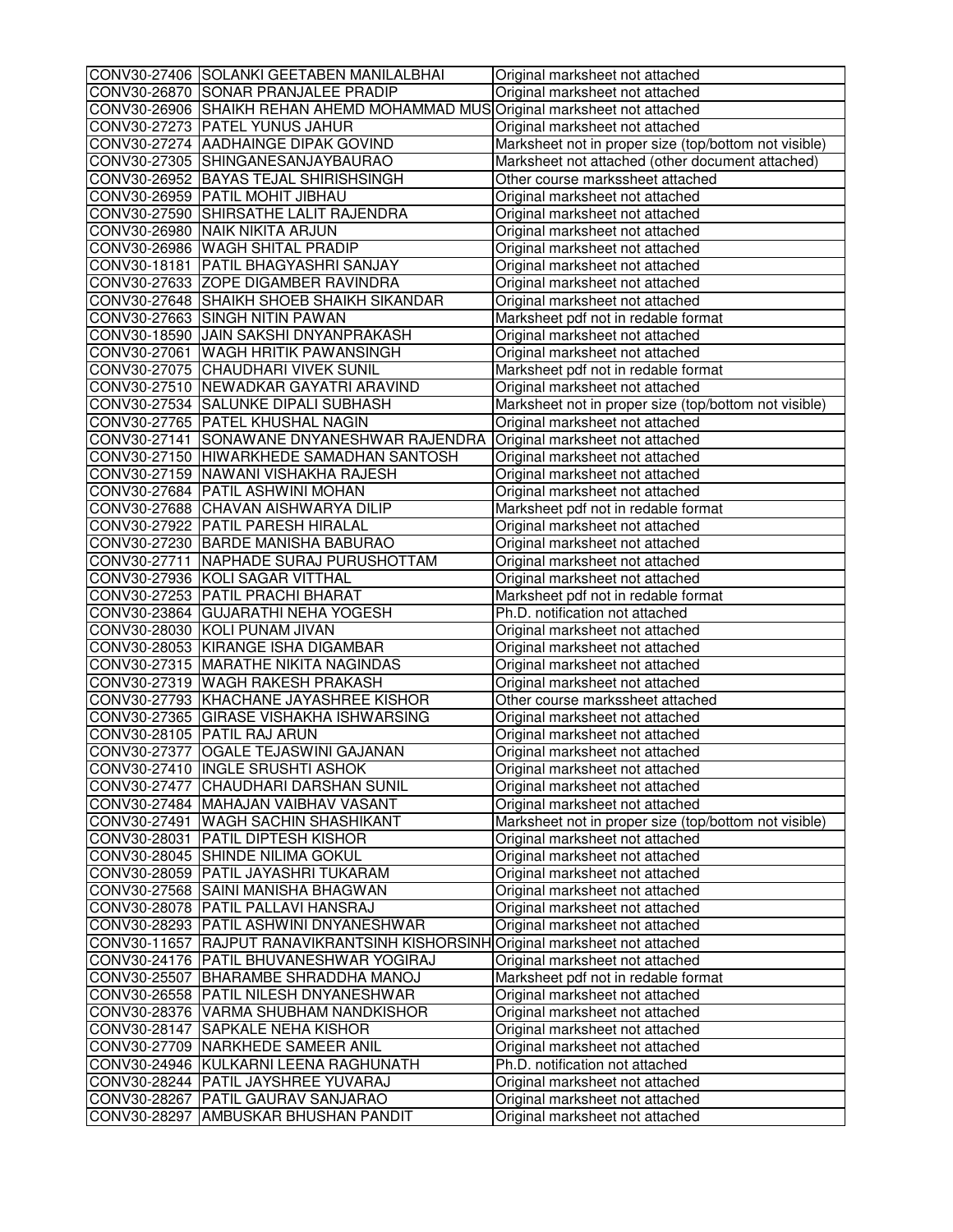|                           | CONV30-27769 PAWAR KAVITA SUBHASH               | Original marksheet not attached                                                     |
|---------------------------|-------------------------------------------------|-------------------------------------------------------------------------------------|
|                           | CONV30-28524 PATIL MAHENDRA RAVINDRA            | Original marksheet not attached                                                     |
|                           | CONV30-27772 PAWARA JAYSING DADLA               | Other course markssheet attached                                                    |
|                           | CONV30-28320 KULKARNI AALAP RAJENDRA            | Other course markssheet attached                                                    |
|                           | CONV30-28541 PATIL GAURAV DILIP                 | Original marksheet not attached                                                     |
|                           | CONV30-28560 ISRANI MANISH DIPAK                | Original marksheet not attached                                                     |
|                           | CONV30-28350 VALVI ANJALI SURESH                | Original marksheet not attached                                                     |
|                           | CONV30-28582 KHADSE AMRUTA RAJENDRA             | Original marksheet not attached                                                     |
|                           | CONV30-28352 BORSE SACHIN SUKLAL                | Other course markssheet attached                                                    |
|                           | CONV30-27840 MAHAJAN YOGITA DINESH              | Original marksheet not attached                                                     |
|                           | CONV30-27845 PATIL PRACHI MUKUND                | Original marksheet not attached                                                     |
|                           | CONV30-28378 VIJAY NIMBA SHINDE                 | Other course markssheet attached                                                    |
|                           | CONV30-28635 PATIL YOGITA ARJUN                 | Original marksheet not attached                                                     |
|                           | CONV30-28409 PATIL SUJITA GOTU                  | Original marksheet not attached                                                     |
|                           | CONV30-28676 DUSANE AISHWARYA RAJENDRA          | Marksheet pdf not in redable format                                                 |
|                           | CONV30-27941 CHAUDHARI ROSHANI SANJAY           | Original marksheet not attached                                                     |
| CONV30-28695 SANJAY PATIL |                                                 | Ph.D. notification not attached                                                     |
|                           | CONV30-28459 WAGH KOMAL SHIVAJI                 | Original marksheet not attached                                                     |
|                           | CONV30-28720 PAWARA YOGITA RELSING              | Other course markssheet attached                                                    |
|                           | CONV30-28497 MAHAJAN SUVARNA DASHRATH           | Original marksheet not attached                                                     |
|                           | CONV30-28508 PATIL PRIYANKA DNYANESHWAR         | Original marksheet not attached                                                     |
|                           | CONV30-28527 PATIL DNYANESHWAR SHANTARAM        | Original marksheet not attached                                                     |
|                           | CONV30-28881   PATIL BHAGYASHREE GOVINDA        | Marksheet not in proper size (top/bottom not visible)                               |
|                           | CONV30-28256 SHARMA ROHIT INDRAJIT              | Original marksheet not attached                                                     |
|                           | CONV30-28411 YOGITA SANJAY                      | Original marksheet not attached                                                     |
|                           | CONV30-10613 MAHAJAN VINIT GOPAL                | Original marksheet not attached                                                     |
|                           | CONV30-28334 VIDHATE SAKSHI RAJENDRA            | Original marksheet not attached                                                     |
|                           | CONV30-28944 BADGUJAR MOHAN HIRALAL             | Original marksheet not attached                                                     |
|                           | CONV30-28983 PATIL HRUTIKA PRAMOD               | Original marksheet not attached                                                     |
|                           | CONV30-28599 SURWADE PUJA MANGAL                | Other course markssheet attached                                                    |
|                           | CONV30-29190 KOLI RAHUL YUVARAJ                 | Original marksheet not attached                                                     |
|                           | CONV30-29067 BORSE PRANJAL SUDHAKAR             | Original marksheet not attached                                                     |
|                           | CONV30-28789 RATHOD SIMA GULAB                  | Other course markssheet attached                                                    |
|                           | CONV30-29252 PATIL AMOL VINOD                   | Original marksheet not attached                                                     |
|                           | CONV30-29152 MAHALE ADITI NITIN                 | Original marksheet not attached                                                     |
|                           | CONV30-29326 BADGUJAR BHAGYASHREE VILAS         | Original marksheet not attached                                                     |
|                           | CONV30-29184 PATIL MAYUR KISHOR                 | Original marksheet not attached                                                     |
|                           | CONV30-28955 SHAIKH MISBAHPARVEEN SHAIKH ZULFEI | Original marksheet not attached                                                     |
|                           | CONV30-29203 PATIL JAYSHRI RAMKRISHNA           | Original marksheet not attached                                                     |
|                           | CONV30-12191 PAWAR SUSHIL SANJAY                | Original marksheet not attached                                                     |
|                           | CONV30-29335  CHAUDHARI AISHWARY SUBHASH        | Original marksheet not attached                                                     |
|                           | CONV30-29449 NHAYADE JAYASHRI RAJENDRA          |                                                                                     |
|                           | CONV30-29099 MALUSARE BHUSHAN ASHOK             | Original marksheet not attached<br>Marksheet not attached (other document attached) |
|                           | CONV30-29131 RAJPUT VASUDEO ONKARSING           |                                                                                     |
|                           | CONV30-19092 PAWAR NIKHIL GULAB                 | Original marksheet not attached<br>Original marksheet not attached                  |
|                           | CONV30-29540 PAWAR UDAY GANESH                  | Original marksheet not attached                                                     |
|                           |                                                 |                                                                                     |
|                           | CONV30-34369 BHOSALE PRANALI SARJERAO           | Marksheet pdf not in redable format                                                 |
|                           | CONV30-19345   PATIL HARSHALI PRAFULLA          | Original marksheet not attached                                                     |
|                           | CONV30-29207   PATHAN SAFTIN RAJAKHAN SAIDKHAN  | Other course markssheet attached                                                    |
|                           | CONV30-29789 ZAMBARE KALYANI NARENDRA           | Original marksheet not attached                                                     |
|                           | CONV30-29626 KULKARNI SHRUTI SUNIL              | Original marksheet not attached                                                     |
|                           | CONV30-29628 LAHASE JAYASHRI SURESH             | Original marksheet not attached                                                     |
|                           | CONV30-29847 NERKAR MAYUR ANIL                  | Original marksheet not attached                                                     |
|                           | CONV30-29316 DIXIT BHARGAV PRADIP               | Original marksheet not attached                                                     |
|                           | CONV30-29365 PATEL PRAHLAD LIMBAJI              | Marksheet pdf not in redable format                                                 |
|                           | CONV30-29711 WARKE PRIYANKA CHUDAMAN            | Original marksheet not attached                                                     |
|                           | CONV30-29413 KHAIRNAR YOGESH DNYANESHWAR        | Original marksheet not attached                                                     |
|                           | CONV30-29798 PATIL PRERANA SUNIL                | Marksheet not in proper size (top/bottom not visible)                               |
|                           | CONV30-29717 BONDE MAYURI GAJANAN               | Original marksheet not attached                                                     |
|                           | CONV30-28820 GIRASE PUNAM BHATUSING             | Original marksheet not attached                                                     |
|                           | CONV30-30040 GUJARATHI JAY MANOJ                | Original marksheet not attached                                                     |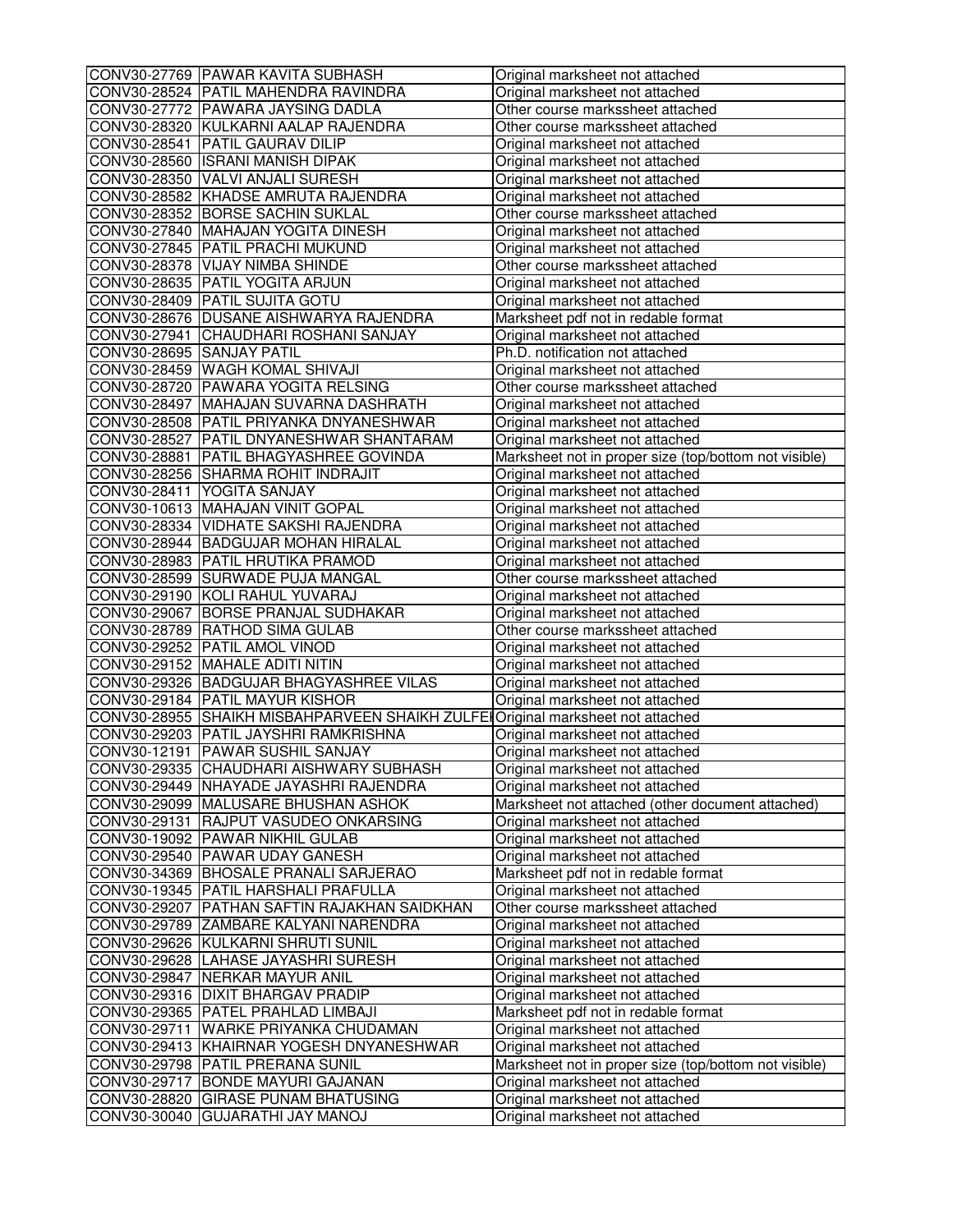| CONV30-30093 METKAR GANESH MADHUKAR                                        | Other course markssheet attached                      |
|----------------------------------------------------------------------------|-------------------------------------------------------|
| CONV30-29983 KHALANE MAYUR RAJENDRA                                        | Original marksheet not attached                       |
| CONV30-15537 SHIMPI SHUBHAM DNYANESHWAR                                    | Original marksheet not attached                       |
| CONV30-17254 GAIKWAD PRACHI PRAKASH                                        | Original marksheet not attached                       |
| CONV30-30127 MAHAJAN YOGITA SANJAY                                         | Other course markssheet attached                      |
| CONV30-36130 BADGUJAR RAMESHVARI ARUN                                      | Ph.D. notification not attached                       |
| CONV30-30179 WADHWANI KAJAL RAM                                            | Original marksheet not attached                       |
| CONV30-24351 GARDE SOPAN BUDHA                                             | Original marksheet not attached                       |
| CONV30-30200 KALBAILE PRIYANKA BAPU                                        | Marksheet not in proper size (top/bottom not visible) |
| CONV30-30222 KESHWANI MENKA GANESHKUMAR                                    | Original marksheet not attached                       |
| CONV30-30264 MAHALE KUBER KRISHNAKANT                                      | Original marksheet not attached                       |
| CONV30-23619 ALTAMASH KHAN ABDULLAH KHAN                                   | Original marksheet not attached                       |
| CONV30-30116   DEORE YOGITA SHIVDAS                                        | Original marksheet not attached                       |
| CONV30-13618 SAPKALE GAURAV SUDHIR                                         | Original marksheet not attached                       |
| CONV30-30304 NEWADKAR JAYESH VIJAY                                         | Original marksheet not attached                       |
| CONV30-30318 KOKANI YOGESH DEVIDAS                                         | Original marksheet not attached                       |
| CONV30-18541 QUADRI FAYYAZ AHMED EJAZ AHMED                                | Original marksheet not attached                       |
| CONV30-37479 PATIL POOJA RAGHO                                             | Ph.D. notification not attached                       |
| CONV30-31310 MUNDADA LAUKIK NARENDRA                                       | Original marksheet not attached                       |
| CONV30-39539 PATIL RUCHIKA SURESH                                          | Original marksheet not attached                       |
| CONV30-18231 MOMIN ABRARUL HAQUE ABDUL AZEEZ                               | Original marksheet not attached                       |
| CONV30-29848 SHRAVAK NUPUR PRASHANT                                        | Marksheet not in proper size (top/bottom not visible) |
| CONV30-29864 PATIL KAPIL PRABHAKAR                                         | Marksheet pdf not in redable format                   |
| CONV30-21842 PATIL MANISHA RAJENDRA                                        | Original marksheet not attached                       |
| CONV30-29924 MAHAJAN AMOL KASHINATH                                        | Other course markssheet attached                      |
| CONV30-23860 ZAMBARE CHANDRAKANT DNYANESHWAOriginal marksheet not attached |                                                       |
| CONV30-23873 BHUSHAN GOKUL PATIL                                           | Original marksheet not attached                       |
| CONV30-29955 KUMBHAR KIRAN DILIP                                           | Original marksheet not attached                       |
| CONV30-27326 MOTIRALE VISHAL RAJENDRA                                      | Original marksheet not attached                       |
| CONV30-38854 PAWARA DHIRAJ SURESH                                          | Original marksheet not attached                       |
| CONV30-30446 DHANDE SAGAR GOPAL                                            | Other course markssheet attached                      |
| CONV30-37389 SAINDANE BHAGYASHRI DINESH                                    | Original marksheet not attached                       |
| CONV30-17471 CHAUDHARI SHUBHAM SURESH                                      | Marksheet pdf not in redable format                   |
| CONV30-30458 GOSAVI ANIKET YOGESH                                          | Original marksheet not attached                       |
| CONV30-39329 GHARATE BHAGYASHRI PRAKASH                                    | Original marksheet not attached                       |
| CONV30-30265 VALHE NANDINI SAHEBRAO                                        | Original marksheet not attached                       |
| CONV30-39660 SHEVALE SHEETAL MOHAN                                         | Original marksheet not attached                       |
| CONV30-39635 PATIL SHWETA ASHOK                                            | Original marksheet not attached                       |
| CONV30-25927 JADHAV ANAGHA HIMMATRAO                                       | Marksheet pdf not in redable format                   |
| CONV30-14235 NANDAN LALIT SHANKAR                                          | Original marksheet not attached                       |
| CONV30-27620  JOGI RISHIKESH MAHENDRA                                      | Original marksheet not attached                       |
| CONV30-28372 MALI CHANDRASHEKHAR PRAKASH                                   | Original marksheet not attached                       |
| CONV30-30335 MALACHE AVINASH RATAN                                         | Original marksheet not attached                       |
| CONV30-37751 BORSE JAYASHREE BHIMRAO                                       | Original marksheet not attached                       |
| CONV30-29234   DEVENDRA VIJAY BHAMARE                                      | Original marksheet not attached                       |
| CONV30-18162 SOLANKI ANKIT NARENDRA                                        | Original marksheet not attached                       |
| CONV30-30410 JADHAV SHUBHAM SUNIL                                          | Original marksheet not attached                       |
| CONV30-30662 PADVI WARSHA VIJESING                                         | Other course markssheet attached                      |
| CONV30-30676   RAJPUT SHUBHANGI RAMKRUSHNA                                 | Original marksheet not attached                       |
| CONV30-30511   MAHAJAN HARSHADA VIJAY                                      | Original marksheet not attached                       |
| CONV30-29754 SHINDE KANCHAN SUNIL                                          | Original marksheet not attached                       |
| CONV30-28784 VRUSHALI PADMAKAR SURWADE                                     | Original marksheet not attached                       |
| CONV30-29853 NERKAR GAYATRI SUNIL                                          | Original marksheet not attached                       |
| CONV30-29927 MORANKAR VIBHAVARI RAJENDRA                                   | Original marksheet not attached                       |
| CONV30-29963 KHARADE RACHANA VIJAY                                         | Original marksheet not attached                       |
|                                                                            |                                                       |
| CONV30-29629 NARKHEDE NAYANA DNYANDEO                                      | Original marksheet not attached                       |
| CONV30-30882 PATIL SUSHIL VITTHAL<br>CONV30-30687 SATHE MONALISA DINESH    | Original marksheet not attached                       |
|                                                                            | Marksheet not in proper size (top/bottom not visible) |
| CONV30-30737 JJAGATAP DIPIKA RAJENDRA                                      | Original marksheet not attached                       |
| CONV30-30764 NERKAR PRAJAKTA ANIL                                          | Other course markssheet attached                      |
| CONV30-30779 MORE SANIYA ANILRAO                                           | Marksheet pdf not in redable format                   |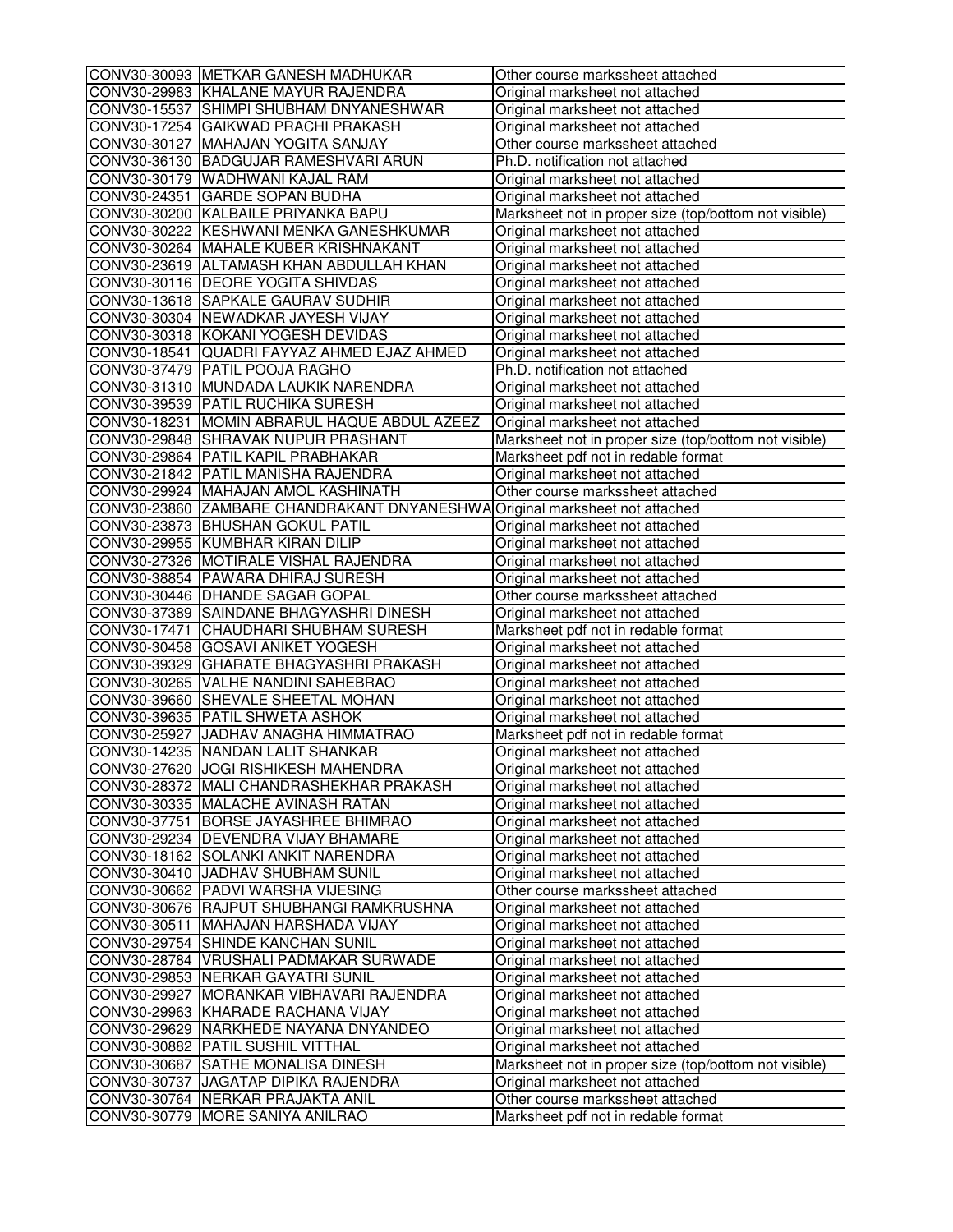|              | CONV30-30394 PATIL DINESH ANANDA           | Marksheet pdf not in redable format                   |
|--------------|--------------------------------------------|-------------------------------------------------------|
|              | CONV30-30797 DEORE PRANAV SANJAY           | Original marksheet not attached                       |
|              | CONV30-39823 PATIL NANDALAL SHIVAJI        | Marksheet pdf not in redable format                   |
|              | CONV30-31017 RANDIVE SNEHAL PRADIP         | Original marksheet not attached                       |
|              | CONV30-30566 PATIL HARSHA PRATAPSING       | Original marksheet not attached                       |
|              | CONV30-39836 KOKANI PRIYANKA GANESH        | Original marksheet not attached                       |
|              | CONV30-30890 CHAUDHARI MAYURI GOKUL        | Marksheet pdf not in redable format                   |
|              | CONV30-30954 CHAUDHARI YOGESH ANANT        | Original marksheet not attached                       |
|              | CONV30-31156 PATIL HARSHADA SANJAY         | Original marksheet not attached                       |
|              | CONV30-30778 MORE BHAGYASHRI TULSHIDAS     | Original marksheet not attached                       |
|              | CONV30-30915 MASHANE ASHVINI SANJAY        | Original marksheet not attached                       |
|              | CONV30-30792 SAIYYAD MASUD ALI AAKEB ALI   | Original marksheet not attached                       |
|              | CONV30-31118 WAGHULADE LEENA GUNVANT       | Original marksheet not attached                       |
|              | CONV30-31163 FAKIR VASIMSHAH RUSTAMSHAH    | Original marksheet not attached                       |
|              | CONV30-31418 SHUBHANGINI JAWARE            | Original marksheet not attached                       |
|              | CONV30-31428 SANANSE VISHAL AMBADAS        | Original marksheet not attached                       |
|              | CONV30-31243 PATEL POOJABEN BHUPENDRABHAI  | Original marksheet not attached                       |
|              | CONV30-30926 GHOLAP NAMITA VINOD           | Marksheet pdf not in redable format                   |
|              | CONV30-30938 KOLI VISHAL JIVARAM           | Other course markssheet attached                      |
|              | CONV30-30957 PATIL ROHIT NARAYAN           | Original marksheet not attached                       |
|              | CONV30-31309 PANCHAL PRATIKSHA SANTRAM     | Original marksheet not attached                       |
|              | CONV30-31299 JJAWALE JYOTSNA DINKAR        | Other course markssheet attached                      |
|              | CONV30-40014 DHOLE SADHANA SOMESHWAR       | Original marksheet not attached                       |
|              | CONV30-39998 WAGH BHAGYASHREE RAJENDRA     | Original marksheet not attached                       |
|              | CONV30-31028 MAHAJAN YOGITA DINESH         | Original marksheet not attached                       |
|              | CONV30-31068 FADANIS REVATI AJAY           | Original marksheet not attached                       |
|              | CONV30-31052 NAIK BHAVESH LALSING          | Other course markssheet attached                      |
|              | CONV30-31115 KOLI SONALI VASUDEO           | Marksheet pdf not in redable format                   |
|              | CONV30-31439 WANKHEDE BHARAT DYANESHWAR    | Original marksheet not attached                       |
|              | CONV30-31140 WAGH TRIVENI SANJAY           | Original marksheet not attached                       |
|              | CONV30-31155 DEWANG VAISHNAVI VIJAY        | Original marksheet not attached                       |
|              | CONV30-40075 BORASE KOMAL SHARAD           | Original marksheet not attached                       |
|              | CONV30-31726 KOLI AJAY BALU                | Original marksheet not attached                       |
|              | CONV30-40125 MORE LAXMI KIRAN              | Original marksheet not attached                       |
|              | CONV30-31530 PATIL PRAJAKTA CHANDRAKANT    | Original marksheet not attached                       |
|              | CONV30-31541 PATIL SUVARNA BHIMRAO         | Original marksheet not attached                       |
|              | CONV30-31259 KHAMNEKAR SONALI SURESH       | Original marksheet not attached                       |
|              | CONV30-31793 PATIL NITIN VISHWAS           | Ph.D. notification not in readable format             |
|              | CONV30-31298 SHINDE SHRADDHA HANUMANT      | Original marksheet not attached                       |
|              | CONV30-31651 KULKARNI KETAKI SUDHIR        | Original marksheet not attached                       |
|              | CONV30-31349  CHAUDHARI BHAVANA DHARAMDAS  | Original marksheet not attached                       |
|              | CONV30-31763 KHARDE ANIKET NARSING         | Original marksheet not attached                       |
|              | CONV30-31967 BHOITE TRUPTI CHANDRAKANT     | Original marksheet not attached                       |
|              | CONV30-32019 PANDIT AISHWARYA TUSHAR       | Original marksheet not attached                       |
|              | CONV30-31429 KAPATE MAMATA PRASHANT        | Original marksheet not attached                       |
|              | CONV30-31833 DHADE MAHESHKUMAR HARICHANDRA | Original marksheet not attached                       |
|              | CONV30-31455 DIGOLE NEHA DEVIDAS           | Other course markssheet attached                      |
|              | CONV30-31851 BADGUJAR SHARDA VIVEKANAND    | Original marksheet not attached                       |
|              | CONV30-39733 KULKARNI VAISHALI ASHOK       | Ph.D. notification not attached                       |
|              | CONV30-31519 PATIL KAJAL AMBALAL           | Original marksheet not attached                       |
|              | CONV30-31972 BADGUJAR SHARDA VIVEKANAND    |                                                       |
|              | CONV30-32003 THAKARE KIRANKUMAR RAVINDRA   | Original marksheet not attached                       |
|              | CONV30-31617 SONAWANE NITIN DNYANESHWAR    | Original marksheet not attached                       |
|              |                                            | Original marksheet not attached                       |
|              | CONV30-31621 PATIL GAYATRI VAMAN           | Marksheet not in proper size (top/bottom not visible) |
|              | CONV30-32203 JJAISWAL POOJA MANOJ          | Marksheet pdf not in redable format                   |
|              | CONV30-32058 PATIL MADHURI TARACHAND       | Original marksheet not attached                       |
|              | CONV30-31668 PATIL DIPALI KIRAN            | Original marksheet not attached                       |
|              | CONV30-31683 DHAKE MINAKSHI UDDHAV         | Original marksheet not attached                       |
|              | CONV30-31760 PATIL PRATIK PRAKASH          | Original marksheet not attached                       |
|              | CONV30-32272 SARAWARE NISHIGANDHA YOGESH   | Original marksheet not attached                       |
| CONV30-32311 | SURYAWANSHI SONI RAMKRUSHNA                | Marksheet pdf not in redable format                   |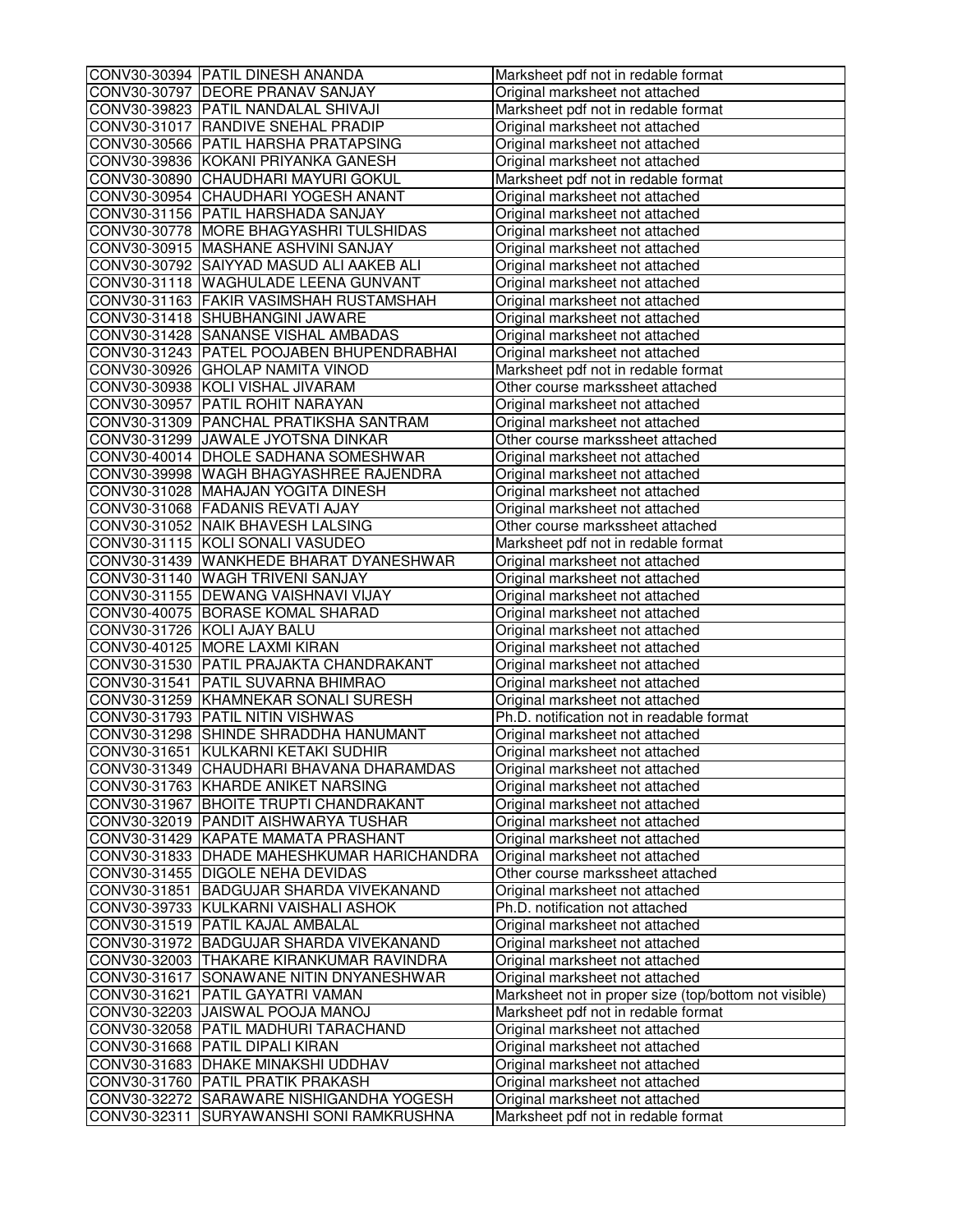| CONV30-32177 PATIL RUPALI GULAB                                                | Other course markssheet attached    |
|--------------------------------------------------------------------------------|-------------------------------------|
| CONV30-32184 CHAUDHARI MADHURI LOTAN                                           | Original marksheet not attached     |
| CONV30-31844 BHANGALE KOYAL ANIL                                               | Original marksheet not attached     |
| CONV30-31873 NERKAR DIPAK PUNJARAM                                             | Original marksheet not attached     |
| CONV30-31921   MALI VITHOBA SUKDEO                                             | Original marksheet not attached     |
| CONV30-32245 PATIL NEHA NANA                                                   | Original marksheet not attached     |
| CONV30-32476 PATIL DIPALI RAM                                                  | Original marksheet not attached     |
| CONV30-32489 WAGH GANESH RAJENDRA                                              | Original marksheet not attached     |
| CONV30-32328 CHAUDHARI JAGRUTI VINAYAK                                         | Original marksheet not attached     |
| CONV30-32151 KALE YOGITA UTTAMRAO                                              | Marksheet pdf not in redable format |
| CONV30-32032 CHAUDHARI VAISHNAVI KIRAN                                         | Original marksheet not attached     |
| CONV30-32216 PATIL POOJA VASUDEV                                               | Original marksheet not attached     |
| CONV30-32412 GHODESWAR NIKITA DINKAR                                           | Original marksheet not attached     |
| CONV30-32415 MAHAJAN SUJIT ANIL                                                | Original marksheet not attached     |
| CONV30-32429 PATIL HARIOM MUKUNDA                                              | Other course markssheet attached    |
| CONV30-32481 MAHAJAN TUSHAR HIRAMAN                                            | Original marksheet not attached     |
| CONV30-32568 MALI AMOL NARAYAN                                                 | Original marksheet not attached     |
| CONV30-32605 GURUBAKSHANI RIYA ANIL                                            | Original marksheet not attached     |
| CONV30-32609 PATIL ISHWARLAL BANSILAL                                          | Marksheet pdf not in redable format |
| CONV30-32536 DWIVEDI ABHINAV GYANPRAKASH                                       | Original marksheet not attached     |
| CONV30-32614 KHAIRNAR KRANTI SURESH                                            | Original marksheet not attached     |
| CONV30-32379 BHOI DIPALI SANJAY                                                | Original marksheet not attached     |
| CONV30-32155 SURYAWANSHI ROSHNI RAJENDRA                                       | Marksheet pdf not in redable format |
| CONV30-40478 PATIL JAYSHREE VINOD                                              | Other student marksheet attached    |
| CONV30-32570 JADHAV ASHVINI BHARAT                                             | Original marksheet not attached     |
| CONV30-32668 MALI HARSHALI DNYANESHWAR                                         | Other course markssheet attached    |
| CONV30-32589 LOKHANDE DIKSHA KAILASH                                           |                                     |
| CONV30-32690 MALI MITALI DNYANESHWAR                                           | Original marksheet not attached     |
| CONV30-20280 NAIK VAIBHAV NIMBA                                                | Other course markssheet attached    |
|                                                                                | Original marksheet not attached     |
| CONV30-32732 CHAUDHARI TUSHAR DILIP<br>CONV30-32540 MAHAJAN ANURAG VASANT      | Original marksheet not attached     |
|                                                                                | Marksheet pdf not in redable format |
| CONV30-32563 MORE SWAPNAJA PRASHANT                                            | Original marksheet not attached     |
| CONV30-32712 PRAJAKTA RAJENDRA BORASE                                          | Original marksheet not attached     |
| CONV30-32809 RUIKAR PRATIKSHA RAJENDRA                                         | Marksheet pdf not in redable format |
| CONV30-32562 NYATI ANKITA NILESH                                               | Marksheet pdf not in redable format |
| CONV30-40492   DUDHANI ARTI BALRAM                                             | Original marksheet not attached     |
| CONV30-40498 PAWARA TEJASWINI DETAKA                                           | Original marksheet not attached     |
| CONV30-32330 PATIL ASHWINI KAILAS                                              | Original marksheet not attached     |
| CONV30-32338 BORSE POOJA BHAGWAN                                               | Original marksheet not attached     |
| CONV30-32349 CHAUDHARI JAYASHRI ISWHAR                                         | Original marksheet not attached     |
| CONV30-32765  PATIL VISHAL NIMBA                                               | Original marksheet not attached     |
| CONV30-32890 MARATHE SAMADHAN MADHUKAR                                         | Original marksheet not attached     |
| CONV30-32898 PARDHI GAURAV RAMESH                                              | Original marksheet not attached     |
| CONV30-32915 BAGUL KUNAL BALKRUSHNA                                            | Other course markssheet attached    |
| CONV30-32679   PATIL PRADNYA ANIL                                              | Marksheet pdf not in redable format |
| CONV30-40508 MAHAJAN SHWETA SUNIL                                              | Original marksheet not attached     |
| CONV30-32871 PATIL DHIRAJ RAJENDRA                                             | Original marksheet not attached     |
| CONV30-32486 PATIL SONALI RAJENDRA                                             | Original marksheet not attached     |
| CONV30-32497 MARATHE VISHAL YUVARAJ                                            | Other course markssheet attached    |
| CONV30-32503 SHAIKH MOHAMMED AAVES SAEED MOMI Other course markssheet attached |                                     |
| CONV30-32907 SALI SHWETA JAGJIVAN                                              | Original marksheet not attached     |
| CONV30-40512 WASHIMKAR SUVARNAPUTRA SHRIRAM                                    | Marksheet pdf not in redable format |
| CONV30-32527 PATHAN MOIN YUSUFKHAN                                             | Original marksheet not attached     |
| CONV30-33015 SHAIKH FAIJAL SALIM                                               | Original marksheet not attached     |
| CONV30-33040 SURADKAR VIKAS JAYSING                                            | Original marksheet not attached     |
| CONV30-32551 LOKHANDE DARSHAN KAILAS                                           | Original marksheet not attached     |
| CONV30-32832 DESALE PRIYANKA AMRUT                                             | Original marksheet not attached     |
| CONV30-32558 DWIVEDI SHWETA GYANPRAKASH                                        | Original marksheet not attached     |
| CONV30-40519 PATIL SUYOG SURESH                                                | Original marksheet not attached     |
| CONV30-33073 GIRASE RITA DHUDKU                                                | Original marksheet not attached     |
| CONV30-32575 LOKHANDE DARSHAN KAILAS                                           | Original marksheet not attached     |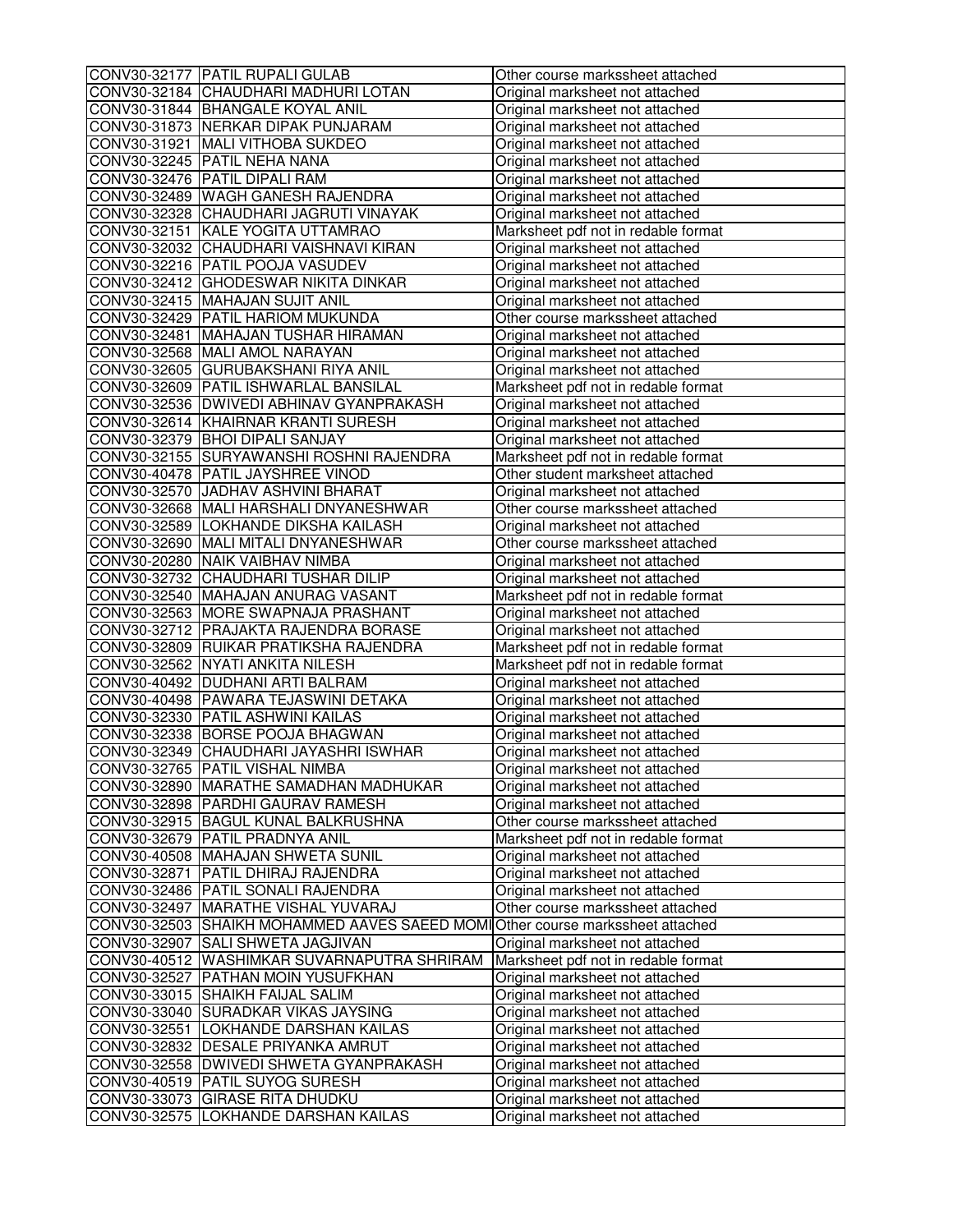| CONV30-40405 AHIRE LALCHAND BHASKAR         | Original marksheet not attached                       |
|---------------------------------------------|-------------------------------------------------------|
| CONV30-33077 MARATHE YASHASHREE SUNIL       | Original marksheet not attached                       |
| CONV30-32607 NANDRE SHUBHAM SANJAY          | Original marksheet not attached                       |
| CONV30-32895 GAVALE HARSHAL ANANDA          | Original marksheet not attached                       |
| CONV30-32616 MARKANDEYA SHREYA PRADEEP      | Original marksheet not attached                       |
| CONV30-31517   DEVARE GEETA MAHENDRA        | Original marksheet not attached                       |
| CONV30-33136 PATIL JAGADISH PRATAP          | Original marksheet not attached                       |
| CONV30-40580 PATIL NIKITA RANGRAO           | Original marksheet not attached                       |
| CONV30-40577 PATIL SWATI LAXMAN             | Original marksheet not attached                       |
| CONV30-23715 GANESHE JAYSHREE GOPAL         | Original marksheet not attached                       |
| CONV30-26144 CHAUDHARI RAHUL SANJAY         | Original marksheet not attached                       |
| CONV30-33103 PATIL SANDHYA PRALHAD          | Original marksheet not attached                       |
| CONV30-32028 CHAUDHARI SHUBHANGI SANJAY     | Original marksheet not attached                       |
| CONV30-32719 THOKE VAISHNAVI ANIL           | Marksheet pdf not in redable format                   |
| CONV30-32747 AMODKAR AKSHAY KISHOR          | Original marksheet not attached                       |
| CONV30-32768 CHAVAN RUTUJA NITIN            | Original marksheet not attached                       |
| CONV30-33172 MAHAJAN KOMAL SUBHASH          | Original marksheet not attached                       |
| CONV30-32841 CHAUDHARI RISHIKESH NANDKISHOR | Original marksheet not attached                       |
| CONV30-40605 PATIL KANTILAL GULAB           | Original marksheet not attached                       |
| CONV30-33370 KHAN ZOYA NADEEM               | Original marksheet not attached                       |
| CONV30-32994 PATIL LINA BHAGWAN             | Original marksheet not attached                       |
| CONV30-33335 JJAIN MAHIMA DHARMENDRA        | Original marksheet not attached                       |
| CONV30-33043 JAYASWAL SUCHITRA RAJENDRA     | Original marksheet not attached                       |
| CONV30-33475 MALI NEHA MANOHAR              | Marksheet pdf not in redable format                   |
| CONV30-33045 KULKARNI SAURABH DILIP         | Marksheet pdf not in redable format                   |
| CONV30-33394 SARODE NIKITA VIJAY            | Original marksheet not attached                       |
| CONV30-33398 PUROHIT DIVYA VIJAY            | Original marksheet not attached                       |
| CONV30-33407 GOSAVI VASANT SATISHGIR        | Marksheet not attached (other document attached)      |
| CONV30-40669 CHAUDHARI BHAVANA PURUSHOTTAM  | Original marksheet not attached                       |
| CONV30-19016 PATIL SAMADHAN DATTU           | Ph.D. notification not attached                       |
| CONV30-20297 KAVITA ASHOK MALI              | Ph.D. notification not attached                       |
| CONV30-22039 SONAWANE ANANDA MOTILAL        | Ph.D. notification not attached                       |
| CONV30-23384 CHAVAN RAHUL ONKAR             | Ph.D. notification not in readable format             |
| CONV30-29623 BHARAMBE UJWALA PRAMOD         | Ph.D. notification not attached                       |
| CONV30-30612 VASAVE VASANTI BAVA            | Ph.D. notification not attached                       |
| CONV30-31328 JJOSHI NAYANA NANDKISHOR       | Ph.D. notification not attached                       |
| CONV30-33117 PARDESHI VANSHIKA ASHOK        | Original marksheet not attached                       |
| CONV30-33535 PATIL KETAN BHARAT             | Marksheet pdf not in redable format                   |
| CONV30-28561 CHAUHAN KOMAL NARSINGH         | Original marksheet not attached                       |
| CONV30-33134 BHALERAO MONIKA ARUN           | Original marksheet not attached                       |
| CONV30-33135 PATIL CHHAYA BHARAT            | Original marksheet not attached                       |
| CONV30-33137 PATIL SHIVANI ASHOK            | Original marksheet not attached                       |
| CONV30-33154 PATIL ABHISHEK MURALIDHAR      | Other course markssheet attached                      |
| CONV30-33203 PATIL PRERANA SUNIL            | Original marksheet not attached                       |
| CONV30-33204 DUSANE JIVANMALA VIJAY         | Original marksheet not attached                       |
| CONV30-33561 BHIRUD SUJATA NOMDAS           | Marksheet not in proper size (top/bottom not visible) |
| CONV30-33306 BODAS ROHINI ANANT             | Marksheet not in proper size (top/bottom not visible) |
| CONV30-33307 NANDRE ROHIT SHIVAJI           | Original marksheet not attached                       |
| CONV30-33666 SANANSE CHITRA SHIVLAL         | Original marksheet not attached                       |
| CONV30-40763 DEORE MAYURI BHANUDAS          | Original marksheet not attached                       |
| CONV30-33350 DHANGAR BHUPENDRA DEVIDAS      | Original marksheet not attached                       |
| CONV30-40752 BOBADE MEGHA AABA              | Original marksheet not attached                       |
| CONV30-40748 NEHETE DEVYANI DIGAMBAR        | Original marksheet not attached                       |
| CONV30-33832 UBHALE MAYUR VISHNU            | Original marksheet not attached                       |
| CONV30-33846   DESALE TEJASWINI DILIP       | Other course markssheet attached                      |
| CONV30-33776   TADAVI KAJAL ABDUL           | Original marksheet not attached                       |
| CONV30-33449 SHAH SHUBHAM MANOJ             | Original marksheet not attached                       |
| CONV30-33916 PAWARA KIRAN GULAB             | Original marksheet not attached                       |
| CONV30-33853 PATIL ADITYA VILAS             | Original marksheet not attached                       |
| CONV30-33541 MAHAJAN ASHWINI GOPAL          | Original marksheet not attached                       |
| CONV30-33555  INGALE DHANSHREE SUNIL        | Original marksheet not attached                       |
|                                             |                                                       |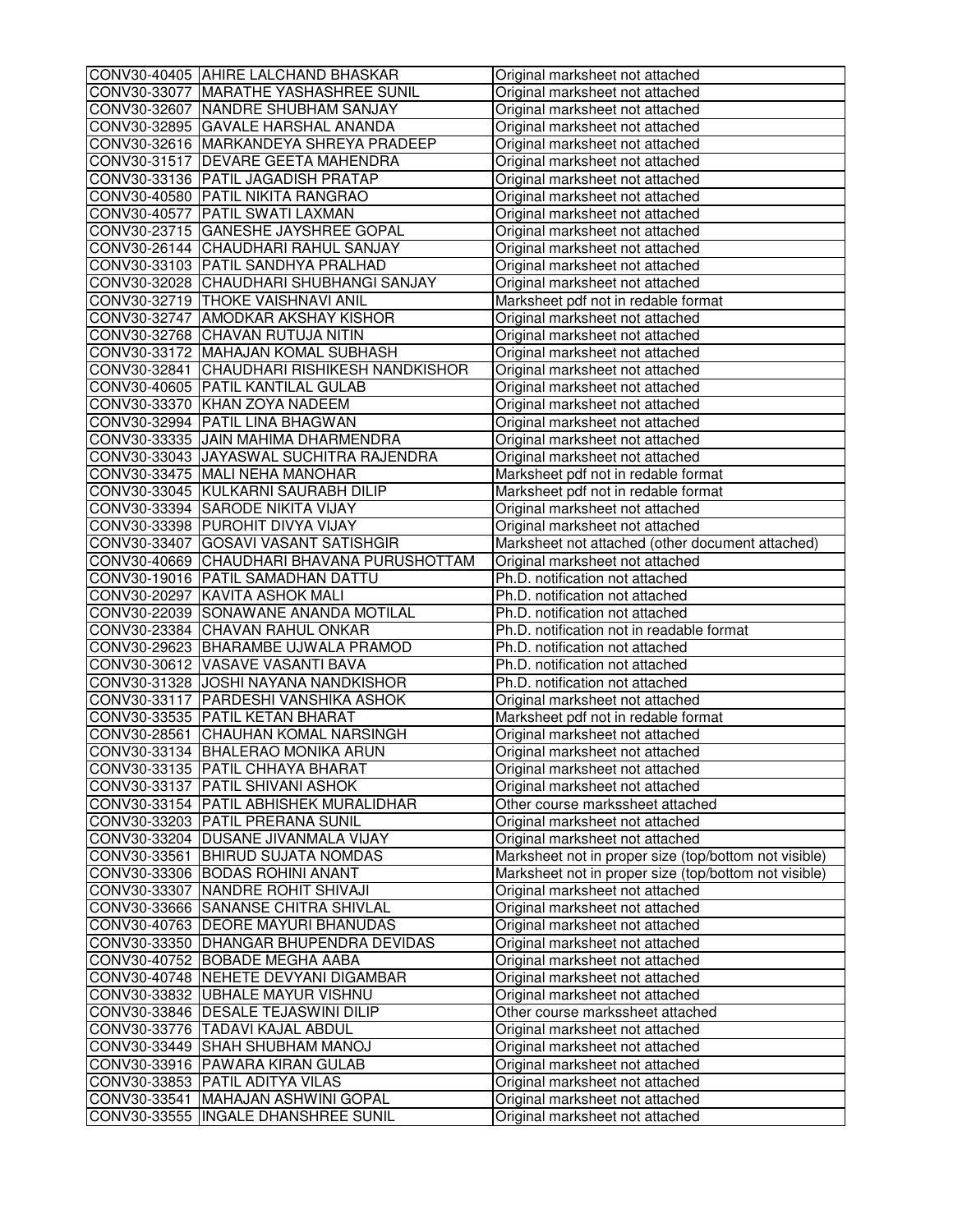| CONV30-33872 PADVI SURESH KALUSING         | Original marksheet not attached                                                                     |
|--------------------------------------------|-----------------------------------------------------------------------------------------------------|
| CONV30-33879 BANSI ASMITA KASHINATH        | Original marksheet not attached                                                                     |
| CONV30-34001 CHAVHAN MANGAL DEVRAM         | Original marksheet not attached                                                                     |
| CONV30-33954 LOKHANDE GITANJALLI KASHINATH | Original marksheet not attached                                                                     |
| CONV30-34069 CHAUDHARI LEENA MURLIDHAR     | Original marksheet not attached                                                                     |
| CONV30-33981 RAJPUT PUJA BHATU             | Original marksheet not attached                                                                     |
| CONV30-33652 LANDE MAHENDRA VISHWANATH     | Original marksheet not attached                                                                     |
|                                            | CONV30-33678 SHAIKH SANIYAANJUM AKHLAQUEAHMAD Marksheet not in proper size (top/bottom not visible) |
| CONV30-34013 MAHAJAN GAYATRI NAMDEO        | Marksheet not in proper size (top/bottom not visible)                                               |
| CONV30-33683 CHAUDHARI AKSHAY JAGDISH      | Original marksheet not attached                                                                     |
| CONV30-34130 PATHAK MAYUR SHREEPAD         | Original marksheet not attached                                                                     |
| CONV30-40776 PAWAR SHUBHAM RAJENDRA        | Original marksheet not attached                                                                     |
| CONV30-34146 CHAUDHARI OM SANJAY           | Original marksheet not attached                                                                     |
| CONV30-33749 PATIL AKSHAY YUVRAJ           | Original marksheet not attached                                                                     |
| CONV30-34078 RANE RENUKA PRADIP            | Original marksheet not attached                                                                     |
| CONV30-34089 BHARAMBE DIKSHA PRAKASH       | Original marksheet not attached                                                                     |
| CONV30-33032 SONJE SADHANA BHALCHANDRA     | Other course markssheet attached                                                                    |
| CONV30-34100 BHOI BHUSHAN JAGDISH          | Original marksheet not attached                                                                     |
| CONV30-10906 JOSHI PRATIKSHA DIGAMBAR      | Original marksheet not attached                                                                     |
| CONV30-34212 MALI KUNAL SANJAY             | Original marksheet not attached                                                                     |
| CONV30-33798 CHAUDHARI SNEHAL RAVINDRA     | Original marksheet not attached                                                                     |
| CONV30-33827 PATIL DNYNESHWAR CHUNILAL     | Original marksheet not attached                                                                     |
| CONV30-40413 PATIL PRIYANKA SAMADHAN       | Marksheet pdf not in redable format                                                                 |
| CONV30-34179 KAWADKAR AMOL RAGHUNATH       | Other course markssheet attached                                                                    |
| CONV30-34182 WAGHODE GUNJAN VINAY          | Original marksheet not attached                                                                     |
| CONV30-33852 PATIL HARSHADA AVINASH        | Original marksheet not attached                                                                     |
| CONV30-34305 PATIL MAHESH DNYANESHWAR      | Marksheet pdf not in redable format                                                                 |
| CONV30-34232 JAWALE VARSHA RAJENDRA        | Original marksheet not attached                                                                     |
| CONV30-34330 CHAUDHARI RAJENDRA SHANKAR    | Marksheet not in proper size (top/bottom not visible)                                               |
| CONV30-13673 VALVI GOVIND GANPAT           | Original marksheet not attached                                                                     |
| CONV30-34257 SARJEKAR PRIYANKA SHASHIKANT  | Marksheet not in proper size (top/bottom not visible)                                               |
| CONV30-34267 JADHAV LAKHAN SHANKAR         | Original marksheet not attached                                                                     |
| CONV30-34380 PAWAR SAMADHAN RAMKRISHNA     | Original marksheet not attached                                                                     |
| CONV30-33308 CHAUDHARI BHAGYASHREE ASHOK   | Original marksheet not attached                                                                     |
| CONV30-40938 VALVI SARITA JITENDRA         | Other student marksheet attached                                                                    |
| CONV30-33996 MAHAJAN SHUBHAM MADHUKAR      | Original marksheet not attached                                                                     |
| CONV30-34414 SONAWANE NEHA DNYANESHWAR     | Original marksheet not attached                                                                     |
| CONV30-34071 SONAWANE NEHA VIJAY           | Other course markssheet attached                                                                    |
| CONV30-34435 CHAUDHARI DIVYA HEMANT        | Original marksheet not attached                                                                     |
| CONV30-34467 PUNJABI VARSHA RAMCHANDRA     |                                                                                                     |
|                                            | Original marksheet not attached                                                                     |
| ICONV30-34109 IGAIKWAD UTKARSHA SURESH     | Other course markssheet attached                                                                    |
| CONV30-34470 GIRASE VISHWAJIT RAJESING     | Original marksheet not attached                                                                     |
| CONV30-34482 MARATHE BHAVANI RAJENDRA      | Original marksheet not attached                                                                     |
| CONV30-34127 MARATHE ASHWINI DNYANDEV      | Original marksheet not attached                                                                     |
| CONV30-34157 BARI RAJ YOGESH               | Original marksheet not attached                                                                     |
| CONV30-34387 MANTRI RADHIKA AJAY           | Original marksheet not attached                                                                     |
| CONV30-34188 KANHAIYE SHUBHAM HIMMAT       | Marksheet pdf not in redable format                                                                 |
| CONV30-34623 JADHAV ANIL SADU              | Original marksheet not attached                                                                     |
| CONV30-34640 PATIL PRERANA VHANSING        | Original marksheet not attached                                                                     |
| CONV30-34303 GIRASE KOMALSING BHAVANSING   | Original marksheet not attached                                                                     |
| CONV30-34656 BHOI RAKSHA RAMESH            | Marksheet not in proper size (top/bottom not visible)                                               |
| CONV30-31338 TAYADE GAURAV VILAS           | Original marksheet not attached                                                                     |
| CONV30-34663 PATIL NITIN NAVAL             | Original marksheet not attached                                                                     |
| CONV30-34664 DEPRE SWAPNIL KISHOR          | Original marksheet not attached                                                                     |
| CONV30-34668 MOMIN KHALEED FARUKH          | Original marksheet not attached                                                                     |
| CONV30-34728 PALAVE SHUBHAM SUDHIR         | Marksheet pdf not in redable format                                                                 |
| CONV30-34737   PATIL AISHWARYA PUNJA       | Original marksheet not attached                                                                     |
| CONV30-40826 SURYAVANSHI VAISHALI VINAYAK  | Marksheet not in proper size (top/bottom not visible)                                               |
| CONV30-34531 KULKARNI HARSHAL SHRINIVAS    | Original marksheet not attached                                                                     |
| CONV30-34778 BHOI ARATI PANDIT             | Original marksheet not attached                                                                     |
| CONV30-34539 JJODHA POOJA SHRAVAN          | Original marksheet not attached                                                                     |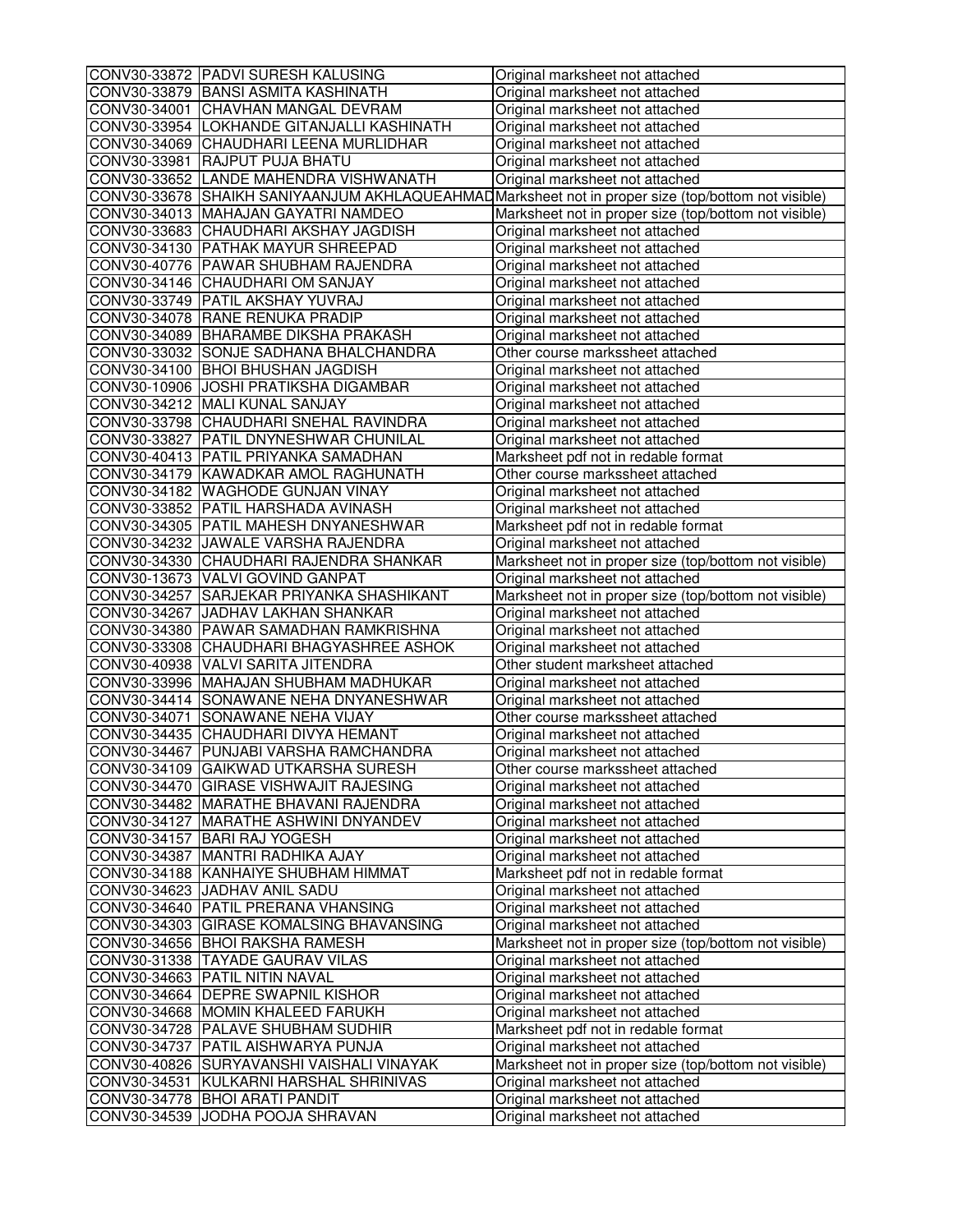| CONV30-34836 WAGH DIKSHA RAVINDRA                                     | Original marksheet not attached                                    |
|-----------------------------------------------------------------------|--------------------------------------------------------------------|
| CONV30-34838 PATIL BHUSHAN RAJENDRA                                   | Original marksheet not attached                                    |
| CONV30-34592 PATIL SHUBHANGI SUNIL                                    | Original marksheet not attached                                    |
| CONV30-34604 PATIL ROHIT BHIKA                                        | Marksheet pdf not in redable format                                |
| CONV30-34877 PATIL NEHA SUBHASH                                       | Original marksheet not attached                                    |
| CONV30-34619 BHONDE MAYURI PRASAD                                     | Original marksheet not attached                                    |
| CONV30-34637 CHAUDHARI YOGINI YUVRAJ                                  | Original marksheet not attached                                    |
| CONV30-41179 BENDALE HEMANGI JITENDRA                                 | Original marksheet not attached                                    |
| CONV30-34918 NEMADE SAGAR GUNWANT                                     | Original marksheet not attached                                    |
| CONV30-34661 KOLI JIVAN BALWANT                                       | Original marksheet not attached                                    |
| CONV30-34930 PATIL PRADIPKUMAR BANSILAL                               | Marksheet not in proper size (top/bottom not visible)              |
| CONV30-34938 PATIL SUPRIYA SURESH                                     | Original marksheet not attached                                    |
| CONV30-41076 BADGUJAR PUJA GOKUL                                      | Original marksheet not attached                                    |
| CONV30-41186 PATIL MINAL SHARAD                                       | Marksheet not in proper size (top/bottom not visible)              |
| CONV30-34767 PATIL SHEHA GULABRAO                                     | Original marksheet not attached                                    |
| CONV30-35061 KHARCHE PRATIKSHA ANANT                                  | Original marksheet not attached                                    |
| CONV30-34788 MORE PRIYANKA SAHEBRAO                                   | Original marksheet not attached                                    |
| CONV30-34800 LATHI POOJA OMPRAKASH                                    | Other course markssheet attached                                   |
| CONV30-34851 VARTI KULDEEP RAJESH                                     | Original marksheet not attached                                    |
| CONV30-35217 GIRASE PREMSING RAMESH                                   | Other course markssheet attached                                   |
| CONV30-35234 AISHWARYA RAVINDRA KOLI                                  | Marksheet not attached (other document attached)                   |
| CONV30-35160 BHOLE DHANSHRI RAJENDRA                                  | Marksheet not in proper size (top/bottom not visible)              |
| CONV30-35259 BAGAL PRADNYA DNYANESHWAR                                | Original marksheet not attached                                    |
| CONV30-35235 BORASE JAYSHREE DATTU                                    | Other course markssheet attached                                   |
| CONV30-35260 MALI SATEESH RAJENDRA                                    | Original marksheet not attached                                    |
| CONV30-35050 SHIMPI KUNAL DIPAK                                       | Original marksheet not attached                                    |
| CONV30-35098 VARMA NISHITA RAJESH                                     | Marksheet not attached (other document attached)                   |
| CONV30-14670 PATIL DNYANESHWAR ONKAR                                  | Original marksheet not attached                                    |
| CONV30-35104 PATIL ROHIT VIJAY                                        | Marksheet not in proper size (top/bottom not visible)              |
| CONV30-41262 BHARGAV BHAGYASHRI RAJENDRA                              | Original marksheet not attached                                    |
| CONV30-35377 GANGURDE KHETANJALI DEVIDAS                              | Original marksheet not attached                                    |
| CONV30-35140 CHAUDHARI PORNIMA MOHAN                                  | Original marksheet not attached                                    |
| CONV30-35163 PATIL ROHIT HARISH                                       | Original marksheet not attached                                    |
| CONV30-35167 BADGUJAR JAYESH PRADIP                                   | Original marksheet not attached                                    |
| CONV30-35174 PAWAR VARSHA RAJENDRA                                    | Original marksheet not attached                                    |
| CONV30-35176 BHAGARE VISHNU YASHAWANT                                 | Original marksheet not attached                                    |
| CONV30-35414 UMARKAR SHIVANI KAILAS                                   | Original marksheet not attached                                    |
| CONV30-35423 GAYAKWAD DIPALI KISAN                                    | Original marksheet not attached                                    |
| CONV30-35520 MARATHE PRIYANKA RAMESH                                  | Original marksheet not attached                                    |
| CONV30-35545 PARDESHI DIPALI SANJAY                                   | Original marksheet not attached                                    |
| CONV30-35205  BHOLE TEJASHRI PRADIP                                   | Marksheet not in proper size (top/bottom not visible)              |
| CONV30-35561 WANKHEDE PAVAN RAJENDRA                                  | Original marksheet not attached                                    |
| CONV30-35564 THAKRE DEVYANI YUVRAJ                                    | Original marksheet not attached                                    |
| CONV30-35488 THAKARE DARSHANA YUVRAJ                                  | Original marksheet not attached                                    |
| CONV30-21771 KHAIRNAR RAHUL SUBHASH                                   | Original marksheet not attached                                    |
| CONV30-35631 DIPALI SANJAY PAWAR                                      | Other course markssheet attached                                   |
| CONV30-35398 UKARDE URVASHI VINODKUMAR                                | Marksheet not attached (other document attached)                   |
| CONV30-35431 NEMADE SONAL NILKANTH                                    | Original marksheet not attached                                    |
| CONV30-12649 SARIYA SARRAH IBRAHIM                                    | Original marksheet not attached                                    |
| CONV30-41362 BORSE SUNAYNA ANIL                                       | Other course markssheet attached                                   |
| CONV30-35616 PATIL RUPALI KAILAS                                      | Original marksheet not attached                                    |
| CONV30-35462 PATIL BHAVESH PRAMOD                                     | Original marksheet not attached                                    |
| CONV30-35730 BHADANE VRISHABH SANJAY                                  | Other course markssheet attached                                   |
| CONV30-35483 PATIL MAMTA ANIL                                         | Original marksheet not attached                                    |
| CONV30-41435 TALREJA MUSKAN RAVIKUMAR                                 | Original marksheet not attached                                    |
| CONV30-41449 BALKE SHIVANI MANGESH                                    | Original marksheet not attached                                    |
| CONV30-35607 SONAWANE KIRAN SUKLAL                                    | Other course markssheet attached                                   |
|                                                                       |                                                                    |
|                                                                       |                                                                    |
| CONV30-35851 SONJE POOJA SHARAD                                       | Original marksheet not attached                                    |
| CONV30-35946 PATIL KAJAL DEVENDRA                                     | Original marksheet not attached                                    |
| CONV30-35955 PATIL SAGAR MADHUKAR<br>CONV30-35839 SAPKALE SAGAR DIPAK | Original marksheet not attached<br>Original marksheet not attached |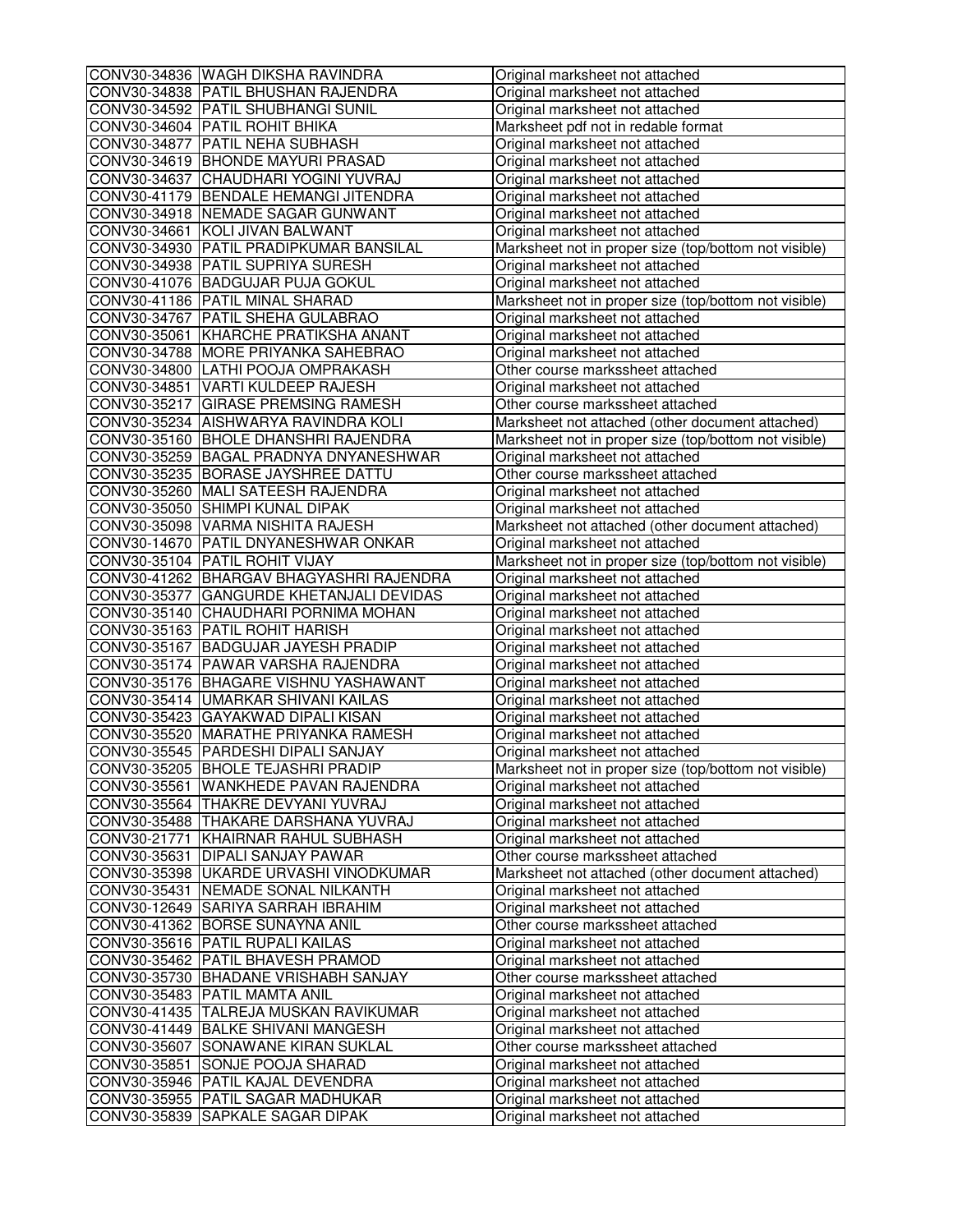| CONV30-35854 SAWAKARE VAISHALI BALU                                             | Original marksheet not attached                                    |
|---------------------------------------------------------------------------------|--------------------------------------------------------------------|
| CONV30-35973 NANDODE TWINKLE KIRAN                                              | Original marksheet not attached                                    |
| CONV30-35979 VASAVE AKSHAY KALUSING                                             | Original marksheet not attached                                    |
| CONV30-35627 PATIL KAJAL GYANESHWAR                                             | Original marksheet not attached                                    |
| CONV30-35882 WANI VAISHNAVI GHANASHYAM                                          | Original marksheet not attached                                    |
| CONV30-35632 CHHAJED MAYURI NITIN                                               | Original marksheet not attached                                    |
| CONV30-35993 PARKHI RAVINA VIJAY                                                | Original marksheet not attached                                    |
| CONV30-41470 TADVI SHANAYA BASHIR                                               | Original marksheet not attached                                    |
| CONV30-35905 PATIL JIVITA ANIL                                                  | Original marksheet not attached                                    |
| CONV30-35922 PATEL TOSHIB RAJU                                                  | Original marksheet not attached                                    |
| CONV30-36034 JADHAV SHUBHAM LAXMAN                                              | Original marksheet not attached                                    |
| CONV30-35938 MALI MRUDULA NARAYAN                                               | Original marksheet not attached                                    |
| CONV30-36062 PATIL HARSHAL RAVINDRA                                             | Original marksheet not attached                                    |
| CONV30-36064 GAVIT KAMAL VINAYAK                                                | Original marksheet not attached                                    |
| CONV30-36076   PEERZADE MOHD AASHIQUE AZHARUDD  Original marksheet not attached |                                                                    |
| CONV30-35992 BORASE BHAGYASHRI CHANDRAKANT                                      | Original marksheet not attached                                    |
| CONV30-36099 THORAT RUPALI RAJU                                                 | Marksheet not attached (other document attached)                   |
| CONV30-35662 SAWKARE SONAL LAXMAN                                               | Original marksheet not attached                                    |
| CONV30-36102 PATIL SAPANA ADHAR                                                 | Original marksheet not attached                                    |
| CONV30-36017 KASAR YOGESH HIRALAL                                               | Original marksheet not attached                                    |
| CONV30-35677 BHARULE YUVRAJ ARUN                                                | Original marksheet not attached                                    |
| CONV30-36027 BADGUJAR BHAGYASHREE DNYANESHW                                     | Original marksheet not attached                                    |
| CONV30-15127 MUSTAQEEM KHAN RAFEEQUE KHAN                                       | Original marksheet not attached                                    |
| CONV30-32650 BHUMBE RAM NAVNATH                                                 | Original marksheet not attached                                    |
| CONV30-35772 SHARMA ABHISHEK JEEVRAJ                                            | Original marksheet not attached                                    |
| CONV30-36316 NIKUMBHE VIPUL TUKARAM                                             | Original marksheet not attached                                    |
| CONV30-36344 CHAUDHARI MADHURI PRAKASH                                          | Original marksheet not attached                                    |
| CONV30-35820 BITRAI JAYKUMAR MURLIDHAR                                          | Original marksheet not attached                                    |
| CONV30-36380 SAKARE GAURAV BALKRUSHANA                                          | Original marksheet not attached                                    |
| CONV30-35885 LOHAR AISHWARYA JAGDISH                                            | Original marksheet not attached                                    |
| CONV30-36347 KUWAR PARIKSHIT RAMKRUSHNA                                         | Original marksheet not attached                                    |
| CONV30-36129 SHAIKH GULAM KHAWJA AB SALIM                                       | Original marksheet not attached                                    |
| CONV30-36171 PAWAR MEGHA ANANDA                                                 | Original marksheet not attached                                    |
| CONV30-36382 BATHE AKASH NIVRUTTI                                               | Original marksheet not attached                                    |
| CONV30-36502 PATEL NEHABEN AMBALALBHAI                                          | Original marksheet not attached                                    |
| CONV30-36045 SAINDANE SUCHITA RAJENDRA                                          |                                                                    |
| CONV30-36526 JOSHI SNEHA VIVEK                                                  | Original marksheet not attached                                    |
| CONV30-36430 SONAWANE PRANAV RAVSAHEB                                           | Original marksheet not attached<br>Original marksheet not attached |
| CONV30-36440 CHAUDHARI VASUDEO SANJAY                                           |                                                                    |
|                                                                                 | Original marksheet not attached                                    |
| CONV30-36551 PATIL VAISHNAVI GOPAL                                              | Original marksheet not attached                                    |
| CONV30-36104 KOLI ROHIT BHAGWANBHAI                                             | Original marksheet not attached                                    |
| CONV30-36581 PHALAK NIKITA MAHESH                                               | Original marksheet not attached                                    |
| CONV30-41633 PRIYANKA NIWRUTTI THORAT                                           | Marksheet not in proper size (top/bottom not visible)              |
| CONV30-36137 SONAWANE RAKESH RAMESH                                             | Other course markssheet attached                                   |
| CONV30-34050 SATISH VILAS PATIL                                                 | Original marksheet not attached                                    |
| CONV30-36579   TADVI KAREENA JAHANBEER                                          | Original marksheet not attached                                    |
| CONV30-36585 SAPKALE JAYA SANJAY                                                | Marksheet not in proper size (top/bottom not visible)              |
| CONV30-36599 GAWARE AMOL RAJENDRA                                               | Original marksheet not attached                                    |
| CONV30-36638 SHINDE MAHESH PRAKASH                                              | Original marksheet not attached                                    |
| CONV30-36274 SAINDANE VARSHA SUNIL                                              | Original marksheet not attached                                    |
| CONV30-36587 RATHOD AJAY VASANT                                                 | Marksheet pdf not in redable format                                |
| CONV30-36744 THAKARE MANGALA DILIP                                              | Other student marksheet attached                                   |
| CONV30-36364 SONAWANE ASHVINI AMRUT                                             | Original marksheet not attached                                    |
| CONV30-36750 SONAWANE RAJASHRI KASHINATH                                        | Original marksheet not attached                                    |
| CONV30-36378 PATIL SUSHIL PUNJU                                                 | Original marksheet not attached                                    |
| CONV30-36425 DHOBI DIPAK DHANRAJ                                                | Marksheet pdf not in redable format                                |
| CONV30-36433 PATIL NIKHIL SANJAY                                                | Marksheet pdf not in redable format                                |
| CONV30-36686 SAINI MEENA RAMPRATAP                                              | Original marksheet not attached                                    |
| CONV30-36851 AHIRE AVINASH EKNATH                                               | Marksheet not in proper size (top/bottom not visible)              |
| CONV30-36476 RAJPUT RUTUJA SURESH                                               | Original marksheet not attached                                    |
| CONV30-36553 TAYADE SATWASHEEL ARJUN                                            | Original marksheet not attached                                    |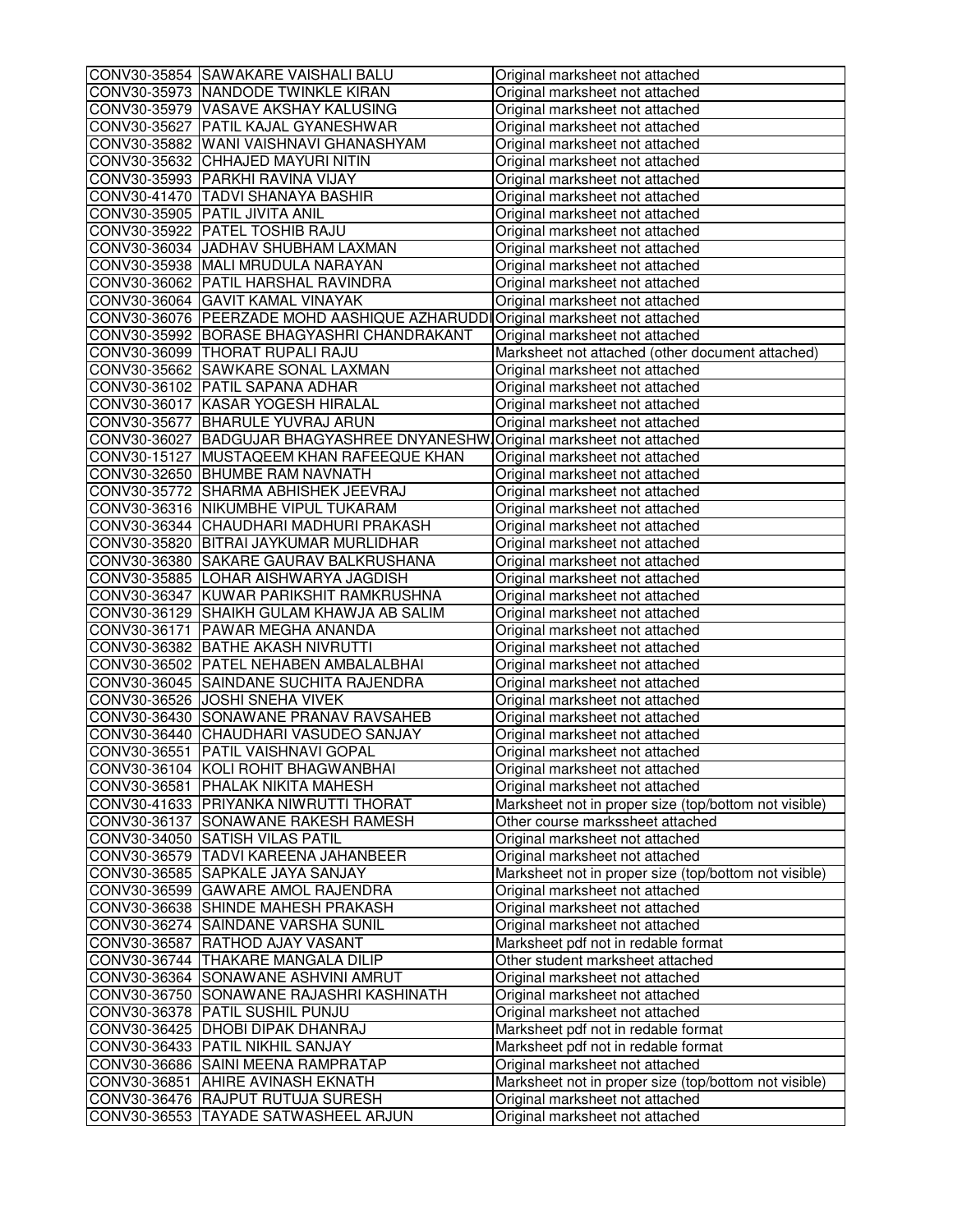| CONV30-17020 PATIL KAJOL SHASHIKANT                                 | Original marksheet not attached                                    |
|---------------------------------------------------------------------|--------------------------------------------------------------------|
| CONV30-41700 MIRGE RAVINDRA SITARAM                                 | Original marksheet not attached                                    |
| CONV30-36828 LOHAR PRIYANKA KAILAS                                  | Original marksheet not attached                                    |
| CONV30-41690 KHAIRNAR NAMDEO MAHARU                                 | Marksheet pdf not in redable format                                |
| CONV30-41682 KHAIRNAR NAMDEO MAHARU                                 | Other course markssheet attached                                   |
| CONV30-41688 KHAIRNAR NAMDEO MAHARU                                 | Other student marksheet attached                                   |
| CONV30-36972 PATIL SHRIRAM PRAMOD                                   | Marksheet not attached (other document attached)                   |
| CONV30-36980 PATIL SHUBHANGI RAJENDRA                               | Original marksheet not attached                                    |
| CONV30-36984 PATIL VAISHALI SAHEBRAO                                | Original marksheet not attached                                    |
| CONV30-37000 ROKADE AMRUTLAL ARUN                                   | Marksheet pdf not in redable format                                |
| CONV30-37026 SAVANT VAISHALI NAMDEO                                 | Original marksheet not attached                                    |
| CONV30-36981 GIRASE YASHPALSING RANJITSING                          | Original marksheet not attached                                    |
| CONV30-36797 GIRASE BHAGYASHREE RAMSING                             | Other course markssheet attached                                   |
| CONV30-37005 KUMBHAR SIMA DIPAK                                     | Original marksheet not attached                                    |
| CONV30-41589 JAIN DINKY JAVERILAL                                   | Original marksheet not attached                                    |
| CONV30-37016 RAUL PRUTHVIRAJSING BHIMSING                           | Original marksheet not attached                                    |
| CONV30-37037 SHINDE PRIYANKA MUKUNDRAO                              | Original marksheet not attached                                    |
| CONV30-37220 KHAN IRAM AIJAZ                                        | Original marksheet not attached                                    |
| CONV30-37150 NIKAM NIKITA MANOJ                                     | Original marksheet not attached                                    |
| CONV30-37151 NILE AISHWARYA VIDYANAND                               | Original marksheet not attached                                    |
| CONV30-36951 PATIL ROHINI KAILAS                                    | Original marksheet not attached                                    |
| CONV30-37292 INDAVE YASHWANT DNYANESHWAR                            | Original marksheet not attached                                    |
| CONV30-37354 MAHAJAN SWAPNIL ASHOK                                  | Marksheet not in proper size (top/bottom not visible)              |
| CONV30-37033 PINJARI MUSKAN SHAIKH NAEEM                            | Original marksheet not attached                                    |
| CONV30-37241 GAVALI YASH GANESH                                     | Original marksheet not attached                                    |
| CONV30-37334 NIKAM KOMAL DADA                                       | Original marksheet not attached                                    |
| CONV30-37429 PATIL SACHIN SUBHASH                                   | Marksheet not in proper size (top/bottom not visible)              |
| CONV30-37353 RAOTOLE SAKSHI PRAMOD                                  | Original marksheet not attached                                    |
| CONV30-37386 MALI DIVYANI VIJAY                                     | Original marksheet not attached                                    |
| CONV30-37113 TAMMEWAR GAJANAN BALAJI                                | Original marksheet not attached                                    |
| CONV30-37541 ABDUL KAREEM                                           | Original marksheet not attached                                    |
| CONV30-37462 SHINDE MRUNALI SANJAY                                  | Other student marksheet attached                                   |
| CONV30-37571 ZOPE BHAIRAVI DILIP                                    | Original marksheet not attached                                    |
| CONV30-37581 SHAIKH AIJAZ SHAIKH SALIM                              | Original marksheet not attached                                    |
| CONV30-37249   PATIL SAPANA DAGADU                                  | Original marksheet not attached                                    |
| CONV30-37261 SONAWANE RIYA PRABHAKAR                                | Marksheet pdf not in redable format                                |
| CONV30-37671 CHAUDHARI AKASH BHAGWAN                                | Other course markssheet attached                                   |
| CONV30-37570 SAMSHER AJAY HARIMAL                                   | Marksheet not in proper size (top/bottom not visible)              |
| CONV30-37690 DANDAGE NIKITA MANOHAR                                 | Original marksheet not attached                                    |
| CONV30-37585 BHOI KIRAN SANTOSH                                     | Original marksheet not attached                                    |
| CONV30-37326  BHOI ASHWINI NARAYAN                                  | Original marksheet not attached                                    |
| CONV30-37599 PATIL PRIYANKA PANDURANG                               | Other course markssheet attached                                   |
| CONV30-37612 MALI GAYATRI SANTOSH                                   | Original marksheet not attached                                    |
| CONV30-37735 PARDESHI YOGESHSING GOPALSING                          | Original marksheet not attached                                    |
| CONV30-37626 SHIRSATH PRATIKSHA RAVINDRA                            | Original marksheet not attached                                    |
| CONV30-37746 CHAUDHARI BHAGYASHRI SANJAY                            | Original marksheet not attached                                    |
| CONV30-37752 CHAUDHARI RAGINI KIRAN                                 | Original marksheet not attached                                    |
| CONV30-37693 RAJPUT NILEEMA DEVISING                                | Marksheet pdf not in redable format                                |
| CONV30-37801 KADODWALA NAZNIN SAJID AHMED                           | Original marksheet not attached                                    |
| CONV30-37803 NAIK KALPESH JAYENDRA                                  | Original marksheet not attached                                    |
| CONV30-37713 PATIL SARANG ARUN                                      | Original marksheet not attached                                    |
| CONV30-37826 PATIL NIMBA RAJU                                       | Original marksheet not attached                                    |
| CONV30-37928 CHAUDHARI JITESH JANARDAN                              | Original marksheet not attached                                    |
| CONV30-25795 BHOI ROHINI SITARAM                                    | Original marksheet not attached                                    |
| CONV30-37860 FULARI TEJASWINI VINAY                                 | Original marksheet not attached                                    |
| CONV30-37491 SHAIKH NURUL ISLAM SHAIKH SALIM                        | Original marksheet not attached                                    |
|                                                                     |                                                                    |
| CONV30-37877 PATIL CHETAN BALU<br>CONV30-37900 DAHITE SALONI SACHIN | Original marksheet not attached<br>Original marksheet not attached |
| CONV30-42032 NEVE SHRUTI JAYANT                                     |                                                                    |
| CONV30-42034 BORGAONKAR PRIYANKA ASHOK                              | Original marksheet not attached                                    |
|                                                                     | Other student marksheet attached                                   |
| CONV30-37604 SURYAWANSHI VIJAYKUMAR NILKANTH                        | Original marksheet not attached                                    |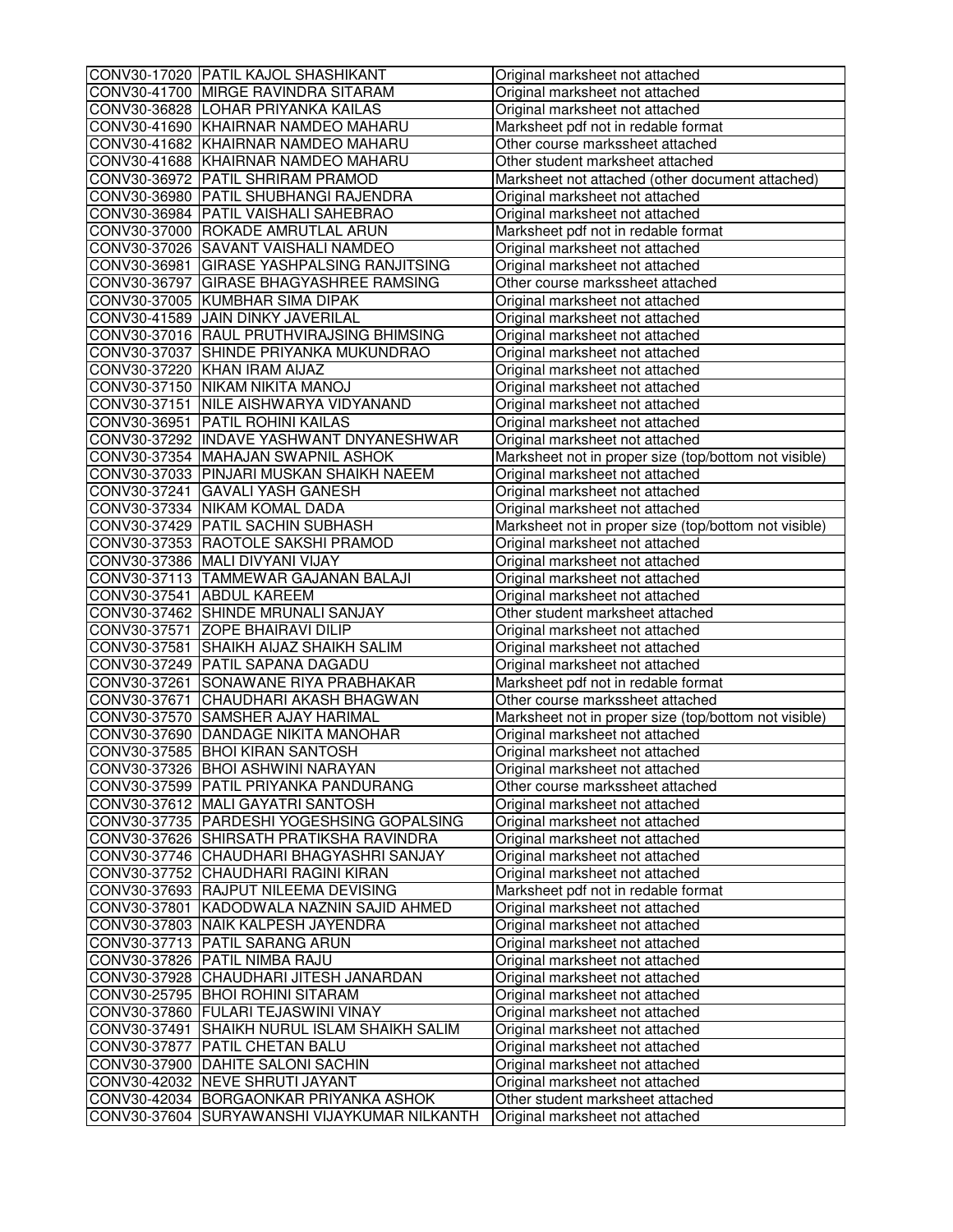| CONV30-37619 LOHAR NIKHIL JITENDRA           | Original marksheet not attached                       |
|----------------------------------------------|-------------------------------------------------------|
| CONV30-38054 SHIMPI YOGITA HEMANT            | Original marksheet not attached                       |
| CONV30-37648 AHIRRAO MANGESH PRADIP          | Original marksheet not attached                       |
| CONV30-37982 PATEL MIRAL RAJESH              | Original marksheet not attached                       |
| CONV30-37662 SALUNKE NIKITA SANDIP           | Original marksheet not attached                       |
| CONV30-38007 MORE PRAGATI DILIP              | Original marksheet not attached                       |
| CONV30-38019 GIRASE SANGRAMSING ZULALSING    | Original marksheet not attached                       |
| CONV30-37706 PATIL SAMADHAN PREMRAJ          | Original marksheet not attached                       |
| CONV30-42117 SHINDE JAYASHRI SHIVDAS         | Marksheet pdf not in redable format                   |
| CONV30-38051 PATIL MAYURI SUDHAKAR           | Original marksheet not attached                       |
| CONV30-38147 PATIL SHITAL NIMBA              | Original marksheet not attached                       |
| CONV30-38153 BACHHAV PUNAM NAVAL             | Original marksheet not attached                       |
| CONV30-38174 JJADHAV APEKSHA RAJU            | Original marksheet not attached                       |
| CONV30-37739 PATIL PUJA RAMESH               | Original marksheet not attached                       |
| CONV30-37770 WANI KOMAL SUBHASH              | Original marksheet not attached                       |
| CONV30-38234 MAKHIJA SHIVAM RAJESH           | Original marksheet not attached                       |
| CONV30-42150 PATIL SONALI DURVAS             | Marksheet pdf not in redable format                   |
| CONV30-38154 KHEDKAR RUPALI VIJAY            | Original marksheet not attached                       |
| CONV30-37789 PATIL RUSHIKESH ANIL            | Original marksheet not attached                       |
| CONV30-37817 PATIL YOGESHWARI SUDHIR         | Original marksheet not attached                       |
| CONV30-38201   MAHESHWARI NIDHI SANTOSHKUMAR | Original marksheet not attached                       |
| CONV30-37934 PATIL UTHKARSHA BHAGAWAN        | Original marksheet not attached                       |
| CONV30-37936 PAWAR PRIYANKA PRAMOD           | Marksheet not attached (other document attached)      |
| CONV30-37813 PATIL SUVARNA SURESH            | Original marksheet not attached                       |
| CONV30-37966 BHAGAT PRADNYA JITENDRA         | Marksheet pdf not in redable format                   |
| CONV30-38349 VASAVE ISHWAR PALYA             | Other course markssheet attached                      |
| CONV30-38106 PATIL VAISHNAVI DIPAK           | Original marksheet not attached                       |
| CONV30-38158 AMRUTKAR CHETANA SHIVAJI        | Marksheet pdf not in redable format                   |
| CONV30-42192 MEHATAR SHAINBI SK HASAN        | Original marksheet not attached                       |
| CONV30-37910 BADGUJAR BHAGYASHRI SURESH      | Original marksheet not attached                       |
| CONV30-38438 PATIL JAYESH RAVSAHEB           | Original marksheet not attached                       |
| CONV30-38437 VARADE MAYUR ANIL               | Original marksheet not attached                       |
| CONV30-38467 TAWDE MILIND BHARAT             | Marksheet not in proper size (top/bottom not visible) |
| CONV30-38372 BHAMARE PRAMOD DNYANESHWAR      | Original marksheet not attached                       |
| CONV30-38042 DESHMUKH ISHRAT A RAHEMAN       | Original marksheet not attached                       |
| CONV30-38497 JJADHAV PALLAVI RAVINDRA        | Original marksheet not attached                       |
| CONV30-38516 PATIL NARENDRA BHAIDAS          | Original marksheet not attached                       |
| CONV30-38598 NANDINI YASHWANT SONAWANE       | Original marksheet not attached                       |
| CONV30-38494 ADAKMOL VAISHNAVI DIPAK         | Original marksheet not attached                       |
| CONV30-38458 PATIL TEJASWI JASWANTSING       | Other course markssheet attached                      |
| CONV30-31745  WAGH HARSHA LEELACHAND         | Original marksheet not attached                       |
| CONV30-42317 SAVALE RUPALI RAMCHANDRA        | Original marksheet not attached                       |
| CONV30-38622 WADHWANI DEEPA KISHOREKUMAR     | Original marksheet not attached                       |
| CONV30-42316 KOTHAWADE RUCHA VIJAY           | Original marksheet not attached                       |
| CONV30-38641 PATIL DATTATRAY DHANSING        | Original marksheet not attached                       |
| CONV30-38526 PATEL ASHWINI ISHWAR            | Original marksheet not attached                       |
| CONV30-38529 AHIRE GITANJALI SHIVAJI         | Original marksheet not attached                       |
| CONV30-38531 SAINDANE ROSHANI DILIP          | Original marksheet not attached                       |
| CONV30-38653 MAINKAR SNEHA SANJAY            | Original marksheet not attached                       |
| CONV30-38656 CHAUDHARI PUJA ATMARAM          | Original marksheet not attached                       |
| CONV30-38679 SURYAWANSHI VARSHA RAVINDRA     | Original marksheet not attached                       |
| CONV30-38264 MAHAJAN AKSHAY VASANT           | Original marksheet not attached                       |
| CONV30-38710 DHIVAR BHUSHAN VINOD            | Other course markssheet attached                      |
| CONV30-38625 SONAWANE KAVITA RAJENDRA        | Original marksheet not attached                       |
| CONV30-38630 PAWARA MANISHA ULYA             | Original marksheet not attached                       |
| CONV30-38648 TAYADE YOGITA RAJENDRA          | Original marksheet not attached                       |
| CONV30-38651 BONDHARE MANOHAR ANIL           | Original marksheet not attached                       |
| CONV30-38742   PATEL MITESHKUMAR SHANTILAL   | Marksheet not in proper size (top/bottom not visible) |
| CONV30-38767 DEORE KIRAN RAVINDRA            | Original marksheet not attached                       |
| CONV30-38789 JJADHAV AJAY RAMESH             | Original marksheet not attached                       |
| CONV30-38348 PATIL NIKITA PREMSING           | Original marksheet not attached                       |
|                                              |                                                       |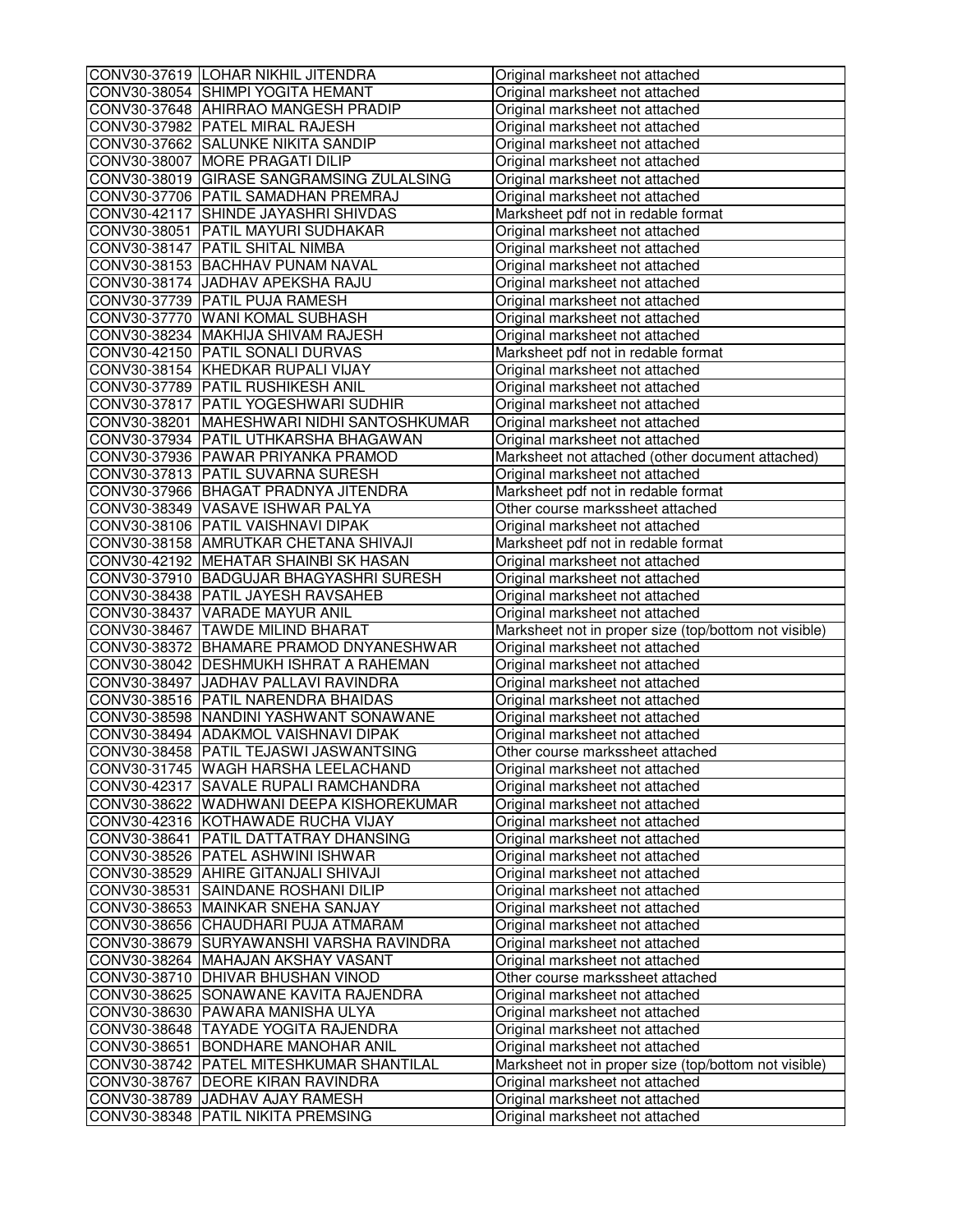|                      | CONV30-38739 WANI SHINKAR HEMANT VISHNU       | Original marksheet not attached                       |
|----------------------|-----------------------------------------------|-------------------------------------------------------|
|                      | CONV30-38354 PATIL MINAL RAVINDRA             | Original marksheet not attached                       |
|                      | CONV30-38850 BHOJANE KOMAL VASANT             | Original marksheet not attached                       |
|                      | CONV30-38864 CHAUDHARI HARSHAL SANJAY         | Marksheet not in proper size (top/bottom not visible) |
|                      | CONV30-38395 BORASE SAMIKSHA SUNIL            | Original marksheet not attached                       |
|                      | CONV30-38776 MALI BHUPESH RAVINDRA            | Original marksheet not attached                       |
|                      | CONV30-38871 PATIL CHAITALI SHARAD            | Original marksheet not attached                       |
|                      | CONV30-38780 THAKARE DIPAK ANIL               | Marksheet not in proper size (top/bottom not visible) |
|                      | CONV30-42548 KALE MADHURI KAILAS              | Original marksheet not attached                       |
|                      | CONV30-38677 PATIL JAYESH RAVSAHEB            | Original marksheet not attached                       |
|                      | CONV30-38682 NARKHEDE PRIYA MAROTI            | Original marksheet not attached                       |
|                      | CONV30-38685 AKASH RAJENDRA WAGH              | Original marksheet not attached                       |
|                      | CONV30-42563 PATIL KANCHAN ANIL               | Original marksheet not attached                       |
|                      | CONV30-38692 AWES SHAIKH SAEED                | Original marksheet not attached                       |
|                      | CONV30-38843 CHAVAN ARCHANA GULABRAO          | Original marksheet not attached                       |
|                      | CONV30-42568 PATIL DAMINI RAJKUMAR            | Original marksheet not attached                       |
|                      | CONV30-38477 MOHITE VISHAL RAMESH             | Original marksheet not attached                       |
|                      | CONV30-38527 CHAUDHARI TILOTTAMA VASUDEO      | Original marksheet not attached                       |
|                      | CONV30-38995 SONAWANE PAWAN ANIL              | Original marksheet not attached                       |
|                      | CONV30-39017 PATIL DURGESH VINOD              | Original marksheet not attached                       |
|                      | CONV30-39049 GANDHI PRAJAKTA NARENDRA         | Original marksheet not attached                       |
|                      | CONV30-38581 PATIL RAJESHRI BAPU              | Original marksheet not attached                       |
|                      | CONV30-38964 PATEL SEEMA AIYUB VALI           | Original marksheet not attached                       |
| CONV30-38627 MANISHA |                                               | Original marksheet not attached                       |
|                      | CONV30-38970 PATIL YOGARAJ NIMBA              | Original marksheet not attached                       |
|                      | CONV30-38666 SALUNKE SAYALI RAJENDRA          | Original marksheet not attached                       |
|                      | CONV30-38982 PATIL TOSHIT KANTILAL            |                                                       |
|                      | CONV30-39052 SAITWAL HIMANI SANJAY            | Original marksheet not attached                       |
|                      | CONV30-38757 WAGH SATISH ASHOK                | Original marksheet not attached                       |
|                      | CONV30-38759 MAGAR VIDYA SHASHIKANT           | Original marksheet not attached                       |
|                      | CONV30-39099 MARATHE LOKESH DEVIDAS           | Original marksheet not attached                       |
|                      |                                               | Original marksheet not attached                       |
|                      | CONV30-38785 SAYYED NAZIFA SABIR ALI          | Original marksheet not attached                       |
|                      | CONV30-39198 PATIL KAVITA NIMBA               | Original marksheet not attached                       |
|                      | CONV30-39118 PATIL DHIRAJ RAMKRUSHNA          | Original marksheet not attached                       |
|                      | CONV30-39130 KUMBHAR SHUBHANGI RAVINDRA       | Other student marksheet attached                      |
|                      | CONV30-39133 MAHALE PARIMAL SHANTARAM         | Original marksheet not attached                       |
|                      | CONV30-39144 JJAGTAP HARSHA BHAGWAN           | Original marksheet not attached                       |
|                      | CONV30-39153 LAJPORIYA MOBINABEN IMTIYAZBHAI  | Original marksheet not attached                       |
|                      | CONV30-39243 RAVANDALE VIRENDRA RAJENDRA      | Original marksheet not attached                       |
|                      | CONV30-42792 AGRAWAL NAMITA GANESH            | Original marksheet not attached                       |
|                      | CONV30-32117  CHAUDHARI GAURAV DATTATRAY      | Original marksheet not attached                       |
|                      | CONV30-39161 SHINDE KAMLESH SURESH            | Original marksheet not attached                       |
|                      | CONV30-39163 KALMEGH SHREYASH ANNASAHEB       | Original marksheet not attached                       |
|                      | CONV30-39284 CHAUDHARI KALPESH ANIL           | Original marksheet not attached                       |
|                      | CONV30-42790 PARDESHI GAYATRI GIRISH          | Original marksheet not attached                       |
|                      | CONV30-39295 IDHATE GANESH DNYANESHWAR        | Other course markssheet attached                      |
|                      | CONV30-39302 PARDESHI SURAJ JAGATNARAYAN      | Original marksheet not attached                       |
|                      | CONV30-39171 NIKAM MRUNAL RAJU                | Original marksheet not attached                       |
|                      | CONV30-39305 PATIL KIRAN BHIMRAO              | Original marksheet not attached                       |
|                      | CONV30-42828  VALVI MANISHA YASHVANT          | Original marksheet not attached                       |
|                      | CONV30-39317 RAJPUT SAPANA VIKRAMSING         | Original marksheet not attached                       |
|                      | CONV30-42819 RAJPUT RUSHIKESH JITENDRASING    | Original marksheet not attached                       |
|                      | CONV30-39359 PATEL ISHWARBHAI PURUSHOTTAMBHAI | Original marksheet not attached                       |
|                      | CONV30-17053 PATIL GAURAV SUNIL               | Original marksheet not attached                       |
|                      | CONV30-39303 KHAIRE GAUTAM MOHAN              | Original marksheet not attached                       |
|                      | CONV30-39429 DEORE HARSHAL SANJAY             | Original marksheet not attached                       |
|                      | CONV30-39443   PATIL SAMADHAN KAILAS          | Original marksheet not attached                       |
|                      | CONV30-39336 PATIL RUSHIKESH PRAVIN           | Original marksheet not attached                       |
|                      | CONV30-39462 HAJARE SHUBHAM SANTOSH           | Original marksheet not attached                       |
|                      | CONV30-38947 JADHAV BHAVI PRAKASH             | Original marksheet not attached                       |
|                      | CONV30-39358 AUTI AKSHAY SHYAM                | Original marksheet not attached                       |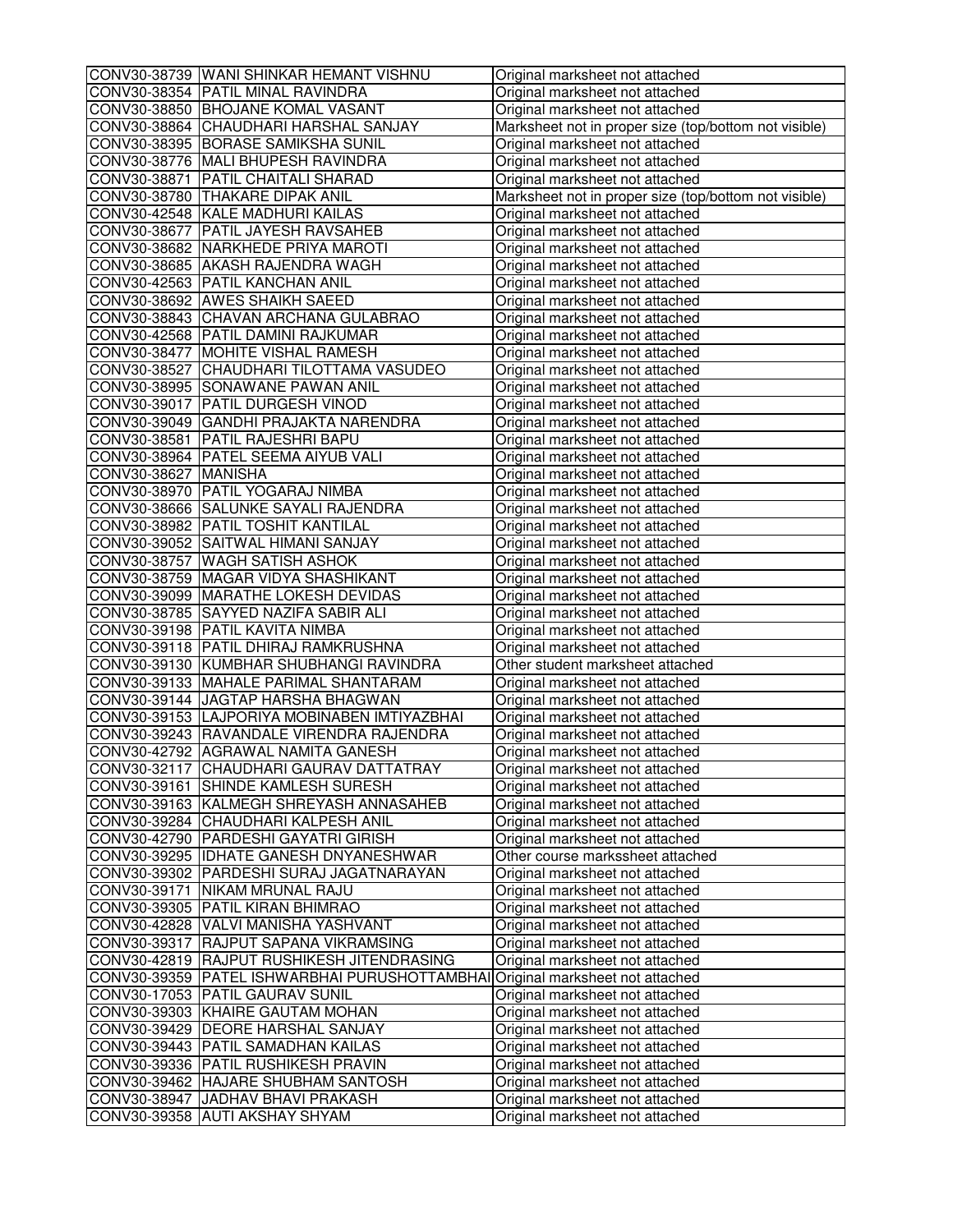| CONV30-39360 MARATHE KOMAL JITENDRA                                          | Original marksheet not attached                                                     |
|------------------------------------------------------------------------------|-------------------------------------------------------------------------------------|
| CONV30-39373 MAHAJAN SACHIN SUBHASH                                          | Original marksheet not attached                                                     |
| CONV30-38963 DEORE RUCHITA NARENDRA                                          | Original marksheet not attached                                                     |
| CONV30-38975 PATIL YOGITA GULAB                                              | Original marksheet not attached                                                     |
| CONV30-38977 MUNGAL AKSHAY PADMAKAR                                          | Original marksheet not attached                                                     |
| CONV30-38989 JJAMADAR CHETANA SUNILSING                                      | Original marksheet not attached                                                     |
| CONV30-39533 AHIRRAO MALHAR PRASHANT                                         | Original marksheet not attached                                                     |
| CONV30-39400 MALI BHUSHAN RAJENDRA                                           | Original marksheet not attached                                                     |
| CONV30-39415 MANTRI SALONI ANIL                                              | Other student marksheet attached                                                    |
| CONV30-39590 SHELAR HEMANT PANDIT                                            | Original marksheet not attached                                                     |
| CONV30-39459 SHIRSATH YASH SUDHAKAR                                          | Original marksheet not attached                                                     |
| CONV30-39058 BHAMARE BHAGYASHRI SHIRISH                                      | Original marksheet not attached                                                     |
| CONV30-39068 PATIL UNMEY SHAILESH                                            | Original marksheet not attached                                                     |
| CONV30-39073 KHARE MADHURI RAVINDRA                                          | Other course markssheet attached                                                    |
| CONV30-39667 PATIL ROSHAN PRAMOD                                             | Original marksheet not attached                                                     |
| CONV30-39287 DHANGAR PRAVIN AMRUT                                            | Original marksheet not attached                                                     |
| CONV30-39680 JOSHI PORNIMA ASHOK                                             | Original marksheet not attached                                                     |
| CONV30-39339 JJOSHI CHETAN MANOHAR                                           | Original marksheet not attached                                                     |
| CONV30-39347 NIMBOLE RAKESH ASHOK                                            | Other course markssheet attached                                                    |
| CONV30-39357   RITESH CHANDRAKANT CHAUDHARI                                  | Original marksheet not attached                                                     |
| CONV30-39740 CHUGH NIKHIL MAHESH                                             | Marksheet not in proper size (top/bottom not visible)                               |
| CONV30-39747 NIKAM SHRADDHA DINKAR                                           | Original marksheet not attached                                                     |
| CONV30-39375 WANI AKSHAY ANIL                                                | Original marksheet not attached                                                     |
| CONV30-42882 GIRASE MADHULIKA BHAGWANSING                                    | Original marksheet not attached                                                     |
| CONV30-39676 SONAWANE SANDEEP VISHVAS                                        | Original marksheet not attached                                                     |
| CONV30-39813 SAPKALE PRASHANT LAXMAN                                         | Original marksheet not attached                                                     |
| CONV30-39704 CHAUDHARI PUJA ANIL                                             | Original marksheet not attached                                                     |
| CONV30-39181 YAVALE SANKET RAJENDRA                                          | Original marksheet not attached                                                     |
| CONV30-39189 GAYKAWAD DNYANESHWAR RAJENDRA                                   | Original marksheet not attached                                                     |
| CONV30-39905 PAWAR ASHWINI SURESH                                            | Original marksheet not attached                                                     |
| CONV30-39199 JJAKATDAR SAMRUDDHI NIKHIL                                      | Original marksheet not attached                                                     |
| CONV30-39210 PATIL AARTI NARAYAN                                             | Original marksheet not attached                                                     |
| CONV30-39764 BARI KAMINI SANTOSH                                             | Other course markssheet attached                                                    |
| CONV30-39221 MORE ANJALI GULAB                                               | Original marksheet not attached                                                     |
| CONV30-39788 MALIK UZAIR AHMED IFTEKHAR                                      |                                                                                     |
| CONV30-39286 PATIL MAMTA RAMKRISHNA                                          | Marksheet not attached (other document attached)<br>Original marksheet not attached |
| CONV30-39319 PALIWAL ROHAN UMESH                                             | Original marksheet not attached                                                     |
| CONV30-39395 DESHMUKH PRIYANKA DILIP                                         |                                                                                     |
|                                                                              | Original marksheet not attached                                                     |
| CONV30-39399 DHANGAR SANDIP DNYANESHWAR<br>CONV30-39407 BARI SONAK TIRTHARAJ | Original marksheet not attached                                                     |
|                                                                              | Original marksheet not attached                                                     |
| CONV30-39418  KHARCHE VAISHNAVI SANJAY                                       | Original marksheet not attached                                                     |
| CONV30-40051 SONI DIVYA GANESH                                               | Original marksheet not attached                                                     |
| CONV30-39489 SK KAMIL SK QAMRUDDIN                                           | Original marksheet not attached                                                     |
| CONV30-40106 RAJPUT YOGITA SUBHASH                                           | Original marksheet not attached                                                     |
| CONV30-42950 SONAWANE PUJA SHANTARAM                                         | Original marksheet not attached                                                     |
| CONV30-37637 PATIL BHUVANESHWARI VIJAY                                       | Original marksheet not attached                                                     |
| CONV30-42933 NALAGE ARCHANA KUNDLIK                                          | Marksheet pdf not in redable format                                                 |
| CONV30-39552 SHAIKH DANISH SHAIKH MUSHTAQUE                                  | Other course markssheet attached                                                    |
| CONV30-39597 MAHAJAN SAMADHAN VASUDEV                                        | Marksheet not in proper size (top/bottom not visible)                               |
| CONV30-39624 MUNDADA AMISHA ATUL                                             | Original marksheet not attached                                                     |
| CONV30-39675 BHOSALE SHUBHAM YASHVANT                                        | Original marksheet not attached                                                     |
| CONV30-42979 DEORE DIPALI MADHAVRAO                                          | Other course markssheet attached                                                    |
| CONV30-42901 NAIDU ANKITA HEMANT                                             | Original marksheet not attached                                                     |
| CONV30-39750 BHAMARE PALLAVI SUBHASH                                         | Original marksheet not attached                                                     |
| CONV30-40158 ADHAINGE JONTY SANTOSH                                          | Original marksheet not attached                                                     |
| CONV30-39774 SANDANSHIV PRASEN ATMARAM                                       | Original marksheet not attached                                                     |
| CONV30-40194 SAPKALE PRASHANT LAXMAN                                         | Original marksheet not attached                                                     |
| CONV30-39841 SURSURE SAURABH VIJAY                                           | Original marksheet not attached                                                     |
| CONV30-39891 DHAKARE SHRADDHA SHIVAJI                                        | Marksheet not in proper size (top/bottom not visible)                               |
| CONV30-39914   PATIL RUSHIKESH SANTOSH                                       | Original marksheet not attached                                                     |
| CONV30-40284 DEVRAJ NEERAJ KAILAS                                            | Original marksheet not attached                                                     |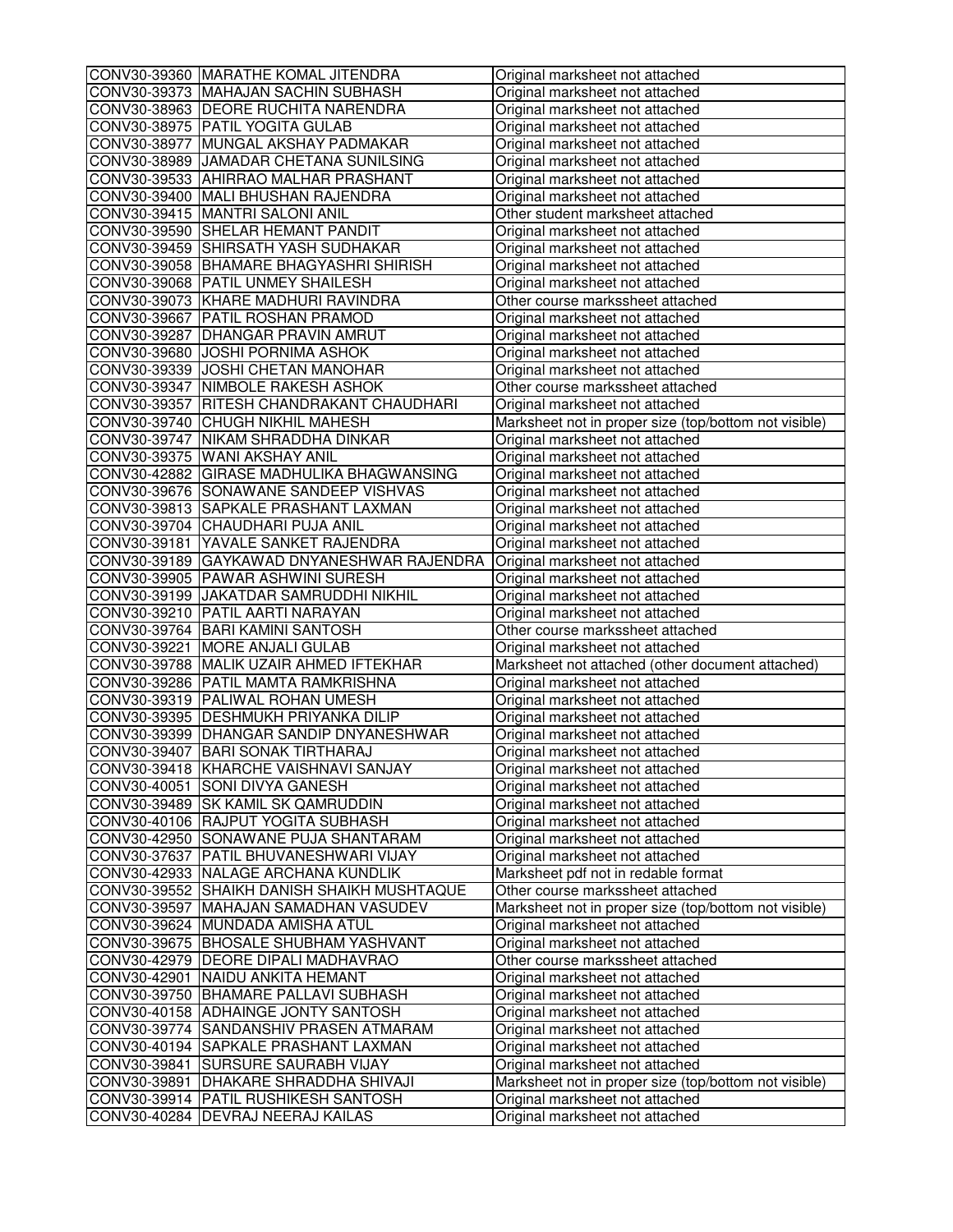|                   | CONV30-40294 SONAWANE VIJAY SHIVAJI         | Original marksheet not attached                       |
|-------------------|---------------------------------------------|-------------------------------------------------------|
|                   | CONV30-40324 BEDISKAR SWAPNIL SUNIL         | Original marksheet not attached                       |
|                   | CONV30-39995 KHADE JANARDAN ANKUSH          | Original marksheet not attached                       |
|                   | CONV30-40054 PATIL UMESH RAOSAHEB           | Marksheet pdf not in redable format                   |
|                   | CONV30-40886 DAWANGE NISHIGANDHA RAYBHAN    | Original marksheet not attached                       |
|                   | CONV30-40887 WAGHMARE KSHITIJ SANJAY        | Original marksheet not attached                       |
|                   | CONV30-40616   DESHMUKH INDRAJEET HEMANT    | Original marksheet not attached                       |
|                   | CONV30-40268 AHIRE YOGESH SAKHARAM          | Other course markssheet attached                      |
|                   | CONV30-43081 GERWANI PRIYANKA RAJKUMAR      | Original marksheet not attached                       |
|                   | CONV30-43099 CHAUDHARI KAPIL MANOJ          | Original marksheet not attached                       |
|                   | CONV30-40694 AHIRRAO AISHWARYA SATISH       | Original marksheet not attached                       |
|                   | CONV30-43065 NIKHIL DATTATRAY FEGADE        | Original marksheet not attached                       |
|                   | CONV30-40357 PATIL SHUBHANGI NANA           | Marksheet pdf not in redable format                   |
|                   | CONV30-40454 PATIL NISHA CHANDRAKANT        | Original marksheet not attached                       |
|                   | CONV30-41098 DAYAMA SHUBHAM VINOD           | Original marksheet not attached                       |
|                   | CONV30-40552 PATIL BHUSHAN ISHWAR           | Original marksheet not attached                       |
|                   | CONV30-41125 PARADHI SANDEEP DHANRAJ        | Original marksheet not attached                       |
|                   | CONV30-41296 PATIL CHETAN DIPCHAND          | Original marksheet not attached                       |
|                   | CONV30-40802 SONAWANE NILESH KISHOR         | Original marksheet not attached                       |
|                   | CONV30-41178 PATIL GAYATRI SHARAD           | Marksheet not in proper size (top/bottom not visible) |
|                   | CONV30-41407 PATIL VISHAL PRAKASH           | Original marksheet not attached                       |
|                   | CONV30-41265 MEDHE AKASH VIJAY              | Marksheet not in proper size (top/bottom not visible) |
|                   | CONV30-40902 MAHAJAN MANISHA PITAMBAR       | Original marksheet not attached                       |
|                   | CONV30-41310 PATIL POOJA JAWAHAR            | Original marksheet not attached                       |
|                   | CONV30-40243 JAWARE AKASH RATILAL           | Original marksheet not attached                       |
|                   | CONV30-41477 SAMEER JAMIL DESHPANDE         | Original marksheet not attached                       |
|                   | CONV30-41022 BORASE ASHWINI RAJENDRA        | Marksheet pdf not in redable format                   |
|                   | CONV30-40379   DHANDE MINAL TULSHIRAM       | Other course markssheet attached                      |
|                   | CONV30-40407 PATEL MUKTAR SULEMAN           | Original marksheet not attached                       |
|                   | CONV30-14755 PATIL SANJAY SHANTARAM         | Ph.D. notification not attached                       |
|                   | CONV30-41512 DEORE VISHAL RAMESH            | Original marksheet not attached                       |
|                   | CONV30-37248 ZOPE PALLAVI NIVRUTTI          | Ph.D. notification not attached                       |
|                   | CONV30-17517 PATIL MINA SHALIK              | Ph.D. notification not attached                       |
| CONV30-41556 UDAY |                                             | Marksheet pdf not in redable format                   |
|                   | CONV30-40565 DARJI VISHAL ANIL              | Original marksheet not attached                       |
|                   | CONV30-41229 DHANGAR DHIRAJ DHANRAJ         | Original marksheet not attached                       |
|                   | CONV30-40568 JALA LOKESH ISHWARLAL          | Original marksheet not attached                       |
|                   | CONV30-43125 VASAVE NEHA VISHWAS            | Original marksheet not attached                       |
|                   | CONV30-43122 WANI NIKITA SUNIL              | Other student marksheet attached                      |
|                   | CONV30-41922 CHAVAN SNEHAL DILIP            |                                                       |
|                   |                                             | Original marksheet not attached                       |
|                   | CONV30-41387  MORE MOTILAL BHIKA            | Marksheet not in proper size (top/bottom not visible) |
|                   | CONV30-41400 VARSALE SHUBHAM DINESH         | Marksheet not attached (other document attached)      |
|                   | CONV30-40727 SAPKALE VIJENDRA DAMU          | Original marksheet not attached                       |
|                   | CONV30-41480 BAVSKAR SWATI RAJARAM          | Original marksheet not attached                       |
|                   | CONV30-43134 SUVIDH DHARMENDRA SONAR        | Other student marksheet attached                      |
|                   | CONV30-40846 AGRAWAL CHANDRAKANT RAMESHCHAN | Original marksheet not attached                       |
|                   | CONV30-40862 PATIL SHUBHAM CHANDRASHEKHAR   | Original marksheet not attached                       |
|                   | CONV30-42752 PRAJKTA SANJAY BONDE           | Other student marksheet attached                      |
|                   | CONV30-41517 THAKUR MANODIP PUDALIK         | Other course markssheet attached                      |
|                   | CONV30-42748 AGRAWAL SANJANA SANJAY         | Other student marksheet attached                      |
|                   | CONV30-41977 PATIL MANTHAN VIKAS            | Marksheet not in proper size (top/bottom not visible) |
|                   | CONV30-42747 ZINZUWADIA KOMAL GIRISH        | Marksheet pdf not in redable format                   |
|                   | CONV30-41703 SHIRSATH PRATIMA ASHOK         | Original marksheet not attached                       |
|                   | CONV30-42263  PARMAR PRIYANKA JITENDRA      | Original marksheet not attached                       |
|                   | CONV30-41803 PAWAR SHUBHAM RAJENDRA         | Original marksheet not attached                       |
|                   | CONV30-43146 MUSALE TUSHAR DILIP            | Original marksheet not attached                       |
|                   | CONV30-41808 PATIL SWITEE SATISH            | Original marksheet not attached                       |
|                   | CONV30-41810 SONAWANE BHUSHAN YUVRAJ        | Original marksheet not attached                       |
|                   | CONV30-42188 PAWAR ANIL LAHU                | Marksheet pdf not in redable format                   |
|                   | CONV30-42327 CHAUDHARI NILESH SUBHASH       | Original marksheet not attached                       |
|                   | CONV30-42209 KASAR RUCHIKA RAJENDRA         | Original marksheet not attached                       |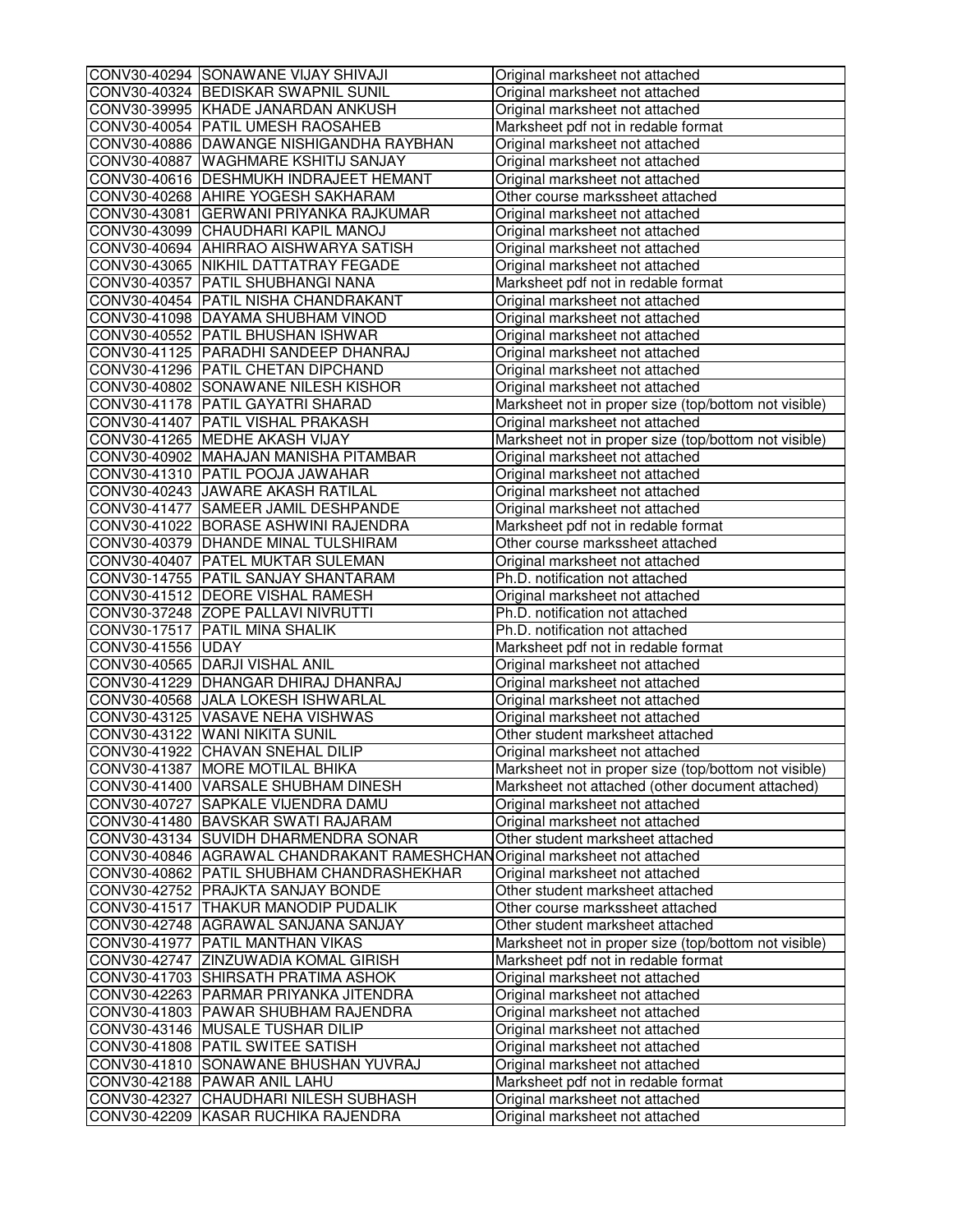| CONV30-42734 SAWANT PUJA SHRIKRUSHNA         | Original marksheet not attached                       |
|----------------------------------------------|-------------------------------------------------------|
| CONV30-41509 SHRIKANT ARUN PUNDE             | Marksheet pdf not in redable format                   |
| CONV30-42249 JANGID ANAND MAHAVIRPRASAD      | Original marksheet not attached                       |
| CONV30-42722 PATIL DHANASHRI NARENDRA        | Original marksheet not attached                       |
| CONV30-42283 SABALE SUMAN BANSI              | Original marksheet not attached                       |
| CONV30-41153 GIRASE RAJPALSING SANJAYSING    | Original marksheet not attached                       |
| CONV30-41574 MAHAJAN RADHABAI HARI           | Original marksheet not attached                       |
| CONV30-41182 VARSALE SHUBHAM DINESH          | Original marksheet not attached                       |
| CONV30-41943 SISODE KHUSHABU DNYANESHWAR     | Original marksheet not attached                       |
| CONV30-41218 MANSURI TABASSUM HARUN          | Ph.D. notification not in readable format             |
| CONV30-41693 SHAIKH MUSKAN PARVEEN NAEEM     | Original marksheet not attached                       |
| CONV30-42406 PATOLE PRAJAKTA SHIVRAM         | Original marksheet not attached                       |
| CONV30-41825 GAVIT PAUL VANKAR               | Original marksheet not attached                       |
| CONV30-42705 SHAH DARPAN AJITKUMAR           | Original marksheet not attached                       |
| CONV30-42051 SHARMA KAJAL SHYAM              | Original marksheet not attached                       |
| CONV30-42507 KUMBHAR JAYESH GAJANAN          | Original marksheet not attached                       |
| CONV30-43157 DEORE SAMADHAN MANIK            | Original marksheet not attached                       |
| CONV30-41411 CHAUDHARI HEMANT AANANDA        | Original marksheet not attached                       |
| CONV30-42284 SALUNKE VRUSHALI ARVIND         | Other course markssheet attached                      |
| CONV30-41487 LULLA UMANG SANJAY              | Original marksheet not attached                       |
| CONV30-42697 PANDIT ASHUTOSH MADHAV          | Marksheet pdf not in redable format                   |
| CONV30-43277 SURAWADE AJAY KISHOR            | Original marksheet not attached                       |
| CONV30-42379 RINDHE POONAM RAJENDRA          | Original marksheet not attached                       |
| CONV30-42523 BHOLE SAYALI SOPAN              | Original marksheet not attached                       |
| CONV30-42536   PATEL NEERAJ SHARAD           | Original marksheet not attached                       |
| CONV30-42544 PRAJAPAT VIJAY ZUMBARLAL        | Original marksheet not attached                       |
| CONV30-42594 KATKAR HIMANSHU RAVINDRA        | Original marksheet not attached                       |
| CONV30-42612 MALI CHAITANYA SANTOSH          | Original marksheet not attached                       |
| CONV30-41606 GANGURDE VILAS BALU             | Original marksheet not attached                       |
| CONV30-42482 SURYAWANSHI PRASHANT RATILAL    | Original marksheet not attached                       |
| CONV30-41790 DESHMUKH KISHORI SANJAY         | Original marksheet not attached                       |
| CONV30-41893 BILKULE SUNITA DEVAJI           | Original marksheet not attached                       |
| CONV30-41928   MALI SHITAL MOHAN             | Original marksheet not attached                       |
| CONV30-42624 KHAIRNAR VAISHALI THANSING      | Original marksheet not attached                       |
| CONV30-43187 PATIL SACHIN SHANTARAM          | Other course markssheet attached                      |
| CONV30-42655 HALORE NETAJI RATILAL           | Original marksheet not attached                       |
| CONV30-42658 PAWAR PRASHANT ANANDA           | Original marksheet not attached                       |
| CONV30-43064 MISTARI SARITA DNYANESHWAR      | Original marksheet not attached                       |
| CONV30-42502 ZARE TEJASWINI PRASHANT         | Original marksheet not attached                       |
| CONV30-42529 SAWLE TRIVENI SUNIL             | Other student marksheet attached                      |
| CONV30-42243  PATIL VISHAL RAVINDRA          | Original marksheet not attached                       |
| CONV30-42251 SAVANT BHAGYSHTRI ANIL          | Marksheet pdf not in redable format                   |
| CONV30-42687 DHANGAR PRIYANKA RAJU           | Original marksheet not attached                       |
| CONV30-42855 PATIL RAHUL NANA                | Original marksheet not attached                       |
| CONV30-42452 PATIL ANKIT SURYABHAN           | Other course markssheet attached                      |
| CONV30-42659 KARLE SHUBHAM MAHENDRA          | Marksheet not in proper size (top/bottom not visible) |
| CONV30-43411 SAPKALE RAJ DNAYANESHWAR        | Original marksheet not attached                       |
| CONV30-43305 RAJURE DURGA BHARAT             | Original marksheet not attached                       |
| CONV30-42695 WANKHEDE ANITA SURESH           | Original marksheet not attached                       |
| CONV30-43486 SHAIKH GULAM MOHIYUDDIN NAJIM   | Original marksheet not attached                       |
| CONV30-43521 SAPKE DISHA SUDHAKAR            | Original marksheet not attached                       |
| CONV30-43450 PATIL SAGAR BHARAT              | Original marksheet not attached                       |
| CONV30-43534   DHINGRAI SIMRAN AMARLAL       | Marksheet pdf not in redable format                   |
| CONV30-43169   PATHAN SOHEL MOHAMMED SALIM   | Original marksheet not attached                       |
| CONV30-43599 CHAUDHARI RAHULKUMAR BHARATBHAI | Marksheet pdf not in redable format                   |
| CONV30-26044   DESHMUKH PRASHANT CHHOTU      | Marksheet not in proper size (top/bottom not visible) |
| CONV30-43419  PANDE AYUSH YOGENDRAPRASAD     | Original marksheet not attached                       |
| CONV30-43677 YEKHANDE ABHAY GAJENDRA         | Original marksheet not attached                       |
| CONV30-43668 MORE KAPIL VIJAY                | Original marksheet not attached                       |
| CONV30-43699 BAGUL NIKHIL ARUN               | Original marksheet not attached                       |
| CONV30-43993 PATIL SMITA RAJENDRA            | Original marksheet not attached                       |
|                                              |                                                       |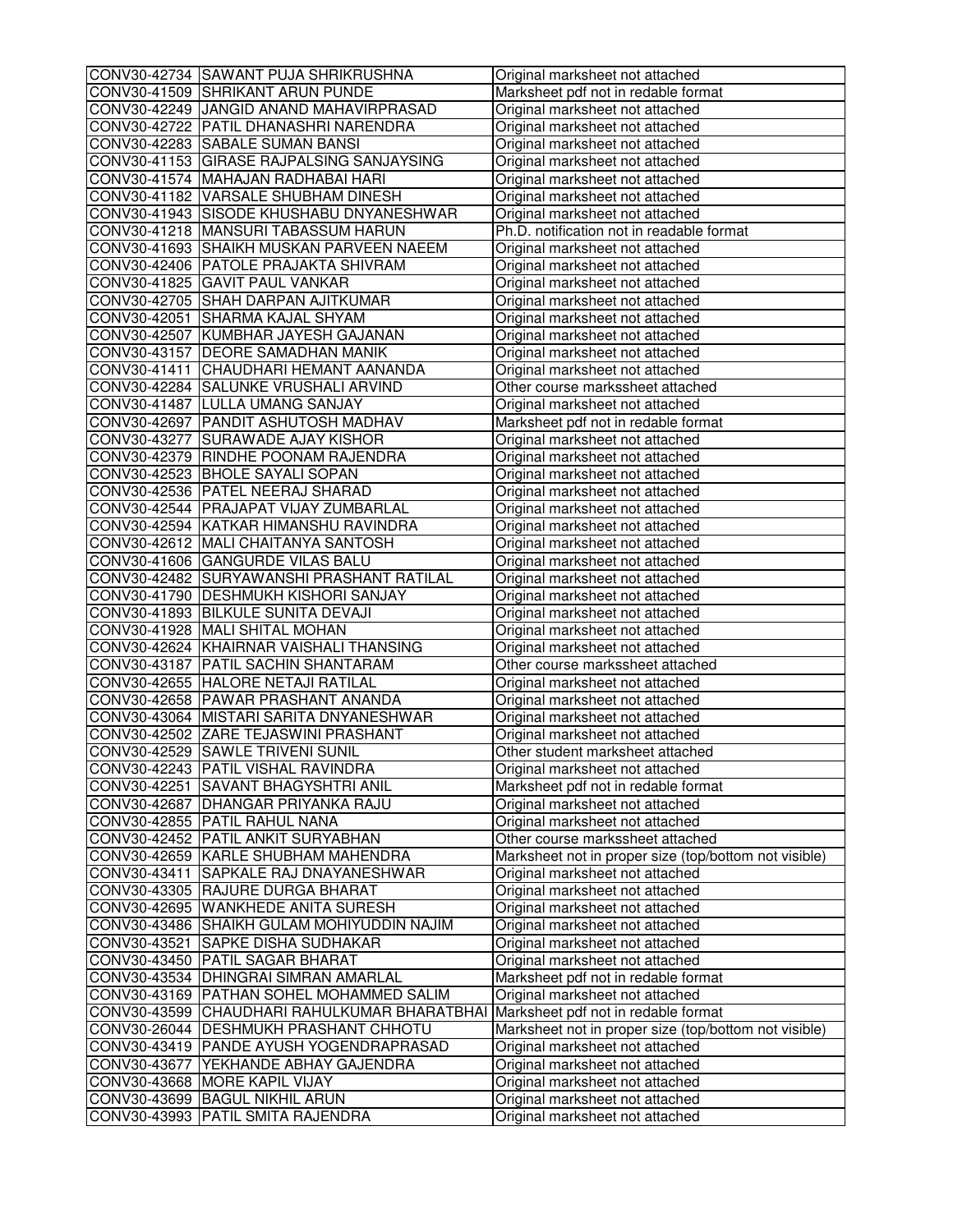| CONV30-16019 JJADHAV GAYATRI RAMNATH      | Original marksheet not attached                       |
|-------------------------------------------|-------------------------------------------------------|
| CONV30-42182 PADHAR PRANAV SANJAY         | Original marksheet not attached                       |
| CONV30-42995 WADNERE PIYUSH SHARAD        | Original marksheet not attached                       |
| CONV30-43814 DHATRAK ASHWINI RAJU         | Original marksheet not attached                       |
| CONV30-43889 NAIK AASHA DILIP             | Original marksheet not attached                       |
| CONV30-43911  UJJAINWAL NAMRATA AJAY      | Other course markssheet attached                      |
| CONV30-43919 SAYYAD IRFAN GULAB           | Original marksheet not attached                       |
| CONV30-43928 SONAWANE JAGESHWARI SUBHASH  | Original marksheet not attached                       |
| CONV30-43960 PATIL JAYESH MAGAN           | Marksheet not in proper size (top/bottom not visible) |
| CONV30-43964 VALVI YOGITA RASHA           | Marksheet not in proper size (top/bottom not visible) |
| CONV30-43975 PATIL RUPALI PRALHAD         | Original marksheet not attached                       |
| CONV30-43977 SHINDE YASHODEEP DHARMRAJ    | Original marksheet not attached                       |
| CONV30-44036 SHARMA RADHIKA PARAS         | Original marksheet not attached                       |
| CONV30-44037 BAHETI SAGAR RAMNARAYN       | Original marksheet not attached                       |
| CONV30-44168 NAIK SUHAS CHHAGANLAL        | Original marksheet not attached                       |
| CONV30-44175 MALI VIJAY BAPU              | Marksheet pdf not in redable format                   |
| CONV30-44152 SONAWANE RITU MANGO          | Original marksheet not attached                       |
| CONV30-44186 TAYADE JAYASHRI PANDIT       | Original marksheet not attached                       |
| CONV30-41718 PATIL YOGESH BHAGAWAT        | Original marksheet not attached                       |
| CONV30-44266 KATE HARSHADA NAMDEO         | Original marksheet not attached                       |
| CONV30-44143 PATIL TEJASWINI RAJENDRA     | Original marksheet not attached                       |
| CONV30-44215 KAPADNIS VANDANA SHEKHAR     | Original marksheet not attached                       |
| CONV30-44222 SHIRTURE JYOTI PANDIT        | Marksheet not in proper size (top/bottom not visible) |
| CONV30-44331 SONAWANE LATA SHALIK         | Other student marksheet attached                      |
| CONV30-44201 JAGTAP MONIKA KISHOR         | Other course markssheet attached                      |
| CONV30-43883 SHAIKH SHAHID SHAIKH AZIZ    | Original marksheet not attached                       |
| CONV30-36867 JAGTAP VARSHA ANIL           | Marksheet not attached (other document attached)      |
| CONV30-37820 PATIL MAYURI DNYANESHWAR     | Original marksheet not attached                       |
| CONV30-40994 BENDALE DEVAYANI BHOJARAJ    | Original marksheet not attached                       |
| CONV30-42968 PANDEY KAPIL SURENDRA        | Original marksheet not attached                       |
| CONV30-20352 ZANKE SURAJ SUBHASH          | Original marksheet not attached                       |
| CONV30-16237 MUNDHE LAXMAN DILIPRAO       | Original marksheet not attached                       |
| CONV30-44532 SONAWANE SHWETA SANJAYRAO    | Original marksheet not attached                       |
| CONV30-44507  INGALE DIKSHA BALU          | Original marksheet not attached                       |
| CONV30-44366 SONKUSARE MEGHA DIWAKAR      | Original marksheet not attached                       |
| CONV30-44561 PANDE SEJAL DHARMENDRA       | Original marksheet not attached                       |
| CONV30-44388 GIRI GANESH SHRIKISAN        | Marksheet pdf not in redable format                   |
| CONV30-42641 BAVISKAR PUSHPA VIKAS        | Marksheet pdf not in redable format                   |
| CONV30-44342 HANSKAR SHIVANI SURESH       | Original marksheet not attached                       |
| CONV30-44392 DUSE DIPIKA ANIL             | Marksheet not in proper size (top/bottom not visible) |
| CONV30-44840  PATIL HARSHAL BHARAT        | Original marksheet not attached                       |
| CONV30-44465 NAIK RINKESH RAJESH          | Original marksheet not attached                       |
| CONV30-44519 TADAVI JAVED RASHID          | Original marksheet not attached                       |
| CONV30-45058 SHAIKH SHAHZAD SHAIKH ISMAIL | Original marksheet not attached                       |
| CONV30-45040 CHAUDHARI KRUNAL PRAMOD      | Original marksheet not attached                       |
| CONV30-20713 MEGHA YUVRAJ NAGRUT          | Original marksheet not attached                       |
| CONV30-43800 KHATIK ARSHAT MUKTAR         | Original marksheet not attached                       |
| CONV30-45013 KHANDARE RINA BABARAO        | Original marksheet not attached                       |
| CONV30-42236 HUDEKAR KOMAL TEJRAO         | Original marksheet not attached                       |
| CONV30-44598   PARDHI BHANUDAS DEVIDAS    | Marksheet not in proper size (top/bottom not visible) |
| CONV30-44613 LILADHAR CHAUDHARI           | Marksheet pdf not in redable format                   |
| CONV30-44618 RATHOD VINOD BANNU           | Original marksheet not attached                       |
| CONV30-45005 SHARMA ROHIT GHANSHYAM       | Original marksheet not attached                       |
| CONV30-44999 ARSHEEN BANO AKHTAR HUSAIN   | Original marksheet not attached                       |
| CONV30-42865 CHAVHAN MANOHAR ASHOK        | Original marksheet not attached                       |
| CONV30-44792 VALVI TARA SANGA             | Original marksheet not attached                       |
| CONV30-44795 PINJARI ISAK HARUN           | Original marksheet not attached                       |
| CONV30-44970 KALE SHARAD SHESHRAO         | Original marksheet not attached                       |
| CONV30-44845 MIRZA MAJIDBEG MUSHARRAFBEG  | Original marksheet not attached                       |
| CONV30-44851 PATIL BHAGYASHREE GULAB      | Original marksheet not attached                       |
| CONV30-44677 NEMADE KETAN VINAYAK         | Other course markssheet attached                      |
|                                           |                                                       |